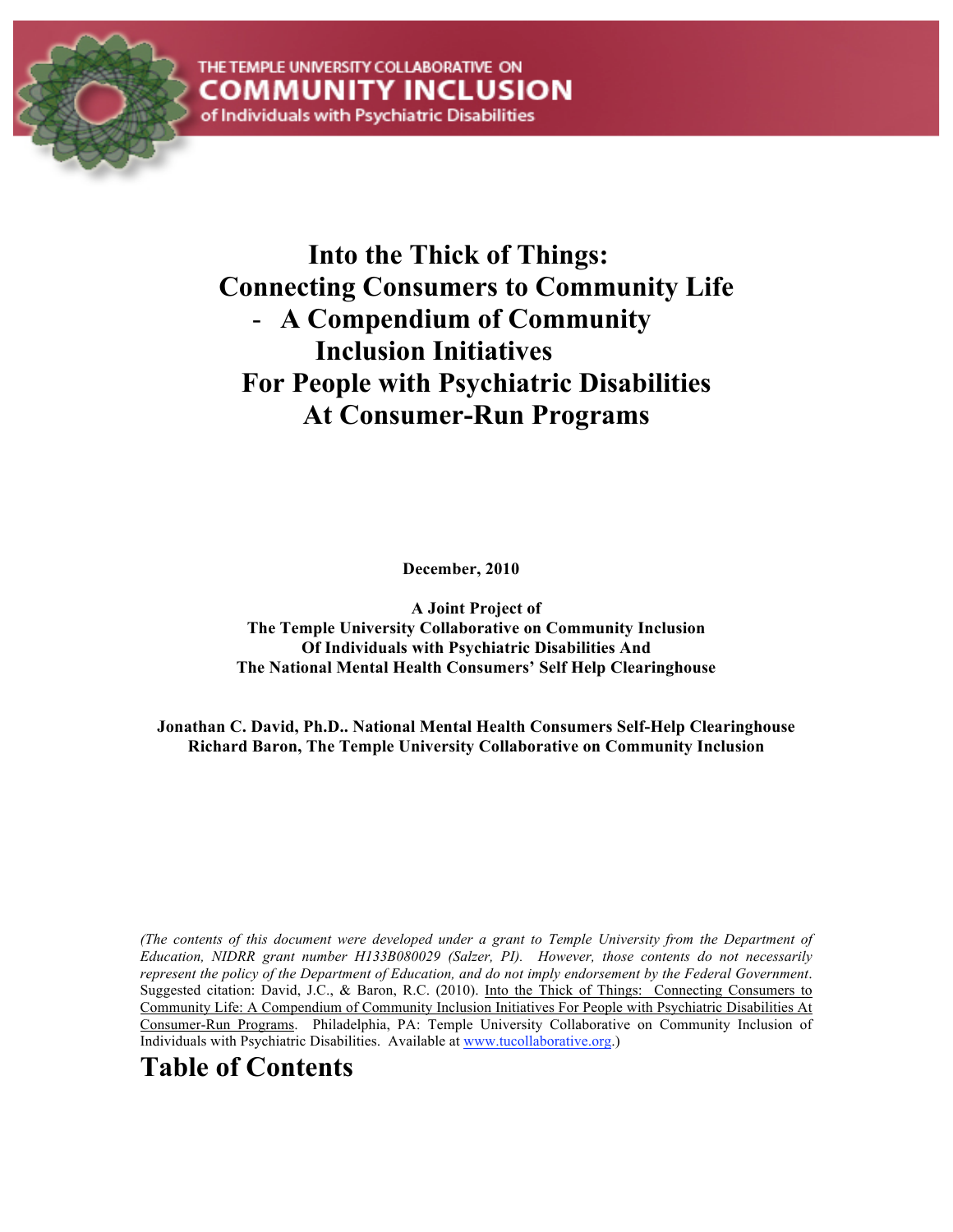# *I. Introduction*

#### **II.** *Summaries of Inspiring Programs* **Housing**

- Dodge City Peaceful Tribe<br>• Canital Clubbouse
- Capital Clubhouse

# **Employment**

• Office of Consumer Advocates

## **Education**

- Howie the Harp Peer Advocacy and Training Center
- Amarillo Area Mental Health Consumers
- Office of Consumer Advocates

# **Family Life**

Office of Consumer Advocates

# **Religion and Spiritual Life**

St. Louis Empowerment Center

# **Leisure and Recreational Activity**

- The Art Collective
- Vermont Psychiatric Survivors
- Pink and Blues
- PEOPLe, Inc.: Formal Nights Out

# **Civic Life**

- Grassroots Empowerment Project
- Dodge City Peaceful Tribe
- Hope Impact
- DBSA-Southern Nevada
- Office of Consumer Advocates

#### **Health Care**

- Amarillo Area Mental Health Consumers
- DBSA-Southern Nevada

#### **Finances: Capital Clubhouse**

# **Agency-Wide Community Integration Initiatives**

- Voices of Heart
- Dodge City Peaceful Tribe
- Capital Clubhouse
- Office of Consumer Advocates

# *III. Recommendations*

Appendix I. A Summary of Other Community Oriented Programs Appendix II. Contact Information for Organization Cited Here

# **I. Introduction**

**Purpose.** In recent years, state and county mental health authorities have funded

consumer-run programs alongside more traditional community mental health centers,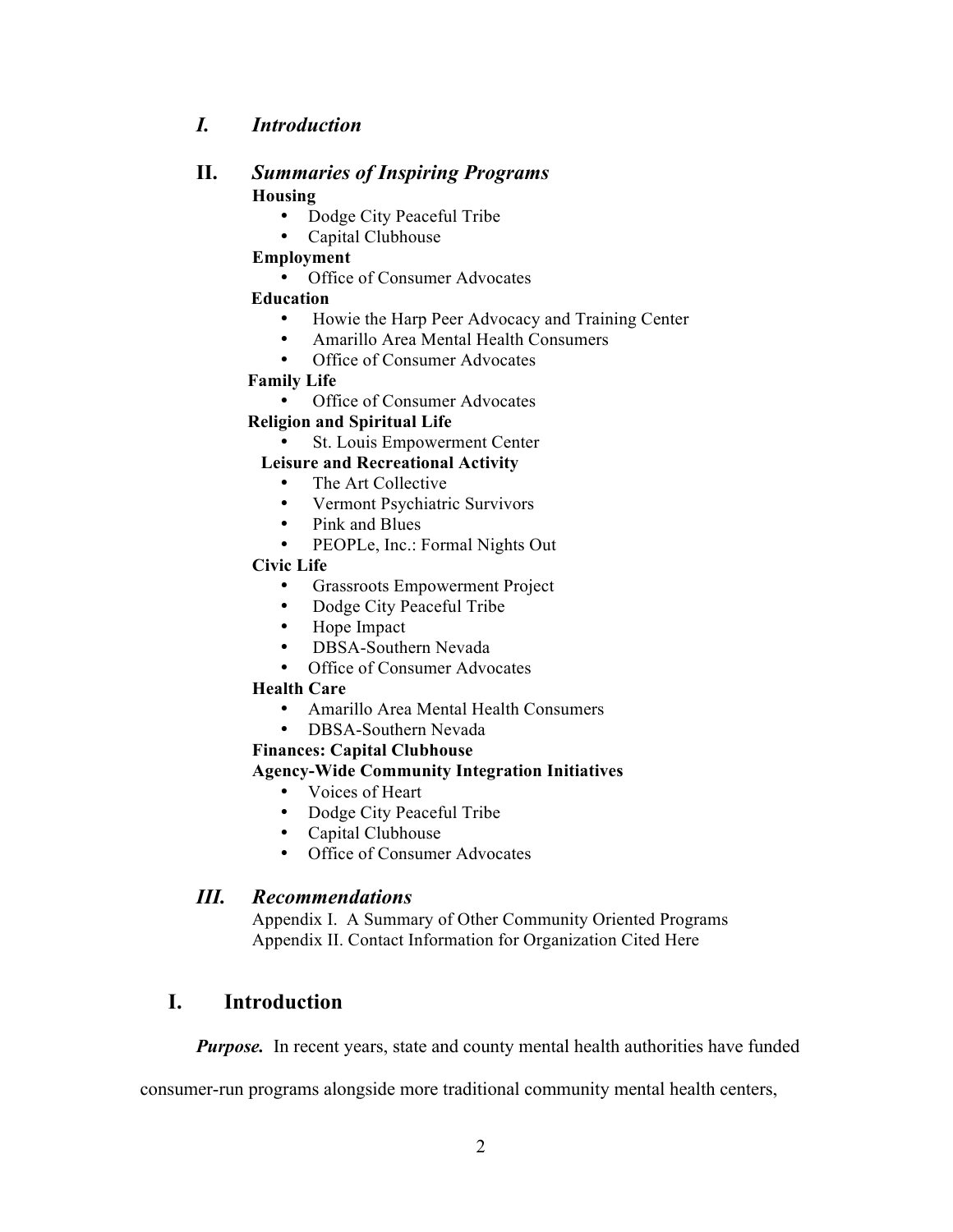psychiatric rehabilitation programs, residential and vocational services, and others. In the wake of the Americans with Disabilities Act, the Supreme Count's Olmstead decision and the President's New Freedom Commission on Mental Health, one of the essential tasks of these various agencies, including consumer-run programs, has become integrating consumers into the life of the community. This compendium summarizes a year of study to identify the ways in which such consumer-run programs serving individuals with psychiatric disabilities have developed initiatives or programs designed to help the people they serve reconnect to the everyday world around them. Many consumers may be living in community settings but nevertheless still remain isolated from the real richness of community life. This study, therefore, has sought to gather examples of consumer-operated programs that have focused, at least in part, on promoting community inclusion.

It is to be decisively affirmed that consumer-run drop-in centers can play an important role in providing a welcoming community-based environment for individuals with psychiatric disabilities. Also to be affirmed is that consumer-run programs can offer much needed in-house classes to prepare consumers for living, working and socializing in the broader community. Yet this study looked for examples of consumer-run programs that went further - that helped consumers connect to individuals without psychiatric disabilities and to organizations outside the network of the mental health system.

*Methods.* In 2009, the National Mental Health Consumers' Self-Help Clearinghouse and The Temple University Collaborative on Community Inclusion (a Rehabilitation Research and Training Center funded by the National Institute on Disability and Rehabilitation Research) launched a project that sought to infuse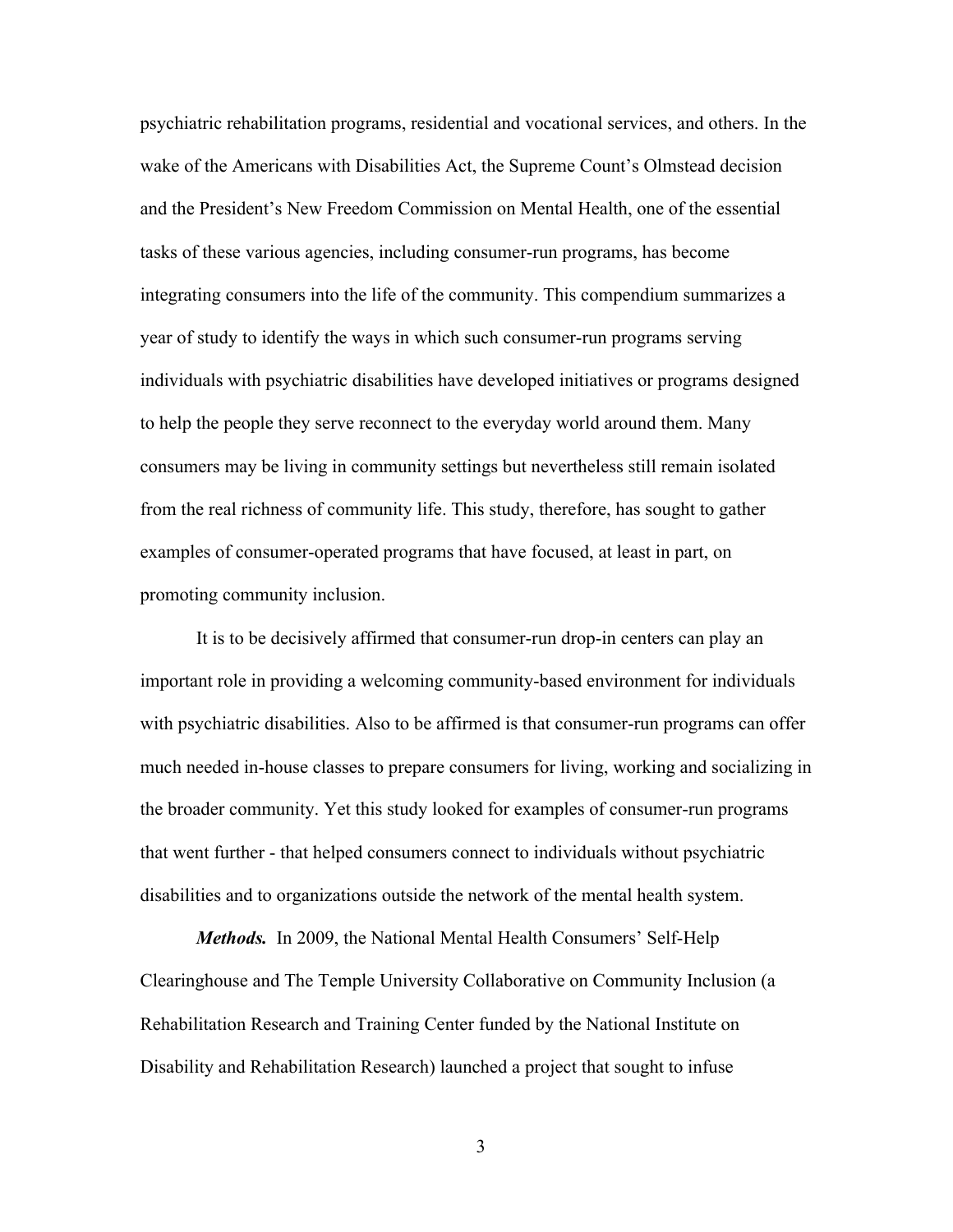community inclusion practices into consumer-run programs. A previous Clearinghouse project had shown little evidence of systematic focus on community participation among consumer-operated service providers. While the traditional network of mental health community providers has been putting ever greater focus on integrating people with psychiatric disabilities into the larger community in recent years, researchers have not ascertained whether and to what degree consumer-run programs have done the same, and have actually succeeded in implementing new programs and practices promoting community inclusion. This current document, a partial list of community inclusion projects that consumer-run programs have already undertaken, represents a first step in this longer Collaborative/Clearinghouse initiative, to be followed by the development of both on-site technical assistance for consumer-run programs and a stand-alone workbook, both designed to help staff of consumer-run programs develop initiatives that better help people with mental illnesses join into the mainstream of community life. It is our hope that this document provides an overview of existing community inclusion initiatives developed by consumer-run organizations that can inspire others to develop similar programs fostering community participation, matched to their organization's strengths and the needs of their local communities.

The information presented here is based on a national online informationgathering effort begun in the autumn of 2009. Using the Directory of Consumer-Driven Services, a national list of consumer-run programs from the Clearinghouse (which has offered training and technical assistance on consumer-run programming to consumer-run services for more than a decade), we asked representatives of several hundred consumer-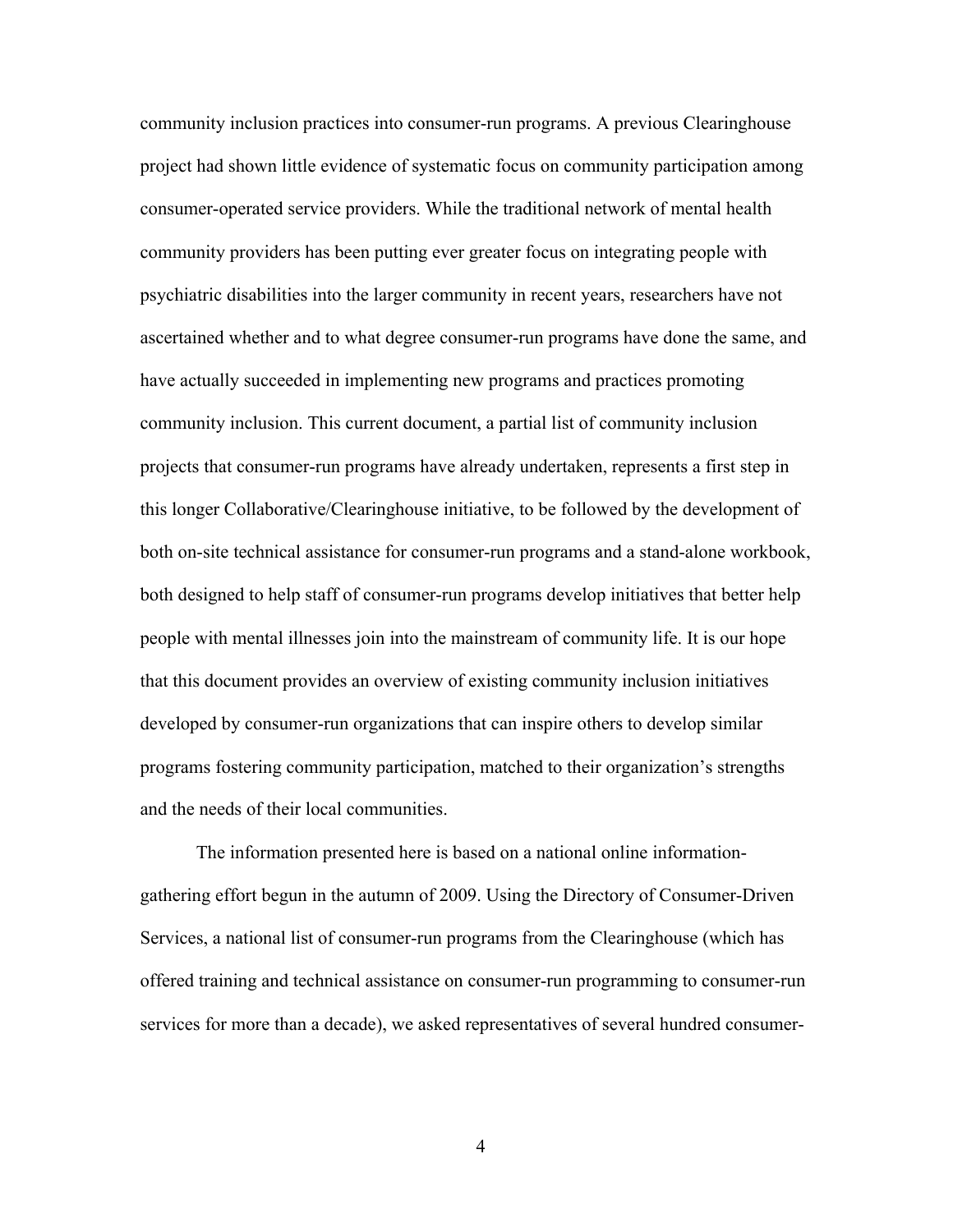run service providers to identify programs they had developed to expand community inclusion opportunities for consumers of mental health services at their agencies.

The questionnaire asked about community inclusion initiatives in eight "domains" of everyday life: housing, employment, education, leisure or recreational activities, friendship or romantic life, financial wellbeing, health care, and spiritual life. In addition, respondents were asked to identify community organizations with which they had partnered, what barriers they had encountered that had inhibited their efforts to promote community inclusion, and what supports had fostered greater community participation. Investigators also sent the online request-for-information to offices of consumer affairs within each state mental health authority, and to the existing statewide networks of consumer organizations. There were a total 107 responses to this questionnaire. The responses to the questionnaire and subsequent telephone conversations with respondents form the basis of the information presented here.

*Background: Consumer-Run Programs and Community Inclusion.* It might be beneficial to review for readers the two concepts introduced above - first, the concept of "consumer-run programs" and second, the concept of "community inclusion."

Consumer Run Programs. The mental health consumers' movement began in the 1960's and 1970's. Until that time, the public mental health system all too frequently housed people with psychiatric disabilities in large state hospitals, separated from the mainstream of American life for years or decades at a time. The 1970's, however, saw the beginning of a movement to release people with psychiatric disabilities from these large institutions. Instead of being confined in institutions, many found themselves receiving services from a more decentralized community mental health system in which people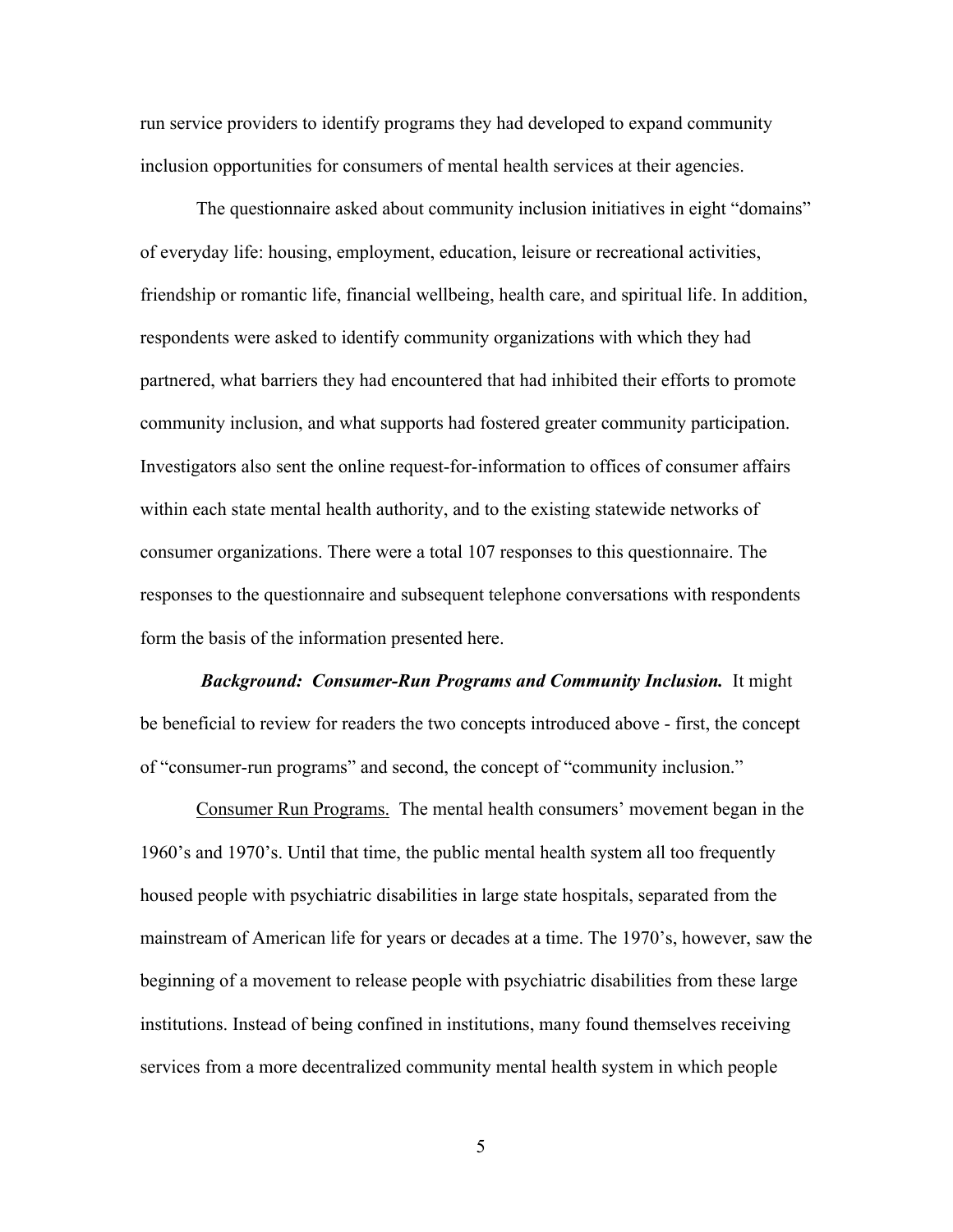with mental illnesses were enrolled in day programs and vocational training programs by day, and were housed in boarding homes or personal care homes by night. While no longer housed in large state hospitals, many remained isolated from the everyday life going on around them in their communities.

Former patients, often infuriated by the way they had been treated in these hospitals, began to come together in the community, forming groups both for mutual support and for systems advocacy. Influenced by the civil rights movement, they advocated for rights for people with mental health issues; influenced by the consumer movement spearheaded by Ralph Nader, they began to regard to themselves as "consumers" of mental health services, whose real interests they thought should drive mental health program design. Throughout the 1970's groups of consumers slowly began to win seats at the table where federal, state, and local mental health policy decisions were made, and by the 1980's, consumer groups began to receive funding from the mental health system to develop their own services.

By the late 1980's, there were numerous consumer-run pilot projects and more consumers were active in mental health decision-making bodies. In the 1990's, as additional consumer/survivor groups emerged across the nation, the movement began to focus more on the concept of recovery. In more recent years, consumer groups began to advocate for hiring of peer specialists within traditional mental health programs. At the same time consumer-run programs continued to expand: some focused on the development of recovery/wellness centers, others specialized in trauma-oriented care or consumers' spiritual lives, and others chose to offer residential, vocational, socialization and other rehabilitation services.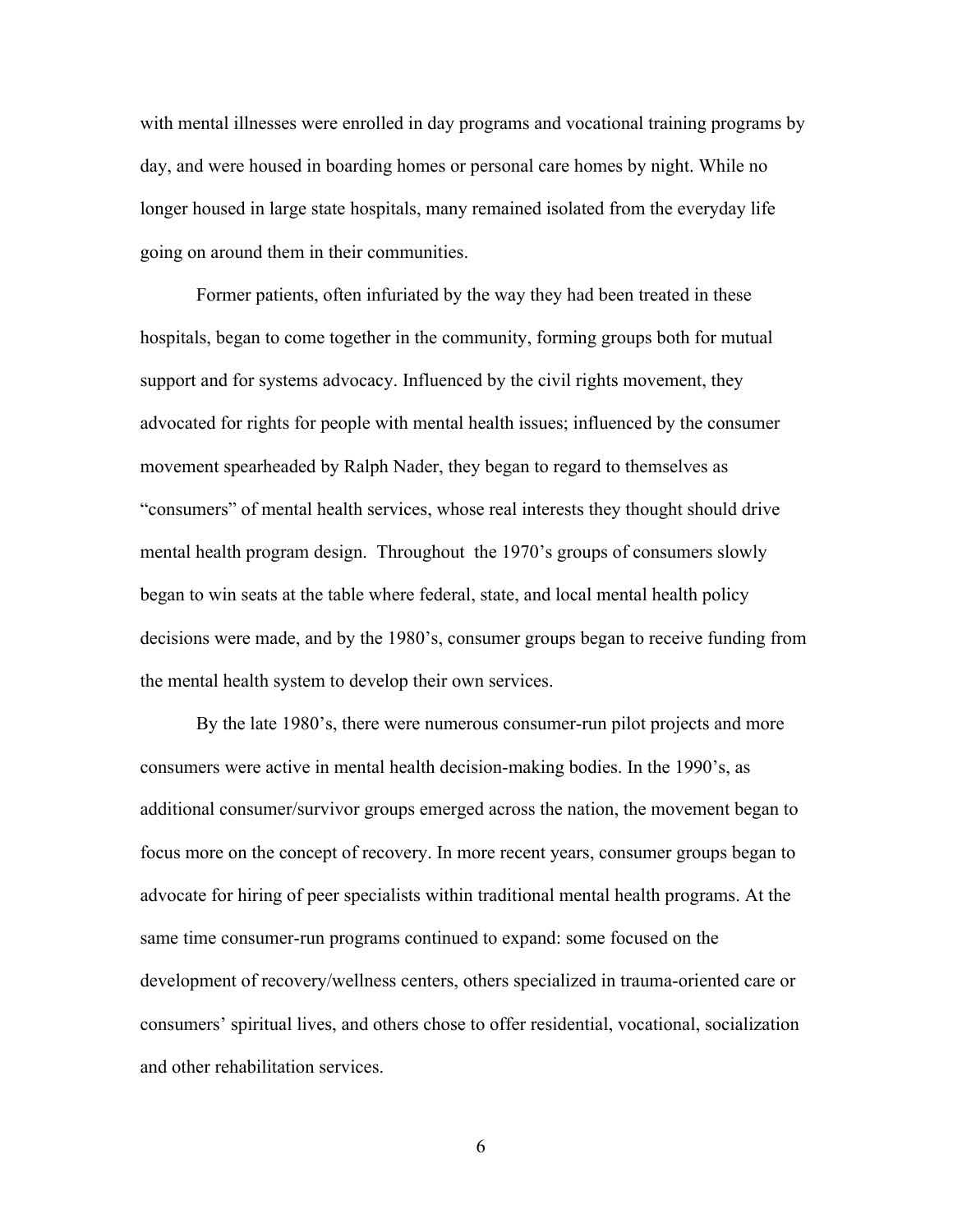These social services provided by consumers to other consumers are the "consumer-run programs" focused upon here. These programs provide peer support, or help consumers to finish their educations, help find housing, help develop their artistic talents, and more. These also are the groups that we have surveyed in this document on consumer-run programs and community inclusion. The growth of the consumer/survivor movement in general and consumer-run programming in particular has been spectacular, and the development of consumer-run services continues to be inspiring.

However, a wide range of research indicates that the separation of mental health consumers from the mainstream of American life continues to be all too frequent even today. Service providers in both traditional community mental health programs or in consumer-run settings have often focused on either providing a "sanctuary" to which consumers with serious mental illnesses can retreat for reassurance, support, and activity, or have developed a wide range of in-house rehabilitation programs to help consumers develop the skills they will need when, if ever, they choose to re-engage in everyday community life beyond the warm embrace of the mental health system. Today, both types of programs are being re-examined to see if they have paid enough attention to the question of whether consumers are actually more engaged in community life as a result.

Community Inclusion . The movement for "community inclusion " has a different history from that of the consumer movement. This movement traces its roots to the Americans with Disabilities Act that Congress passed into law in 1990, which grants people with physical and mental disabilities rights against discrimination similar to those granted to racial and ethnic minorities by the Civil Rights Act of 1964. Later that decade, in a decision called *Olmstead v. L.C*., the Supreme Court ruled that mental illness is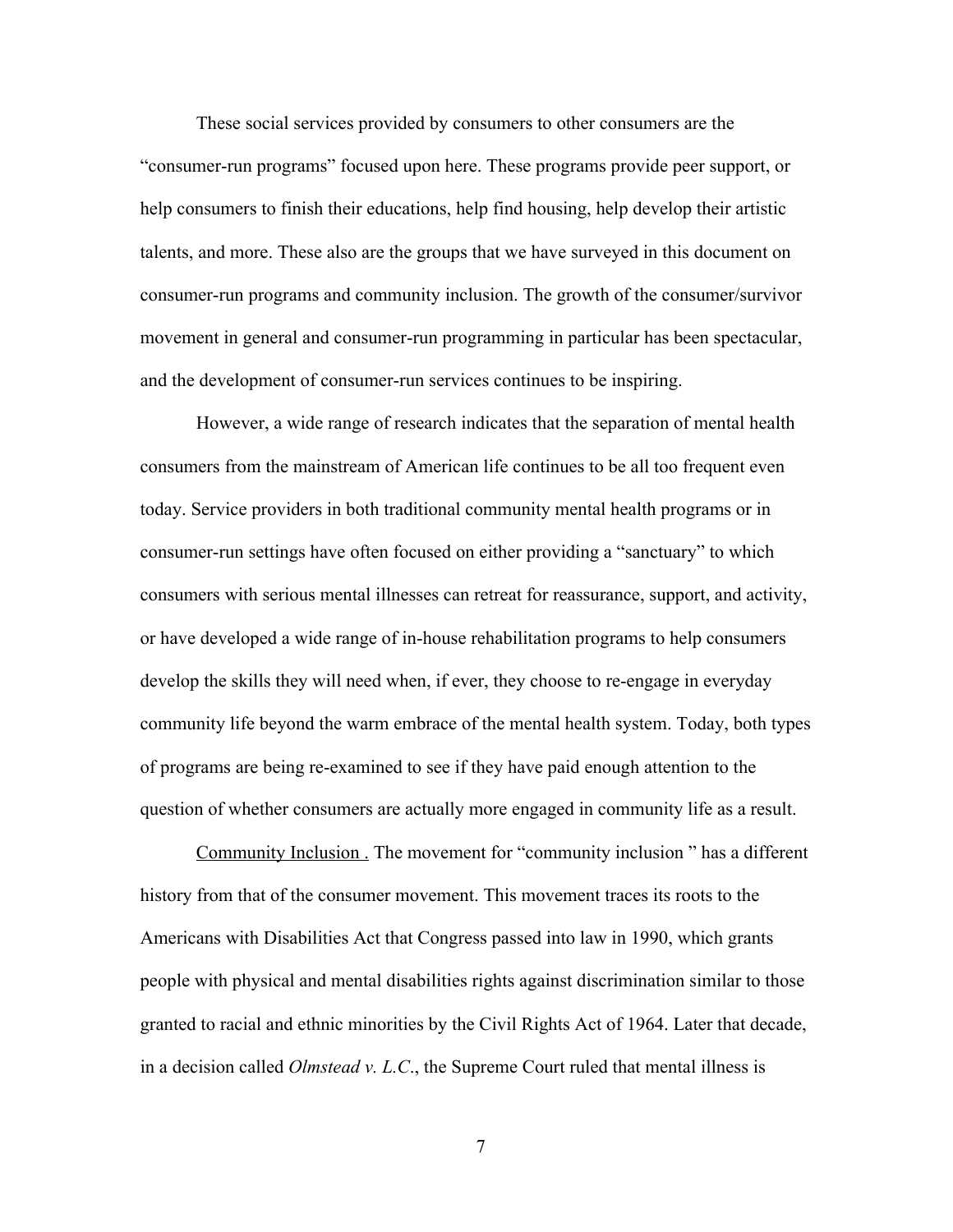indeed a disability covered under the A.D.A., and that this Act protects individuals with psychiatric disabilities from being excluded from participation in society. Thus, in the wake the *Olmstead* decision, the continued isolation of individuals from society at large has come to be seen as a form of discrimination. To ensure that the Olmstead decision

*"… the word "community" does not in essence refer to a physical, geographic space: communities are primarily comprised of formal and informal associations of people. Consequently, the term "community inclusion" refers to mental health consumers' engagement and membership in these interlocking social organizations of people that make up communities."*

was truly implemented, in 2002, the President of the United States appointed a commission to make concrete policy recommendations to government agencies. In 2003, the New Freedom Commission on Mental Health concluded its report, recommending both the use of existing resources for treatment of people

with mental illnesses and the promotion of efforts to promote of community inclusion.

These governmental decisions have established a legal and moral imperative for the inclusion of consumers into community life. Yet the term "community inclusion ," all

providers understand the concept of community inclusion as ensuring that consumers are physically present in public spaces in society; thus, taking a group of people in a van to a baseball game or to a concert may be considered by some as community inclusion. Yet the word "community" does not in essence refer to a physical, geographic space:

too often remains poorly understood. Many

*"…in addition to focusing on developing programs to serve consumers in the ways that only peer providers can, consumer-run organizations can begin to develop partnerships with community organizations outside the mental health service provider community."*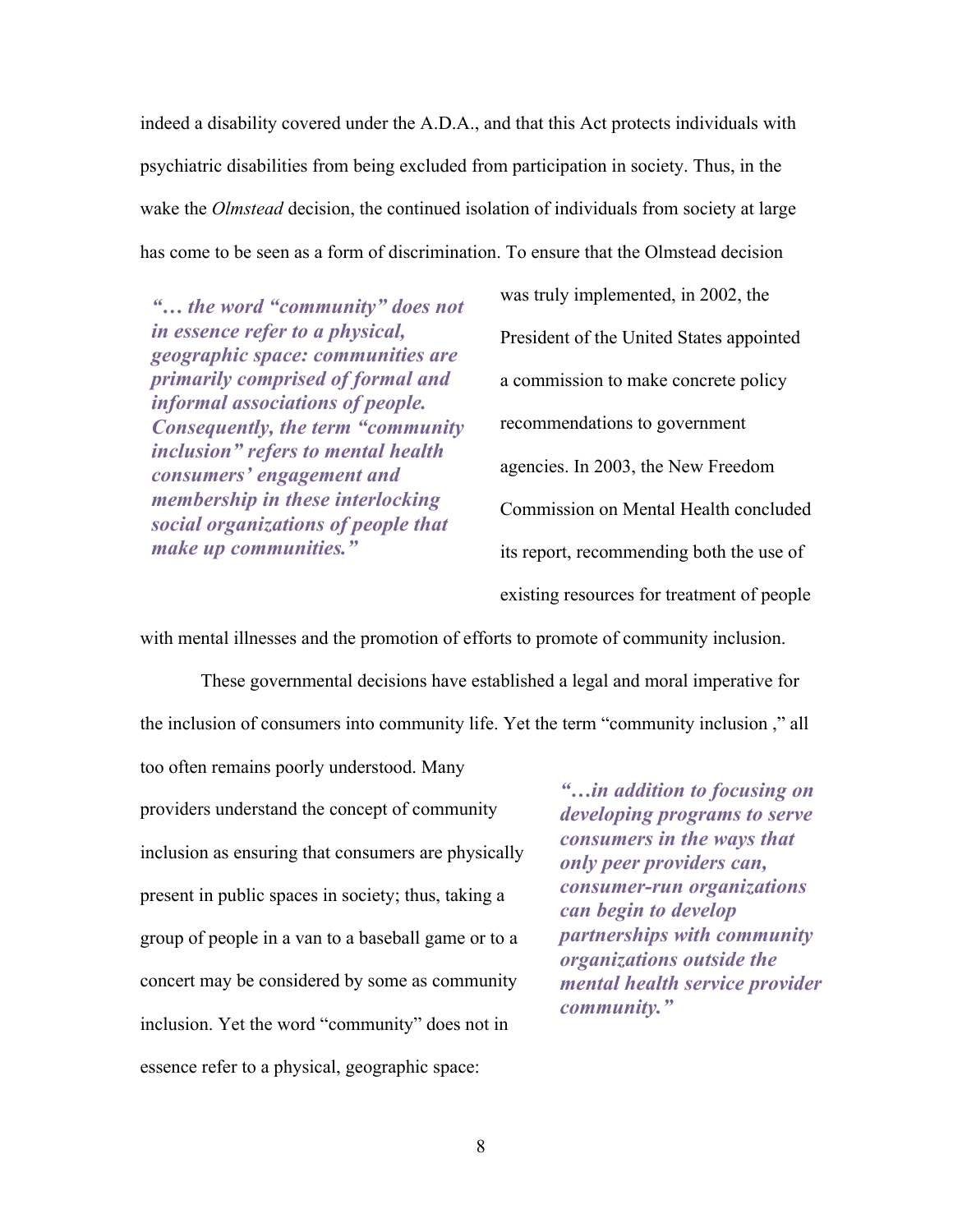communities are primarily comprised of formal and informal associations of people. Consequently, the term "community inclusion," refers to mental health consumers' engagement and membership in these interlocking social organizations of people that make up communities. The Collaborative defines the term, therefore, as the opportunity to live in such communities, "and be valued for one's uniqueness and abilities, like everyone else." (Salzer, 2006)

The National Mental Health Consumers' Self-Help Clearinghouse and The Collaborative on Community Inclusion seek to bring the consumer/survivor movement and the community inclusion movement together more effectively. Today, research has shown that people with mental health challenges are still separated from community life. All too often, consumers live in the most impoverished communities, segregated from the bulk of American neighborhoods. People with such challenges also have an 85% unemployment rate, and have smaller and more fragile social networks than people without such disabilities. In addition, they are more likely also to have fractured relationships with their own families. In fact, studies have shown that mental health consumers are almost three times as likely to lose custody of their own children as nonconsumers. This is the face of continuing segregation of mental health consumers from the everyday roles and responsibilities of the rest of society.

Thus, in addition to focusing on developing programs to serve consumers in the ways that only peer providers can, consumer-run organizations can begin to develop partnerships with community organizations outside the mental health service provider community. These community organizations can help consumers become more engaged with others who are not part of the mental health system. For example, consumers who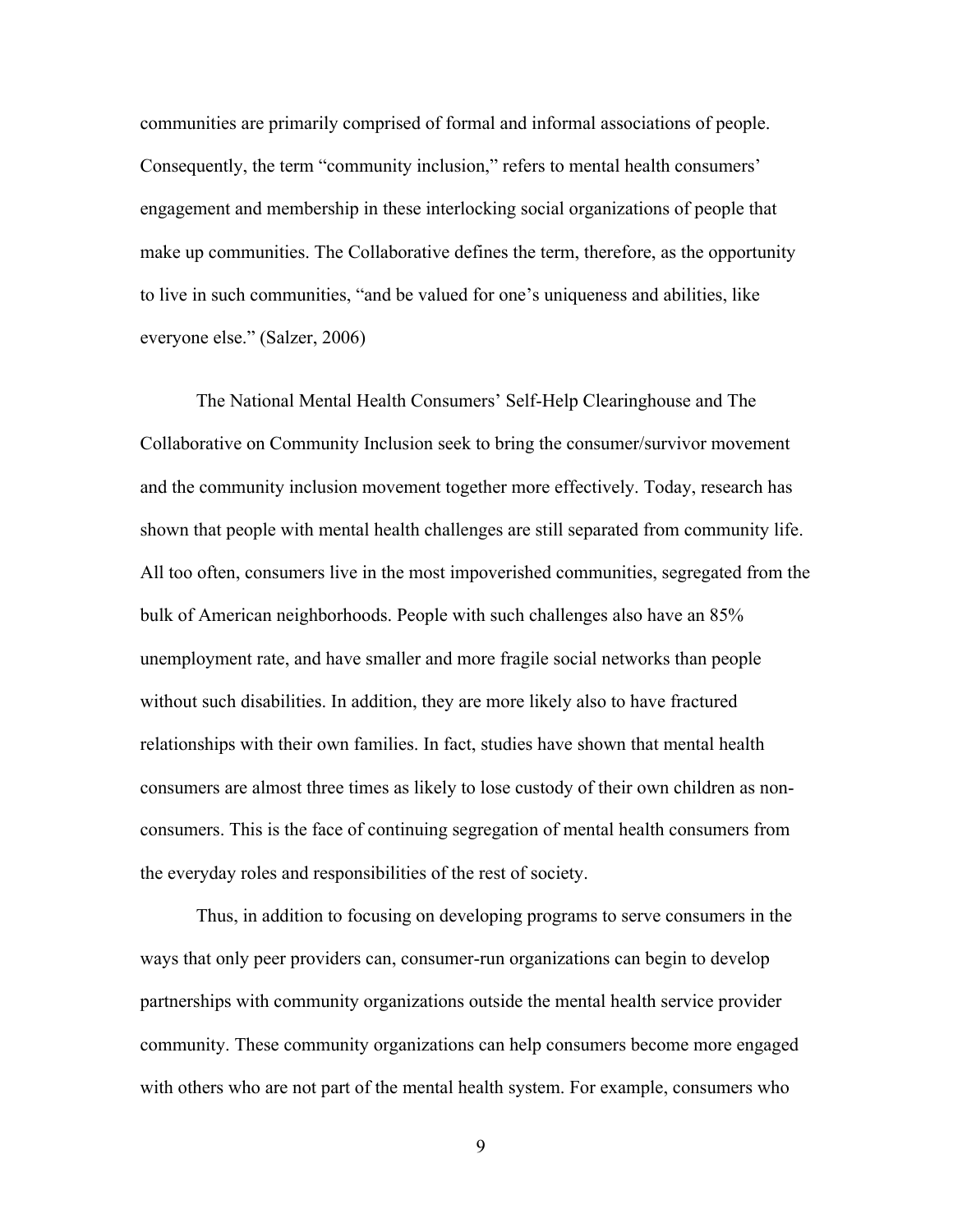need GED classes can be directed to such classes developed by the local school system or community college, not GED classes developed and located within a mental health agency, where all the students have a psychiatric disability. After all, if consumers are to participate in the community like everyone else, then they should use the same resources others use. Similarly, linking people to the YMCA, to local sports leagues, to local realtors, local employers, local civic associations should be a priority, as these community resources all provide opportunities for consumers to reconnect.

To help make these possible, consumer-run organizations should consider their own responsibilities – to encourage consumers to seek out community activities and services, to provide the supports consumers may need to participate in community life, and to establish partnerships with community organizations in the interest of community inclusion and recovery.

 $\frac{1}{2}$ 

These suggestions form the basis for the criteria of what we consider to be inspiring and innovative consumer-run community inclusion initiatives from around the country. Many respondents to our request-for-information reported that they had developed wonderful programs that provide housing to consumers, for example, or had put together curricula to help consumers prepare to return to work, or to return to school. Yet housing or vocational training initiatives are not themselves new or innovative, as service providers have offered jobs and housing programs for years. Instead, those programs that are identified in this compendium are those that consumer-run programs have developed in *partnership* with organizations of the larger society, that increase consumers' engagement in the life of the community, and that make use of existing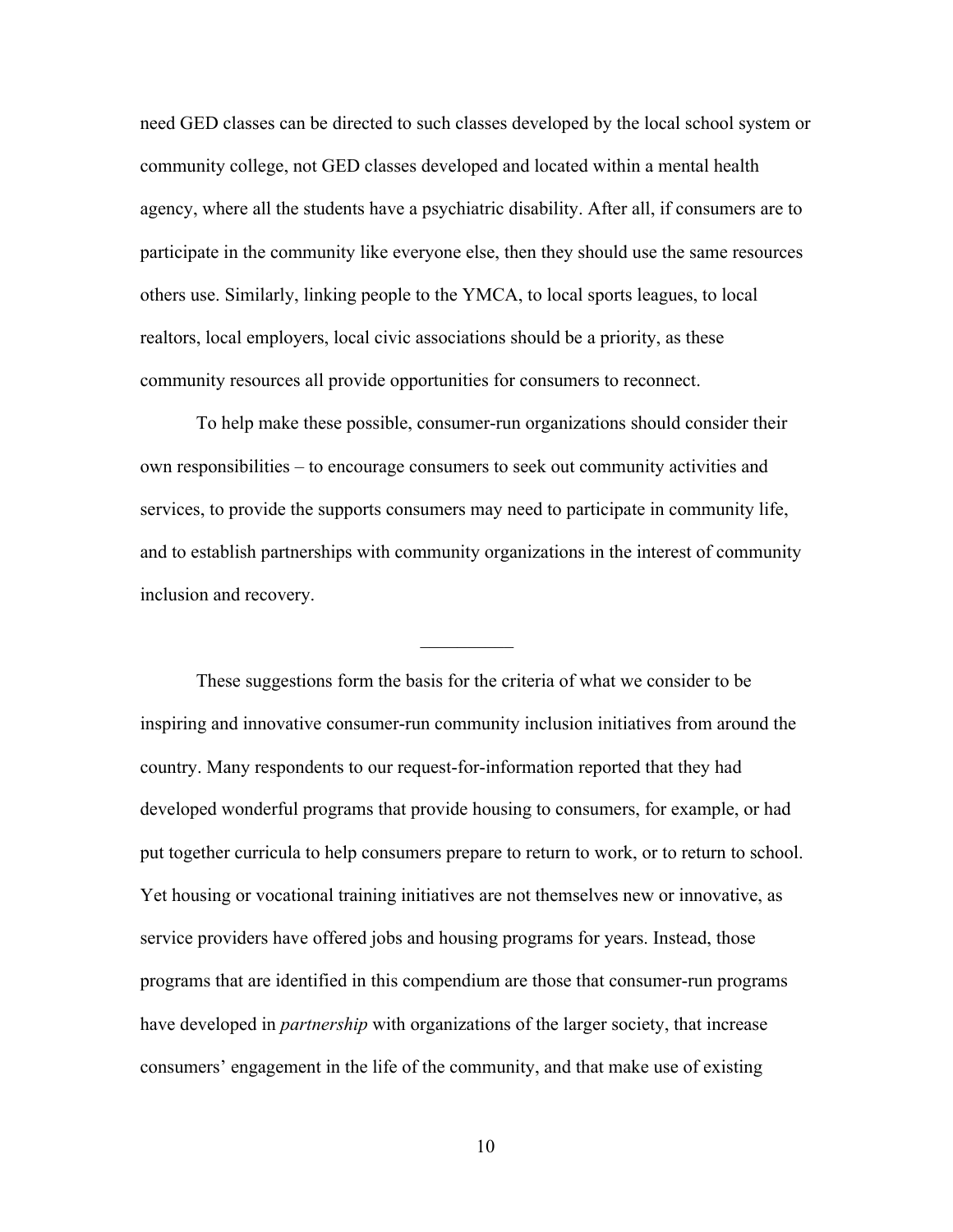community resources in the interest of fostering consumer engagement, membership and investment in society. What is exemplary, then, is that these consumer-run organizations have themselves engaged with the community – with individuals and organizations outside the mental health world - to provide services to consumers while ensuring that people with mental illnesses become citizens in their own neighborhoods.

This compendium is not exhaustive: preliminary evidence indicates that many other providers have developed initiatives that foster community inclusion. Yet this series of initiatives can be taken as examples, a paradigm of what community inclusion programs at consumer-run organizations might look like. We offer information to guide you to these programs for more information, and some recommendations for consumerrun programs who want to move further toward community inclusion goals.

# **II. Summaries of Inspiring Programs**

The information to follow is organized in two ways. First, many of the representatives of consumer service providers described their initiatives promoting community inclusion within a particular area: that is, they reported initiatives that help consumers specifically with housing, or specifically with education or with civic life, etc. Other respondents reported on their overall orientation toward engagement with the community on many fronts rather than in individual domains. Both are reported on here, and are offered to readers as tools to help imagine new ways of working with consumers. Each entry below contains a short overview of the featured organization, a description of its noteworthy community inclusion initiative, and a brief statement about what is significant about that particular example of community inclusion.

#### **Housing**:

*Dodge City Peaceful Tribe***:** *Using Word-of-Mouth Social Networks to Locate Independent Housing for Consumers* **(no website)**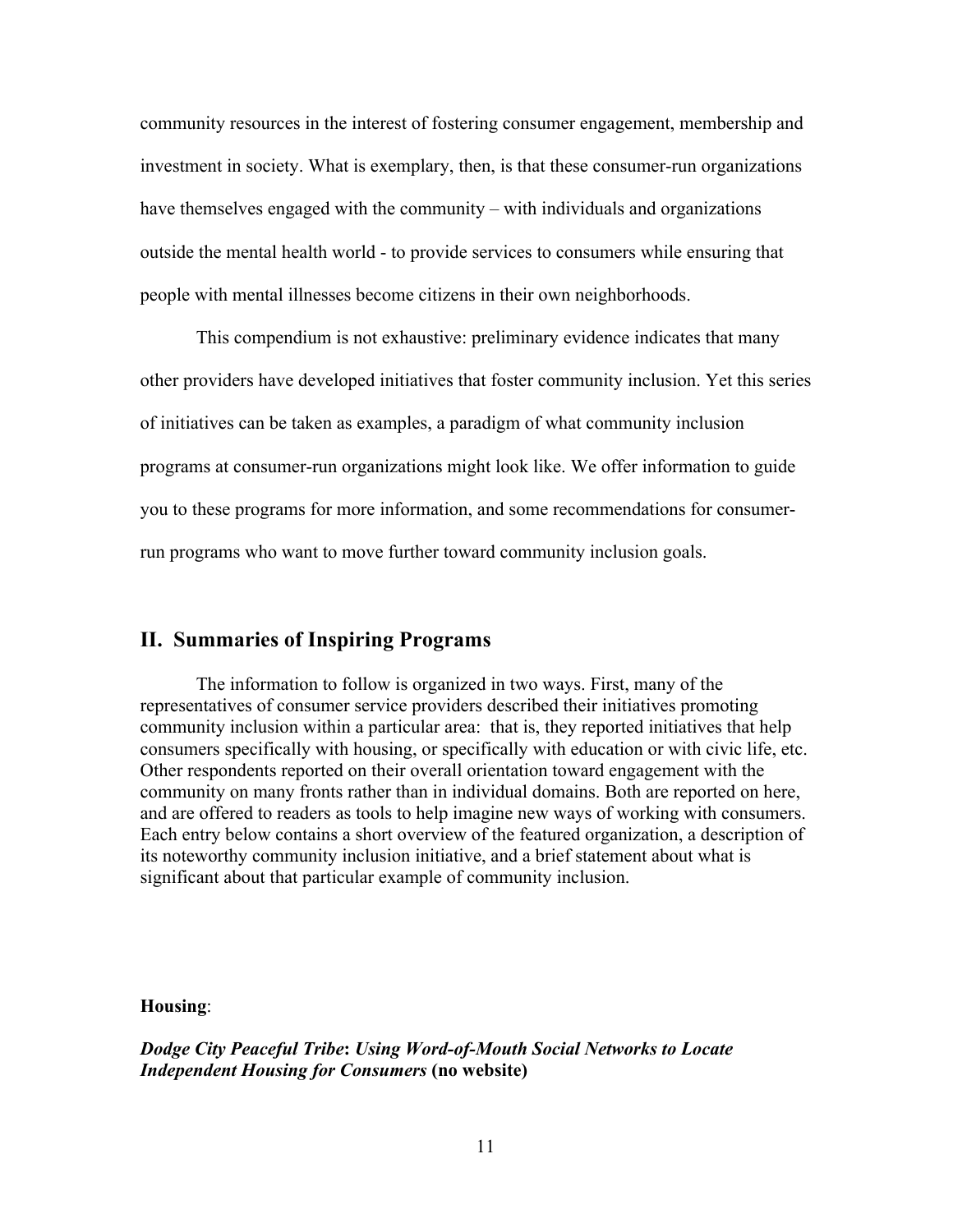The Agency. The Dodge City Peaceful Tribe began as a small support group, incorporated as a not-for-profit in 2006, with a core mission to provide peer support, hold pre-vocational classes, social events, and family nights. Yet, the founder of the Tribe has also lived Dodge City for thirty-five years, and her links to the community are crucial to their ability to help consumers join into the mainstream of local life.

Community Inclusion Initiative. One of the organization's major community inclusion projects has been to help consumers secure housing by identifying informal local social networks and integrating consumers into those existing patterns of small town social interactions. For instance, sometimes consumers living in subsidized housing or who rented through professional realtors have had to be hospitalized very quickly or unexpectedly and no one knew where they went. When they returned from the hospital, they often found that all of their things were gone and their home rented to someone else. Dodge City Peaceful Tribe began, instead, to identify a local network of small landlords who advertise only by word of mouth, and rent primarily to individuals with whom they are comfortable, based on the landlord's comfort with the person recommending the renter. The Tribe developed working relationships with a core group of twenty such landlords. Now, if a consumer/renter goes into the hospital without notice, the Dodge City Peaceful Tribe can arrange with the landlord to have the place reserved, and guarantee the payment of rent. Individuals representing this organization also mediate between tenants and landlords when problems such as cleanliness or loudness or even domestic violence arise.

Significance. This is a good example of how representatives of a consumer-run program can become tied into the town's web of social interaction, (in this case, word of mouth networks of landlords and tenants) and make use of these networks to establish consumers as part of this social fabric. Consumers are not just physically present in the community, but part of a network of landlords and tenants, with the consumer-run program providing support.

Contact: Diann Brosch, Executive Director. Dodge City Peaceful Tribe, P.O. Box 1111, Dodge City, Kansas, 67801. 620-623-2034. (dodgecity peaceful tribe 06@yahoo.com).

#### *Capital Clubhouse***:** *A Consortium of Community Groups Runs a "Ready to Rent" Curriculum* **http://www.capitalclubhouse.org**

The Agency. Capital Clubhouse, in Olympia, Washington has been in existence since 1989, has 1700 members, and the majority of its board and employees are consumers. There are 165 active members—those who come at least once a month—and 30-35 people who come in a day. This group has developed an organizational focus on developing services in the community not just for mental health consumers, but for people in need in general.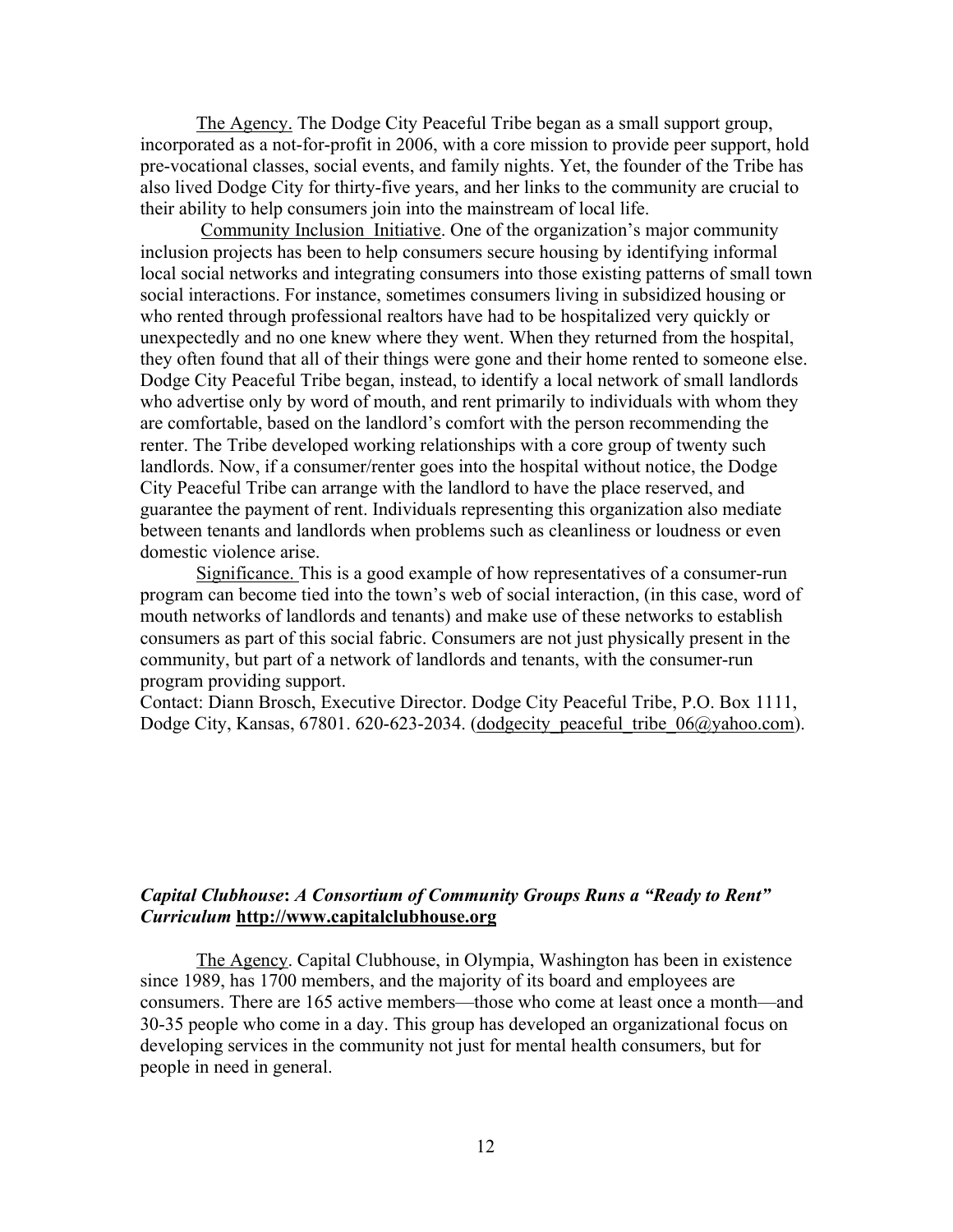Community Inclusion Initiative. The Clubhouse runs a curriculum called "Ready to Rent," a two-week training for anyone newly returning to independent housing. The course of study covers subjects such as how to manage a budget, figuring out what you want or need for a home or apartment, how to negotiate barriers such as credit problems or incarceration history. Although Capital Clubhouse was designated by the state of Washington to run the pilot program of this curriculum (first developed in nearby Portland, Oregon) they collaborated in running it with a number of other area organizations, including non-profits, faith-based groups and public agencies. The partnering organizations were the city housing authority, City Gates Ministries, Union Gospel, United Churches, Drexel House, (a Catholic transitional Housing Center), Bread and Roses Women's Housing Project, the Family Support Center, Out of the Woods (a family shelter), the county jail system, and the City of Olympia, and a community organization of a local tent city. The trainee group included not only mental health consumers, but also homeless people, people on probation, shelter residents, and so on. After the pilot project was been completed, Capital Club House, Drexel House, and Family Support Center have continued to offer the curriculum jointly.

Significance. The pre-renter education program is designed for all first time renters, whether they are consumers or not, and creates an opportunity for those with psychiatric disabilities to meet and learn along others without a disability. In addition, the "Ready to Rent" program is offered in collaboration with other community organizations. Thus, the consumer organization itself is not only focused on trying to take care of the needs of its consumers, but is working with the larger community to help support a broader array of constituents.

Contact: Susan Allen, Executive Director. 618  $7<sup>th</sup>$  Avenue SE, Olympia Washington 98501. 360-357-2582. opportunities@capitalclubhouse.org

#### **Employment**:

#### *Office of Consumer Advocates: Working Relationships with Managers at Martin's Supermarkets* **(no website)**

The Agency. The Office of Consumer Advocates in Hagerstown, Maryland founded in 1998 and running programs since 1999—is a consumer-run organization funded by the Maryland Department of Health and Human Hygiene. They operate seven different programs in the three westernmost counties of Maryland: a peer center in each county; a transportation program that takes individuals to and from mental health appointments; and a consumer advocacy program that helps individuals receive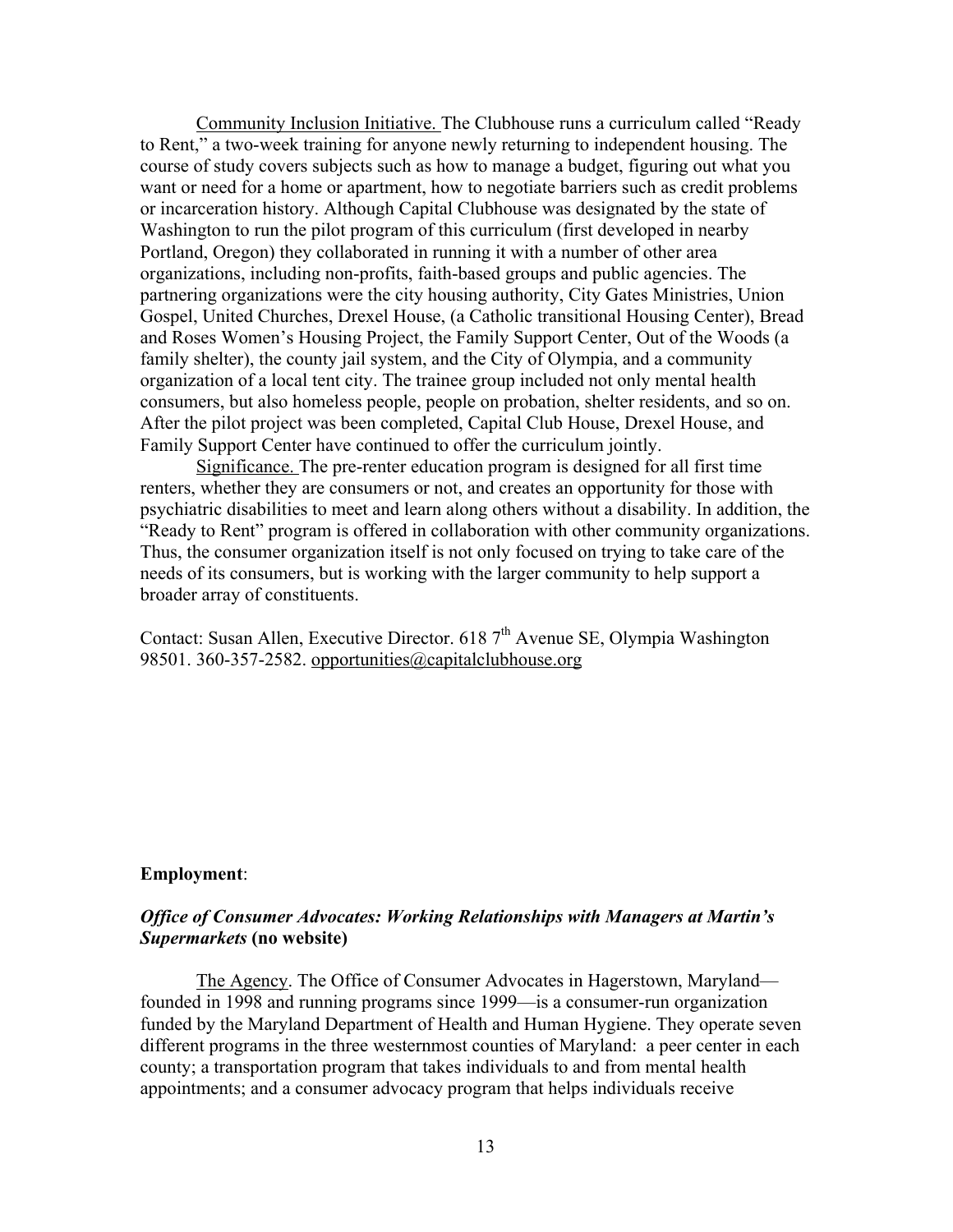entitlements, energy assistance, housing, services, etc. Currently, they also run Maryland's pilot program of self-directed care, and staff also continually investigate free or reduced-cost resources and to connect consumers to those resources as appropriate.

Community Inclusion Initiative. OCA has made an especially promising linkage with a major local employer: they report that they have good, long term working relationships with Martin's Supermarkets, a company that operates five stores in the Hagerstown area and is a branch of the larger supermarket chain Giant Foods. Giant Foods offers training to its staff in how to work with employees with disabilities, and is known in the area for its willingness to hire people with disabilities. A local psychiatric rehabilitation program first developed these ties to two especially receptive Martin's supervisors, and OCA then built on this contact. Now, the Office of Consumer Advocates refers people to Martin's Supermarkets when they are interested in working, and the supermarket managers call them when they have questions about supports and accommodations for consumers. Recently, the Office of Consumer Advocates has given one of these managers an award of recognition for his work, the first time they have given such an award to a person working in the for profit sector.

Significance. OCA's staff actively seeks opportunities in the community for consumers. These opportunities pay off in ongoing relationships with others in the community. In this case, the staff of the consumer-run program can then refer consumers to an employer because of they have built a degree of credibility with managers there.

Contact: Ethel Nemcek, Executive Director. 265 Mill Street, Suite 200, Hagerstown, MD 21740. 301-790-5054. madjack@atlanticbb.net

#### **Education**

# *Howie the Harp Peer Advocacy and Training Center***:** *Providing Education through Collaboration with Area Educational Institutions*  **http://communityaccess.org/index.php?option=com\_content&view=article&id=18& Itemid=20)**

The Agency. Howie the Harp Peer Advocacy and Training Center began in 1995 as the division of the New York City consumer-run organization Community Access that provides job training and placement for people with a history of psychiatric disabilities. Community Access itself is an older consumer-run organization that provides housing for people with psychiatric disabilities and others. The Advocacy and Training Center offers a training program to prepare mental health consumers for employment in the human services industry as peer advocates, certified peer specialists, or generalists. They provide 6 months of classroom instruction, and 3-6 months of training in internships, and have a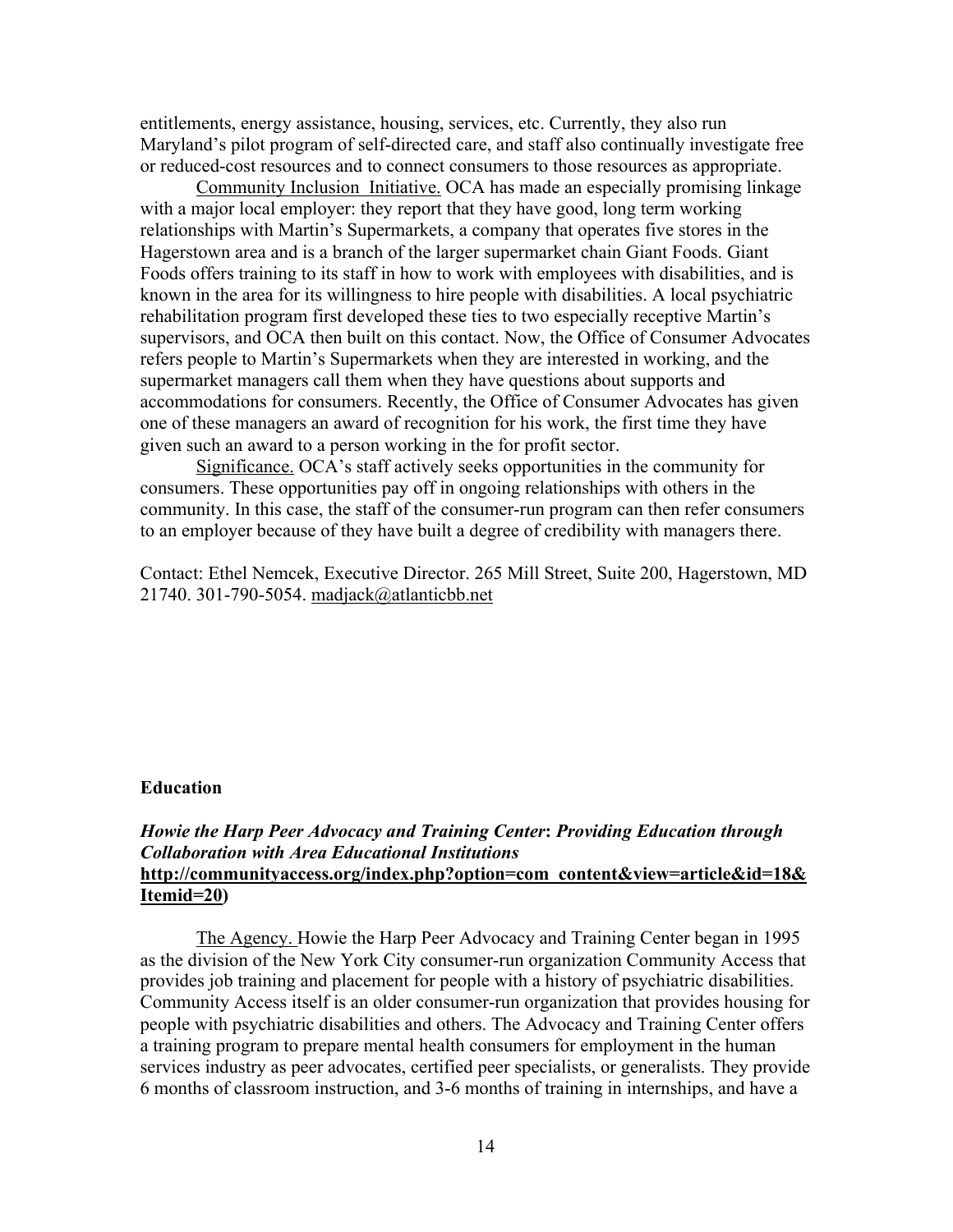job matching program that matches an individual's interests, aptitudes, and skills with appropriate job sites.

Community Inclusion Initiative The agency recognizes the limitations of their own ability to train consumers; that is, they do not have the capability to offer consumers pre-vocational training, computer skills training, or advanced credentialing. Thus, rather than run their own in-house educational programs, Howie the Harp collaborates with the SUNY Manhattan Educational Opportunities Center for adult learners, to provide consumers with GED's, participates in a program at Pace University that provides basic computer literacy skills to enrollees free of charge to a number of applicants each semester, and continues to search for a mainstream training provider that will help train people in basic office skills for those consumers who need intensive vocational training.

Significance. In trying to develop programs addressing consumers' educational needs that go beyond their agency's core mission, they help connect consumers to other educational resources in the area to fulfill these needs. As a consequence, Howie the Harp's consumer-students have become active in the broader community of students at educational institutions in New York City.

Contact: Dwayne Mayes, Director. Howie the Harp Peer Advocacy and Training Center, Community Access, 2090 Adam Clayton Powell Jr. Boulevard,  $12<sup>th</sup>$  Floor New York, NY, 10027. 212-865-0775 Ext 2118. dmayes@communityaccess.org

# *Amarillo Area Mental Health Consumers: Helping Members Get Funding to Return to College* **(no website)**

The Agency. Amarillo Area Mental Health Consumers is a non-profit, peersupport recovery center in Amarillo, Texas that operates the Agape Peer Center, and serves about 20 people a day on location. They have approximately 250 members, and like many other peer-run centers they offer support groups, informational classes, and group activities. They also run a GED program for individuals who have trouble in traditional classroom settings. A major focus of the organization is to encourage each consumer to identify himself or herself not as a mental health consumer, but as a musician, or as a computer specialist, or in another social role recognizable in the broader community.

Community Inclusion Initiative. One of the ways that Amarillo Area Mental Health Consumers excels beyond its traditional role as a peer center has been in helping consumers to get scholarships to pursue studies at regional institutions of higher education, now a standard practice that the staff members of AAMHC have accustomed themselves to doing. They have helped consumers successfully apply for scholarship programs to return to college, and helped members get funding from NAMI to return to school. They have helped others by referring them to the student loan office at various colleges to get Pell Grants and student loans. In addition they have referred consumers to the Handicapped Student Services at Amarillo College, where they can receive supports and advice on educational accommodations to their disability. They also refer people to the Panhandle Independent Living Center for computer training, especially useful for mental health consumers who also have a physical disability.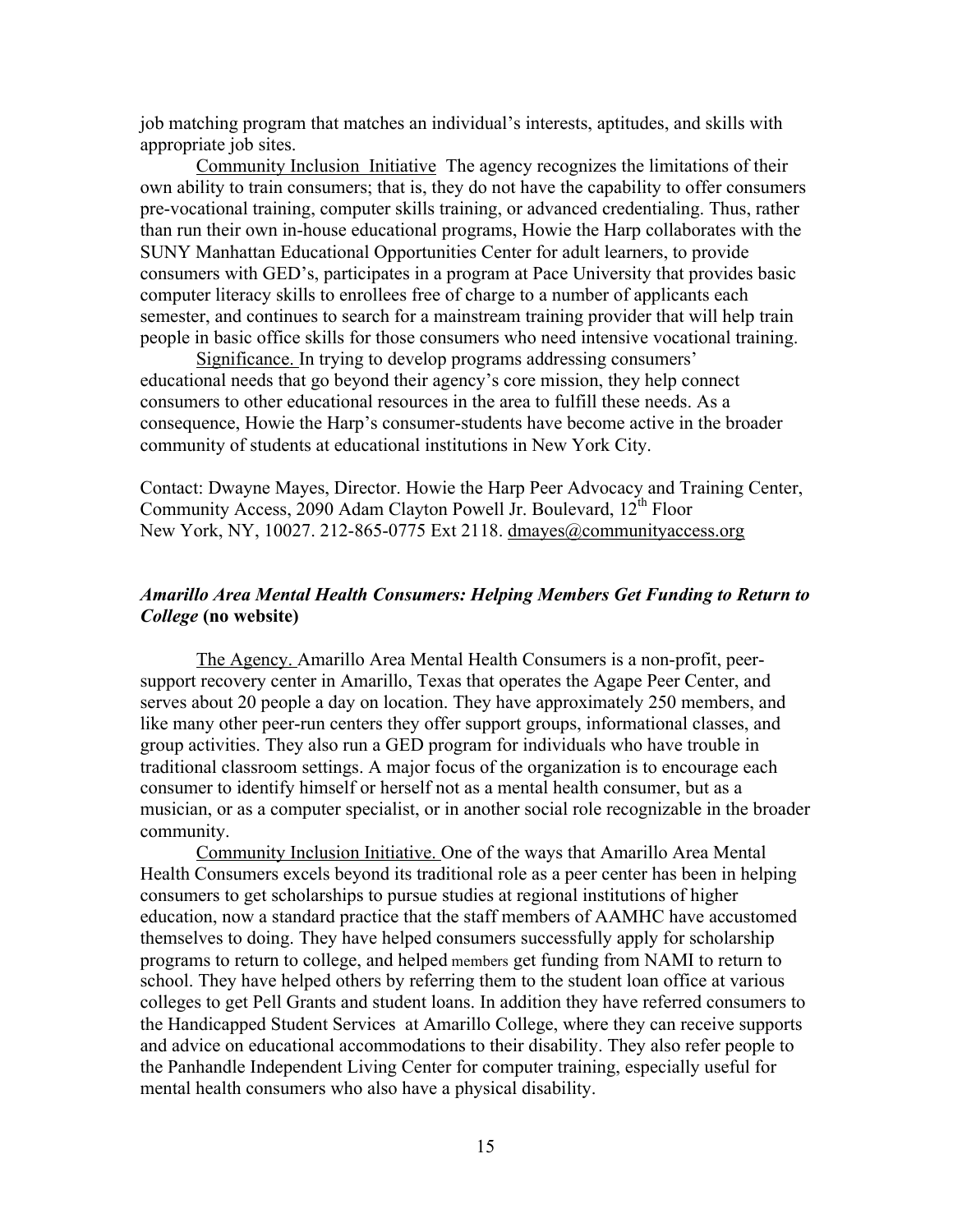Significance. This is an example of an organization that uses its knowledge of community educational resources to steer consumers toward opportunities that they would not otherwise be aware of.

Contact: Carli Scales, Executive Director. Amarillo Area Mental Health Consumers, P.O. Box 44, Amarillo, TX79105. 806-373-9730. carli.scales@yahoo.com

## *Office of Consumer Advocates: Partnering in Education with Hagerstown Community College* **(no website)**

The Agency. Office of Consumer Advocates, in Hagerstown, Maryland - cited previously - also steers consumers into educational programs at nearby Hagerstown Community College.

Community Inclusion Initiative. Rather than offering their own in-house educational programs, they leave it to the community college to educate the consumer along with everyone else. They have sent consumers there to pursue their GED studies, to pursue continuing education, and also to enroll in college courses. As part of their mission to find supports for those going to school, they help consumers apply for low cost or sometimes no cost classes. If they enroll early enough, consumers can be eligible through the disabilities office for laptop rentals at reduced prices, free time at the computer center, a tape recorder to record classes, and other supports. Consumer pursuit of educational goals has paid off in engagement with leisure activities also, as community colleges frequently have adult physical education programs and the college's "senior" recreational basketball, baseball and tennis sports teams. In addition to referring consumers to the community college, they refer them to the external education program (often one-on-one adult education) at the county's Career Study Center, a vocational high school run by the Washington County Board of Education.

Significance. OCA not only refers students to mainstream educational resources, it recognizes that the students referred may need a range of supports – scholarships, a referral to the college's own disability services offices, transportation problem solving, etc. – to succeed. Over time, OCA has realized as well that the more students it refers to mainstream community organizations, the easier it has become for additional students to take the path back to community engagement ("someone has done this before") and for the community organization (in this case the community college) to respond to disabled students' particular needs.

Contact: Ethel Nemcek, Executive Director. 265 Mill Street, Suite 200, Hagerstown, MD 21740. 301-790-5054. madjack@atlanticbb.net

#### **Family Life**

*Office of Consumer Advocates: Parenting Classes at the County Health Department or Department of Social Services* **(no website)**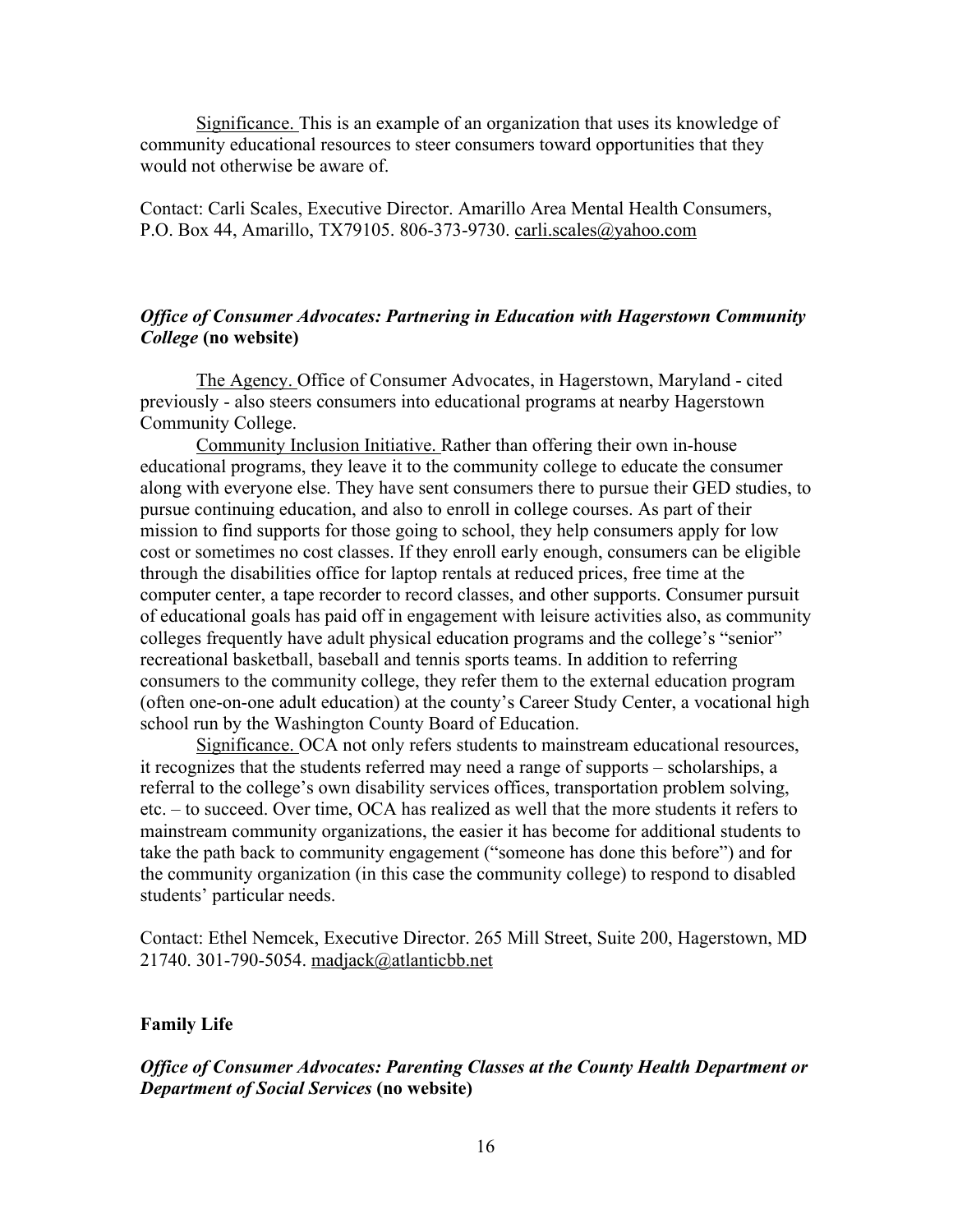The Agency. As previously mentioned, the Office of Consumer Advocates in Hagerstown, Maryland is the center for that state's pilot self-directed care program for mental health consumers.

 Community Inclusion Initiative. A certain percentage of the individuals enrolled in this self-directed care pilot program have lost custody of their own children, and the Office of Consumer Advocates is helping them to enter mainstream parenting classes that they may need to regain custody. The self-directed care program allows consumers to use the financial resources allotted to them on a yearly basis for parenting classes if need be. Rather than offering parenting classes themselves, however, they have been sending consumers to the county's Department of Health, or the Department of Social Services for the classes, which are open to anyone who needs them.

 Significance. The referrals to the countywide organizations such as the Department of Health for services, importantly, help mental health consumers join into a larger community of parents. As participants in classes with others, consumers are engaged in discussions of family issues with people from a broad cross section of society.

Contact: Ethel Nemcek, Office of Consumer Advocates. See above.

| "What is really admirable is" |                                                      |
|-------------------------------|------------------------------------------------------|
| that this drop-in center has  |                                                      |
| embedded itself in a          |                                                      |
| neighborhood and makes        | <b>Religion and Spiritual Life</b>                   |
| use of its neighborhood's     |                                                      |
| strengths in a way that       | <b>Saint Louis Empowerment Center: Consumer</b>      |
| many others do not."          | <b>Participation in Community Religious Life and</b> |
|                               | <b>Religious Social Life. (no website)</b>           |

The Agency. The Saint Louis Empowerment Center is a drop-in center in urban Saint Louis affiliated with the Depression and Bipolar Support Alliance of Saint Louis.

Community Inclusion Initiative. The Center reports that they have developed an informal network of care with a group of African American churches in the neighborhood surrounding the Empowerment Center. The network itself began as customary Christian compassionate outreach. Initially, the Methodist Church in the neighborhood had a homeless outreach program, and referred the people they reached to the Empowerment Center. Then two volunteers from another church began bringing hot meals to the Center for consumers. They began leaving flyers in the center for church social activities such as church dinners, Wednesday night social meetings, and other open activities groups. Consumers began attending these church-based social activities. Distinct from these efforts, the Center began to offer a series of gatherings on Sundays to watch football games in a non-alcoholic environment. Before the Sunday football gatherings, church representatives would come to the Center to talk and then invite consumers to attend services. Several consumers have become full-fledged members of a church, actively contributing to the life of that religious community. This community of care continues to develop and add new dimensions. One church is working on starting a mental health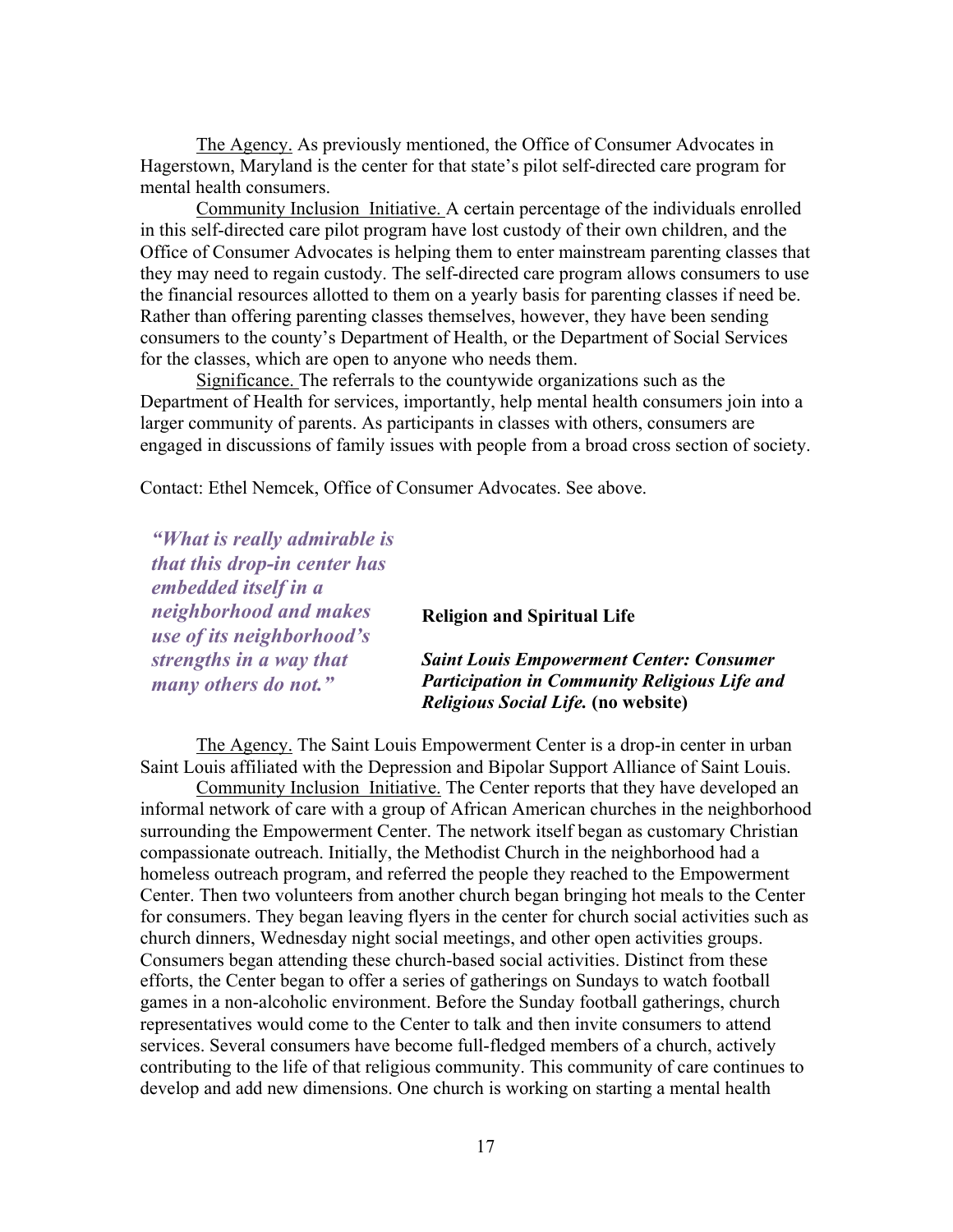support group within the congregation. The church members have also helped open up new opportunities for housing, as they provide a larger social network for consumers to locate potential landlords.

Significance. What is really admirable is that this drop-in center has embedded itself in a neighborhood and makes use of its neighborhood's strengths in a way that many others do not. Consumers have benefited by becoming participating members of the local churches, and of the neighborhood in general. It is significant also in that the community resources that are being drawn on—neighborhood religious groups—are available to almost any drop-in center in the county.

Contact: Helen Minth, Director. St. Louis Empowerment Center 3024 Locust Street, St Louis, MO 63103-1329. 314-652-6100. hminth@sbcglobal.net

#### **Leisure and Recreational Activity**

#### *The Art Collective***:** *Moving Consumers from Arts in Recovery Programs into the Larger Art World.*  **(http://www.cairn.org/index.php?option=com\_content&view=article&id=20&Itemi d=22)**

The Agency. The Art Collective is an 'arts in recovery' program at Club Access in New York City, part of a larger organization - Community Access - which began in 1974 as an agency providing housing and employment opportunities for people with psychiatric disabilities. The Art Collective itself has been in existence since 2006. While instructors have introduced participants to many art media, the medium that really resonated with the participants was book making because it empowers participants to "write the book" on themselves, rather than having their lives continue to be defined by others. The program also teaches several craft processes: participants can make the paper, bind the paper into books, and on each separate page create art from watercolors, painting, pencil drawings, or write poetry or tell stories.

Community Inclusion Initiative. The Art Collective has provided consumer artists a channel into an engagement with the larger art world of New York City. Since March 2009, the Art Collective has had a contract to sell consumer-made books at St. Mark's Bookstore in the Greenwich Village, where they have their own display shelf. Further, participants are encouraged to continue more advanced workshops and training at the New York Center for Book Arts. Some members have also participated in poetry readings at places such as the Audre Lorde Center in midtown Manhattan. Some have competed successfully to display their works at big art shows.

Significance. The Art Collective serves as one possible model for how arts-inrecovery organizations can work with consumers while also encouraging them to move on into the larger art world. They offer in-house classes, while not attempting to duplicate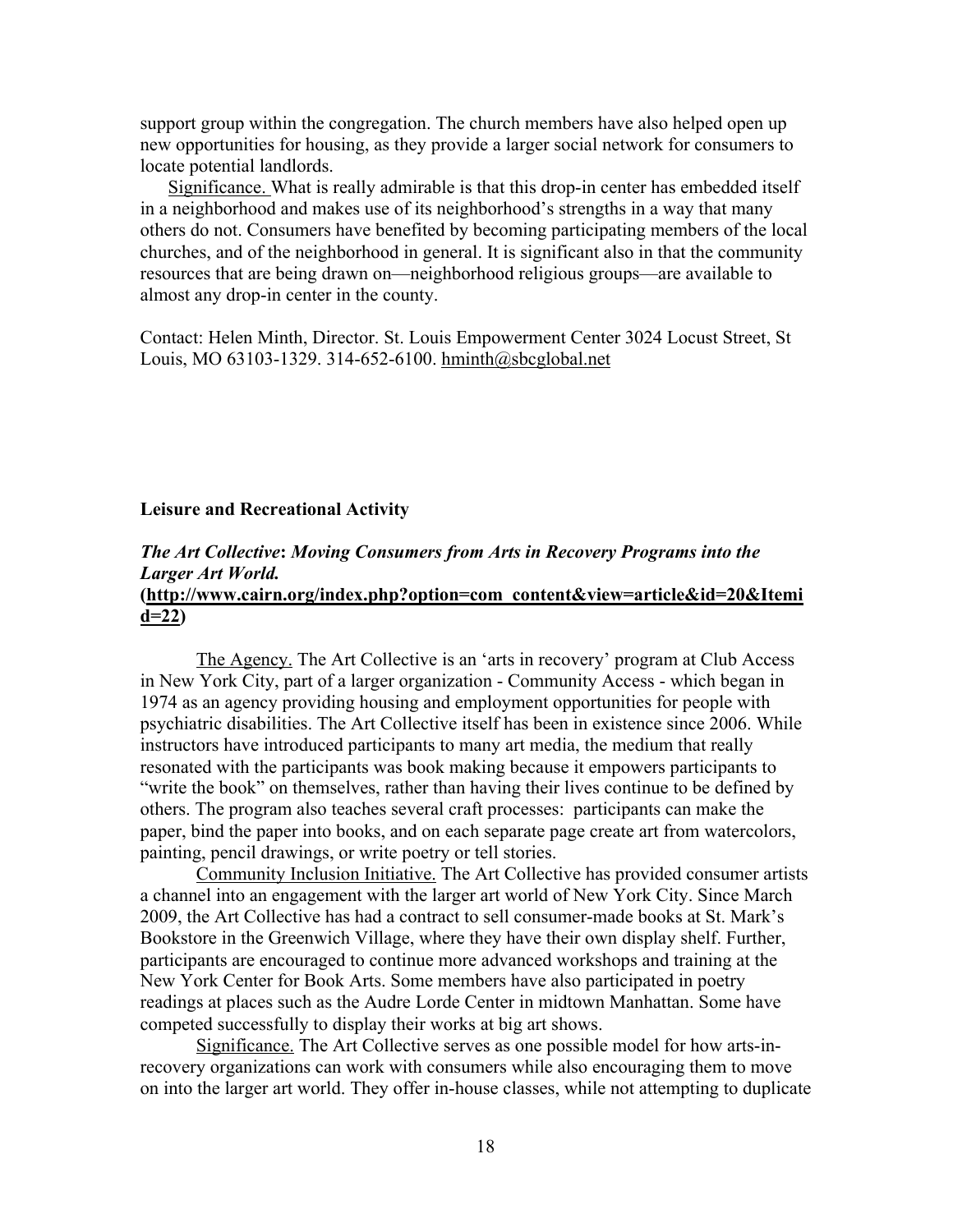the offerings of the advanced teaching centers in the area. Further, in addition encouraging consumers to exhibit their work in shows focusing on recovering artists, they encourage new artists to join the mainstream.

Contact: Suzanne Colley, director. The Art Collective, 242 East 2<sup>nd</sup> Street, New York City. 212-780-1400, ext. 2000 scoley@cairn.org

#### *Vermont Psychiatric Survivors: Peer Advocates Link Consumers to Social, Recreational, Civic and Religious Groups* **(http://www.vermontrecovery.com/vps.html)**

The Agency. Vermont Psychiatric Survivors is the statewide consumer network of Vermont. Historically, several agencies in the network evolved from a psychosocial rehabilitation model of consumer recovery. Today, it is a network of consumer-run support groups and recovery initiatives.

Community Inclusion Initiative. VPS uses two methods to foster community inclusion: first, they use the WRAP (wellness recovery action plans) process to identify the civic, religious, recreational, and social interests individual consumers have as their goals for community connection; and, second, through their peer-to-peer mentoring program they help make these connections successful. What VPS does best is link each consumers to community organizations according to the consumer's own interests. Peer mentors have a unique ability to ease other consumers into new social roles. Rather than offering recreational activities at the Recovery Center, they make a practice of linking consumers to groups in the community with whom the consumer can develop a relationship. For example, the peer mentor will help introduce a consumer to a new community group, provide assistance until the consumer is better integrated into the group, and then allow the consumer to participate more independently. Similarly, if a consumer is interested in bowling, or sewing or knitting groups, a mentor will help connect that individual to others in the community with similar interests.

Significance. Community inclusion in the local civic, social, recreational and spiritual life of the community evolves from Vermont Psychiatric Survivors conviction that it is better to connect consumers to resources in the community than to provide recreational and vocational services in the Center. Peer mentoring is a particularly successful model of how to better ease mental health consumers into community life.

Contact: Linda Corey. Executive Director. 1 Scale Avenue, Suite 52, Rutland Vermont, 05701. 802-775-6834. vpsinc@sover.net

#### *Pink and Blues: A Core Group of Members Begin a Game Night Open to All at the William Way LGBT Center in Philadelphia (website currently under reconstruction)*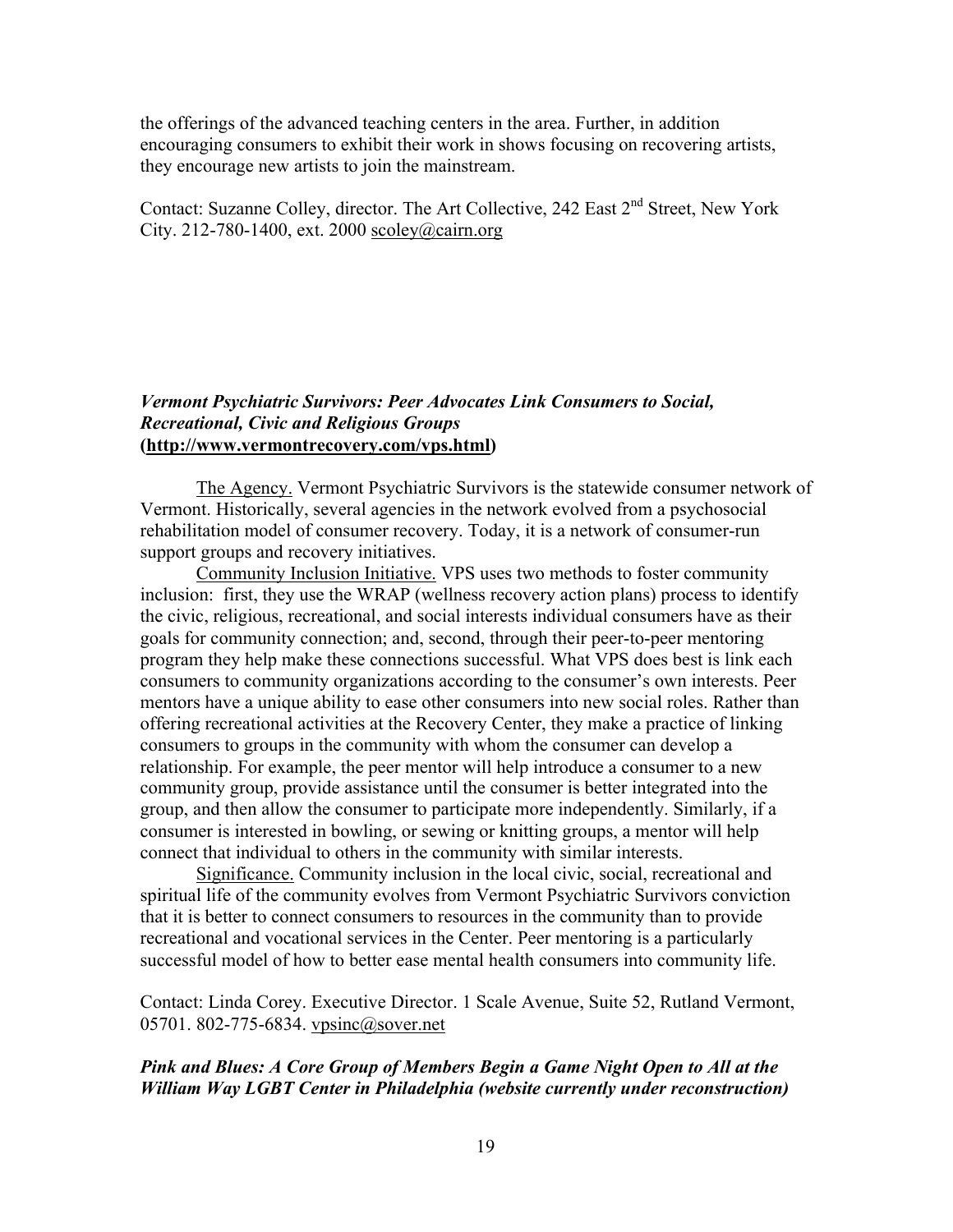The Agency. The Pink and Blues began in 2003 as a support group for LGBTQI (lesbian, gay, bisexual, transgender, questioning, & intersex) consumers in Philadelphia, Pennsylvania. For the last seven years, they have been meeting one evening a week, and averaging ten members in attendance at each meeting.

Community Inclusion Initiative. Although this is a small group not very well positioned to undertake community inclusion initiatives, they have come up with several interesting, ad hoc innovative ideas. Several members live in a building without cable television in an area where broadcast television reception is poor. Like many consumers elsewhere, they have little discretionary income to spend on outside entertainment. In response, Pink and Blues has been able to start a weekly "game night" get-together at Philadelphia's LGBT Community Center. They meet in the lobby of the Center from 5:30 p.m. until about 9:00 p.m., play whatever board games that people have to bring, and open the event to everyone who comes in. Community participation – by other

LGBTQI individuals without psychiatric disabilities - has been strong.

Significance. Representatives of many consumer organizations have spoken to us about the problems of poverty and of living in communities that seem to lack community resources to be integrated into. Poverty is, of course, a major barrier in the lives of many consumers. What is of value in this example is that community inclusion can be as simple as arranging to meet in a public space for board games, or card playing, or chess. Consumers do not have to join existing groups of non-

*"…community inclusion can be as simple as arranging to meet in a public space for board games, or card playing, or chess. Consumers do not have to join existing groups of non-consumers to become part of their communities, but instead can start their own activities and invite others to join."*

consumers to become part of their communities, but instead can start their own activities and invite others to join.

Contact: Mark Davis, founding facilitator. 330 S. 13th St. Philadelphia, PA. madpride@ymail.com

#### *PEOPLe Inc: Formal Nights Out Develop Consumer Interests and Connect Consumers to Similar Groups in the Community (http://www.projectstoempower.org)*

The Agency: PEOPLe, Inc. (or Projects to Empower and Organize the Psychologically Labeled) has been in existence for twenty years, operating in Dutchess and Ulster Counties, New York, and also serving individuals in the surrounding counties. They provide advocacy for and services to people with mental health issues. They engage in individual and systems advocacy, in-hospital advocacy, peer support, and operate a hospital diversion house and a drop-in center. In addition, they operate a supported housing program, providing rental subsidies and care coordination.

Community Inclusion Initiative: Since 2006, PEOPLe, Inc has organized a Thursday Night Out program in Kingston, N.Y. and a somewhat newer Tuesday Night Out program in New Paltz, N.Y. When the program was beginning, they surveyed the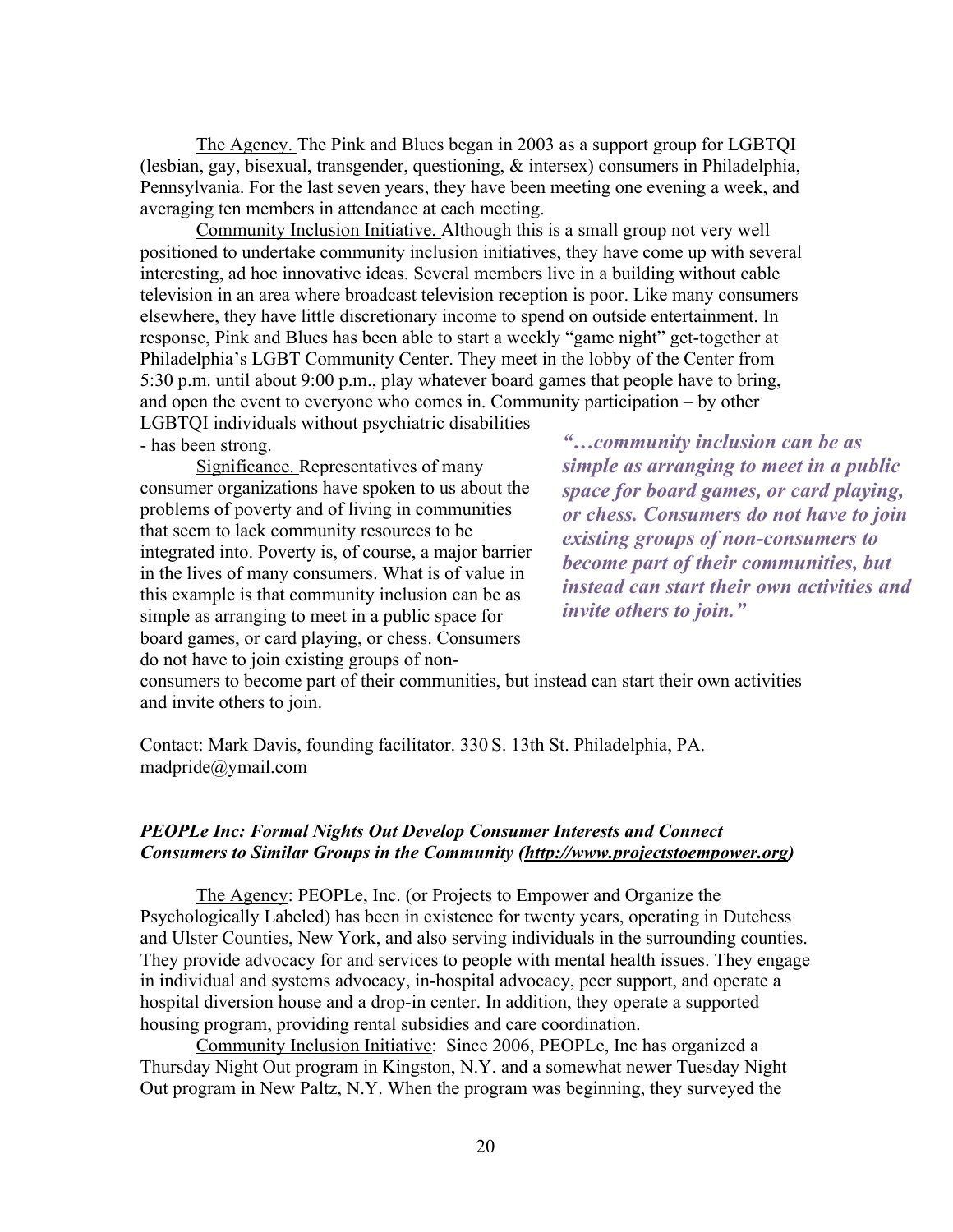community and learned that many wanted a night out to socialize in a non-institutional setting. They began with six people meeting at a local coffee shop. Yet soon they wanted to start a bigger project. They began to have a "night out" in church halls in the community. At first staff organized the event, but eventually, consumers took on most of the organizing responsibilities. The staff purchases the snack food for the event, and the churches charge a small fee for use of the space. Some people walk to the event or take bicycles; some who live in group houses take a van. They also have a volunteer driving program in which individuals volunteer for twelve weeks to provide transportation for consumers at a minimal cost. The event lasts from 5:30 p.m. until 8 p.m. During that time, consumers themselves plan activities. PEOPLe provides a small stipend for individuals to develop their own activity for others, such as a discussion group, a poetry group, scrabble, monopoly, board game, or health related group. In addition, they have gone to the beach, to museums, or art shows. They have had fundraisers for a local soup kitchen, and bake sales. Finally, the organizers and participants encourage participation in the same activities, such as poetry groups, in the larger community.

Significance: The events among consumers on Tuesday nights and Thursday nights certainly help consumers to actively pursue their own interests and teach them to others, rather than have staff provide activities for them. What is of great interest for the effort of community inclusion, however, is that in addition to taking an active role in the consumer community in developing interests, they help participants move beyond involvement strictly with peers, and into involvement in similar activities in the general community, such as in poetry readings, or adopt-a-highway initiatives, or helping in fundraising for others.

Contact: Steve Miccio. PEOPLe, Inc. 378 Violet Avenue, Poughkeepsie, NY. 12601. (845) 452-2728. stevemiccio@projectstoempower.org

#### **Civic Life**

#### *Grassroots Empowerment Project: Consumers in a Back-to-Work Curriculum Encouraged to Volunteer for the Dane County Timebank.*  **(http://www.grassrootspower.org)**

The Agency. The Grassroots Empowerment Project is an umbrella organization of consumer groups throughout Wisconsin. In 2005, delegates from these groups developed a multi-week structured curriculum called "Career Paths to Recovery," designed so that a peer facilitator can address issues consumers may face when they want to work, but feel they need to work on developing the skills to do so. The curriculum/workbook covers such issues as vocational planning through peer support, recovery and positive thinking, skills training, fair access in the workplace, and self-employment. During the course, people with mental health issues empower peers to recognize and fulfill work and life goals. Advertisements for participation put it this way: "If you've thought about working, but think you can't, we will help you believe you can and help you get on the right path, while having fun." Further, they advertise "we will work on self-image, social security, career interests, resume, finding work, self-employment, and staying well." The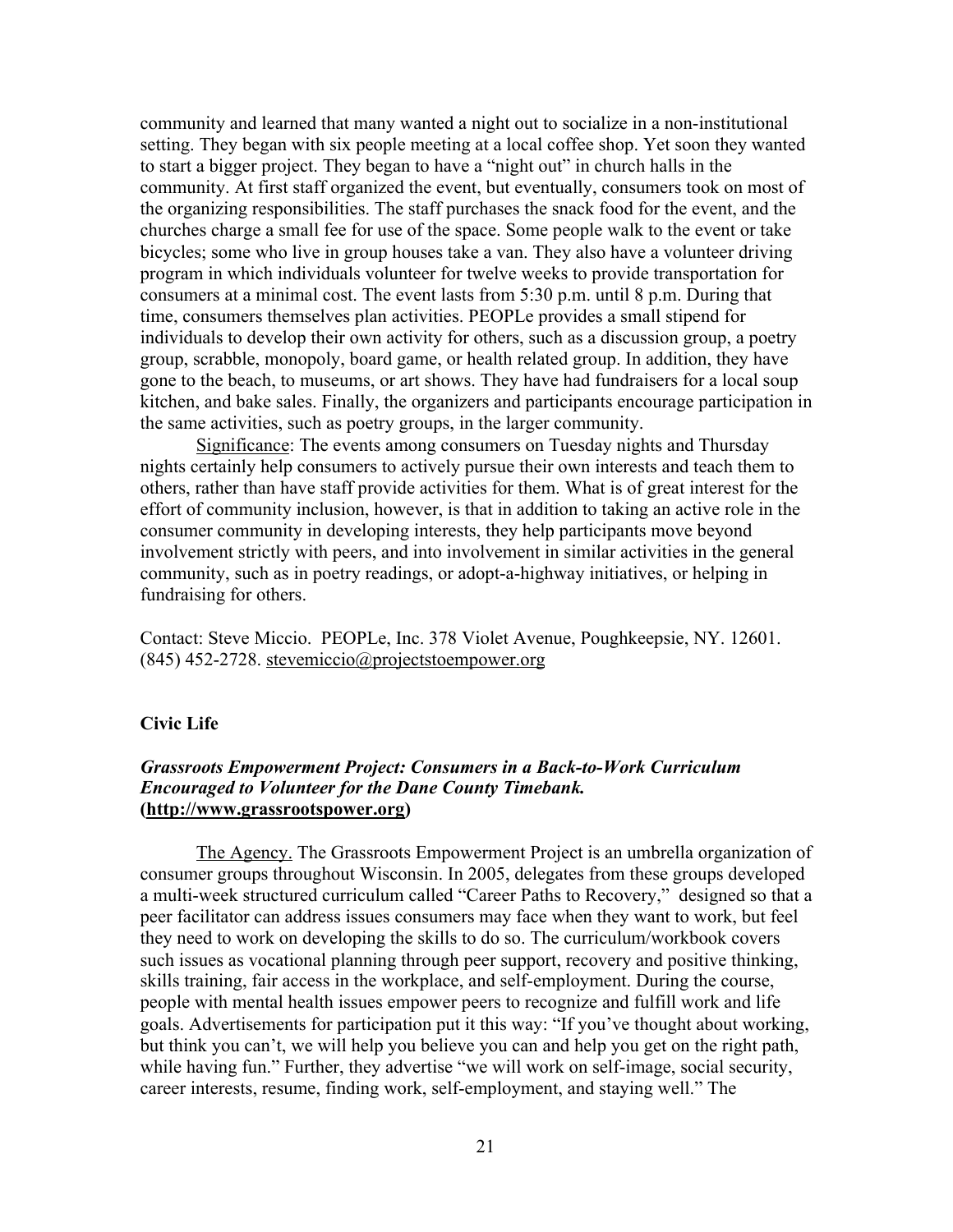curriculum has been offered with different facilitators at a number of recovery centers in the state.

Community Inclusion Initiative. Community inclusion should be accomplished by encouraging consumer participation in non-consumer organizations. In this regard, the implementation of this curriculum has been of interest: group facilitators bring as guest speakers both area employers looking for new staff and leaders from area nonprofits looking for volunteers. Guest speakers encourage participants to volunteer to get work experience and to become more engaged with the community as a preparation for work. One example of a volunteer agency that they have worked with, the Dane County Time Bank (http://www.danecountytimebank.org), is particularly interesting: Time Banks in general (http://www.timebanks.org) are a system of exchange of volunteer labor made up individuals, small businesses, social service agencies, and public and private institutions. Individuals who volunteer at a participating institution for an hour can earn an hour of credit to draw services from others within the network. The concept is useful to mental health consumers in that it offers valuable opportunities for volunteer engagement in numerous community associations while earning timebank credits that they can use for such supports as child care, transportation, or fitness classes, and so on.

Significance. This project offers dual advantages. On the one hand, it is an interesting back to work program, and indeed volunteering as a job readiness technique has been around for a long time. More importantly, the project introduces consumers to staff of volunteer organizations, encouraging and supporting consumers to participate.

Contact: Molly Cisco Grassroots Empowerment Project PO Box 8683 Madison, WI 53708-8683. 800-770-0588 mollycisco@msn.com

#### *Dodge City Peaceful Tribe: A Project That Promotes Bicycling Partners with the Local Police in Promoting Traffic Safety* **(no website)**

The Agency. The Dodge City Peaceful Tribe, described previously, has developed a second initiative to foster consumer participation in community life. Consumers in the group who can't afford an automobile are helped to purchase electric bicycle kits. As a farming community, many of the consumers have the skills needed to assemble and repair farm equipment, so maintenance of the bikes is something that they can do themselves. Approximately fifty people involved in the group have purchased these bikes. Those who have purchased a bike can shop, go to work, run errands, visit their children's school, and so on.

Community Inclusion Initiative. Although a very creative support for a major *barrier* to community inclusion—lack of transportation—the project does not in itself indicate that consumers are *joining* into community life. What has increased consumer *engagement* with the larger community, however, is a collaboration that Dodge City Peaceful Tribe has developed with the local police as a consequence of the electric bicycle program. With so many bicyclists sharing the roads with automobiles, it has become necessary to educate bikers and motorists alike on how to share the road. As a consequence, once a year they collaborate with the local police in sponsoring a tutorial (meeting in a large local parking lot), for all of the area's bikers and motorists, entitled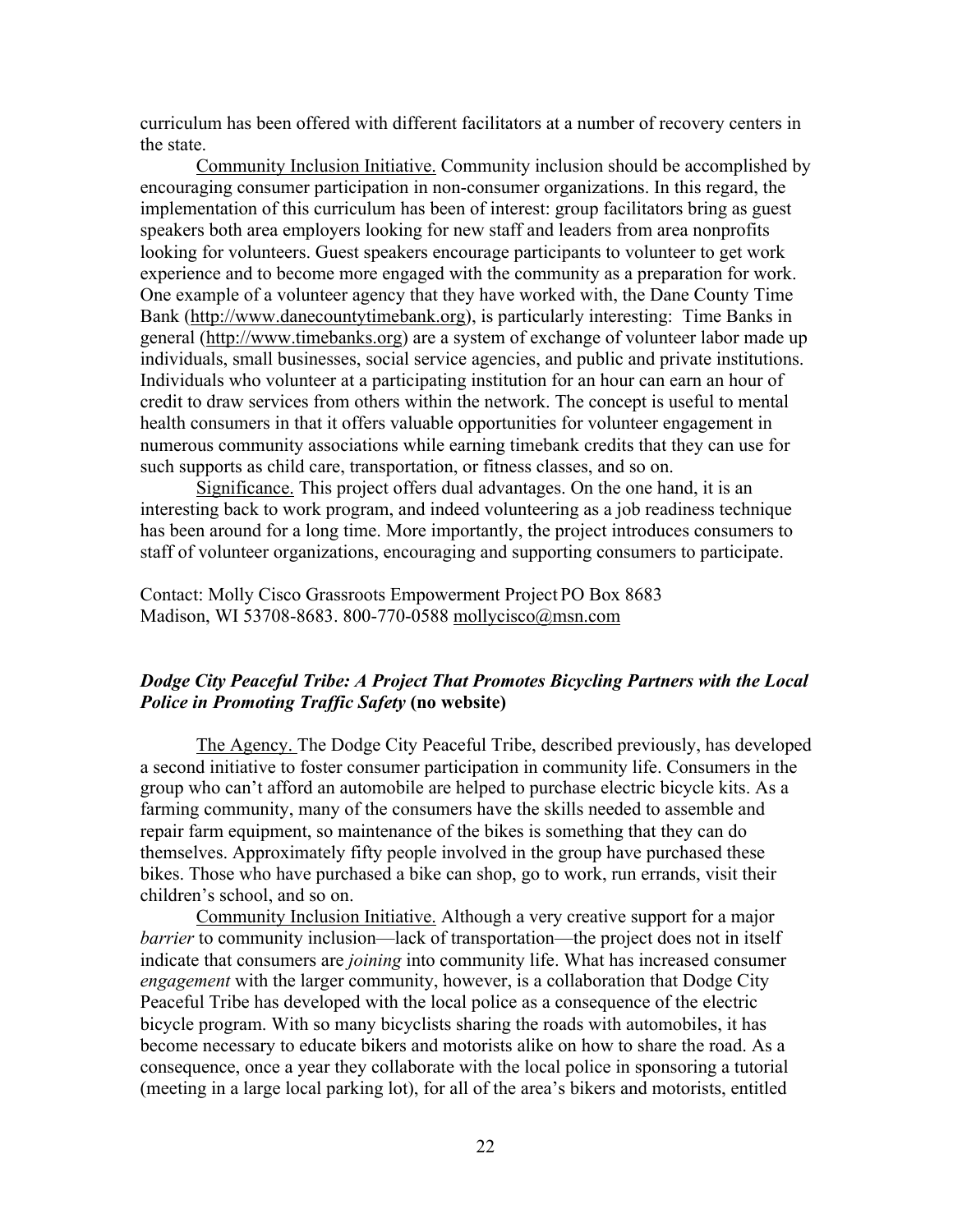"Rules of the Road: Bikes and Vehicles." Participants are all recognized as citizens who are required to respect each other's rights to share the same road.

Significance. It is wonderful that some consumer organizations are attempting to find ways to overcome a dreadful problem of lack of public transportation infrastructure. But community inclusion is not a matter of physical or geographic inclusion so much as inclusion into the social life of a community. In this regard, what is admirable about this program is the collaboration with the police department in sponsoring the drivers' education tutorial for the public.

Contact: Diann Brosch, Executive Director. Dodge City Peaceful Tribe, P.O. Box 1111, Dodge City, Kansas, 67801. 620-623-2034. dodgecity peaceful tribe 06@yahoo.com.

#### *HOPE Impact: Consumer Group Attends Community Meetings and Starts a Community Cable Television Show on Recovery* **(no website)**

The Agency. HOPE Impact is a mental health educational and advocacy group in Wahiawa, Hawaii, a rural town in the north of the island of Oahu. Meeting weekly or biweekly at the Wahiawa General Hospital, they have averaged eight to ten people in attendance.

Community Inclusion Initiative. As part of the group's focus on educating the public about people with mental illnesses, they make it a point to attend the local neighborhood meetings (the Wahiawa-Whitmore Village Neighborhood Board) to advocate for people with mental illnesses, the homeless population, people with substance abuse problems, and for the many veterans with similar issues who live in the area. As an outcome of their involvement in the community they have come to know and cooperate with other groups working in the area, such as the housing advocacy group Affordable Housing and Homeless Alliance, and the group Surfing the Nations, that does religious outreach in the area. Second, the founder of the group has begun a television show entitled "Hope in Recovery" on Hawaii community access cable television that airs once a week for half an hour. Although each show thus far has highlighted an individual in recovery, in the coming year, Ms. Algoso plans to also interview local officials about mental health policy.

 Significance. While many consumer groups engage in public advocacy, individuals from HOPE Impact have, in the process, become engaged in community life simply by attending community meetings. Secondarily, consumers who take to the broadcast media become part of American public discourse. Also, in participating in community television, they are outside of the mental health community, collaborating with a different vital organization of civil society, community media.

Contact: Sunny Algoso, CPS, Founder. HOPE Impact, 1623 Nakula Street, Wahiawa, HI 96786. 808-429-9804. sunnyalgoso@yahoo.com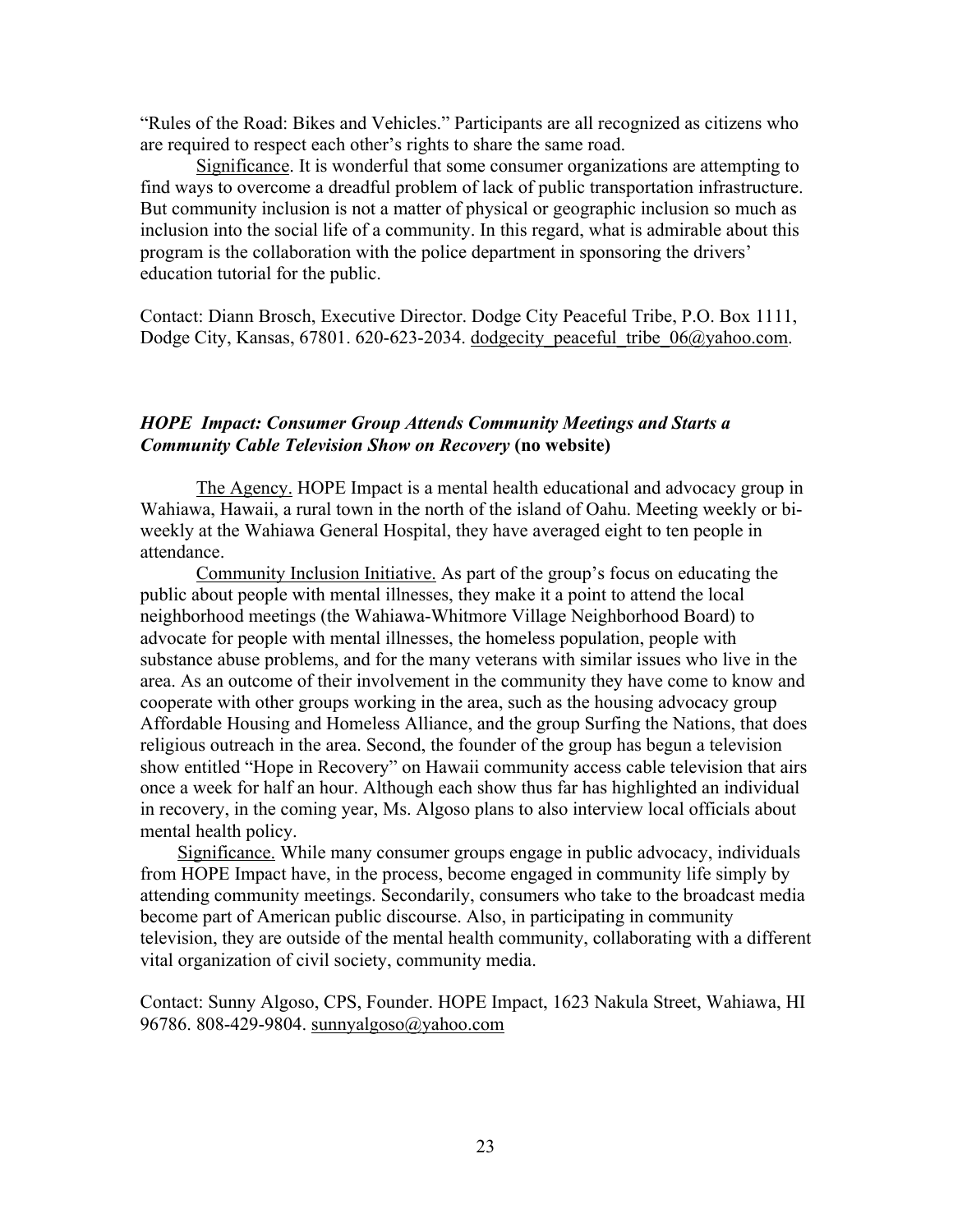#### *DBSA-Southern Nevada: Partnership with a Public Library in Sponsoring a Lecture Series* **(www.dbsasouthernnevada.org)**

The Agency. The Southern Nevada chapter of the Depression and Bipolar Support Alliance is an all-volunteer education, advocacy and support group that began in 2001 and now runs eight support groups a week They have a total average weekly attendance of 250 people.

Community Inclusion Initiative. As a facet of their mission to educate, they partner with the West Charleston Public Library in Las Vegas in sponsoring a once-amonth speaker series on mental health issues. One recent lecture, for example, focused on elderly gambling and elderly suicide. Together with library staff, mental health consumers help arrange the lectures, volunteer to set up and break down tables and equipment, or just attend the lectures with everyone else. These lectures are free of charge and open to the public, and professionals who attend can earn continuing education credit for attendance.

Significance. What is noteworthy about this consumer-sponsored public lecture series is that consumers are not sponsoring a lecture series in their own center and for their members only, and not joining in an existing event in the community, but are proactively starting their own event—along with

public library—that others are free to attend.

Contact: Cheryl Murphy, President. Depression and Bipolar Support Alliance Southern Nevada, 3941 Copperhead Hills Street, Las Vegas, NV 89129. 702-818-5634. Cheryl@dbsasouthernnevada.org

## *Office of Consumer Advocates: Consumers Join Community Crime Watch in Oakland, Maryland* **(no website)**

The Agency. For several years now, a number of consumers affiliated with Harvey

*What is noteworthy about this consumer-sponsored public lecture series is that consumers are not sponsoring a lecture series in their own center and for their members only, and not joining in an existing event in the community, but are proactively starting their own event—along with public library that others are free to attend."*

House, the local peer center in Oakland, Maryland, have been full participating members in the town's Community Crime Watch program.

Community Inclusion Initiative. In this program, volunteers initially receive training from the city police. After that, crime watch volunteers have meetings approximately every month to discuss the state of the program and to allocate specific days of duty to each participant. Consumers are not relegated to patrolling lower income housing where many consumers live, but instead monitor the safety of the entire crime watch area, which consists of the small downtown area of Oakland. Volunteers have made friends through this activity, and procured side-jobs.

Significance. This example of community inclusion in the domain of civic involvement is of interest in this context for several reasons. First, it counters the common image of mental health consumers as offenders. More specifically, it shows how community inclusion can be accomplished by consumers joining membership-based community organizations and accruing related rights and responsibilities.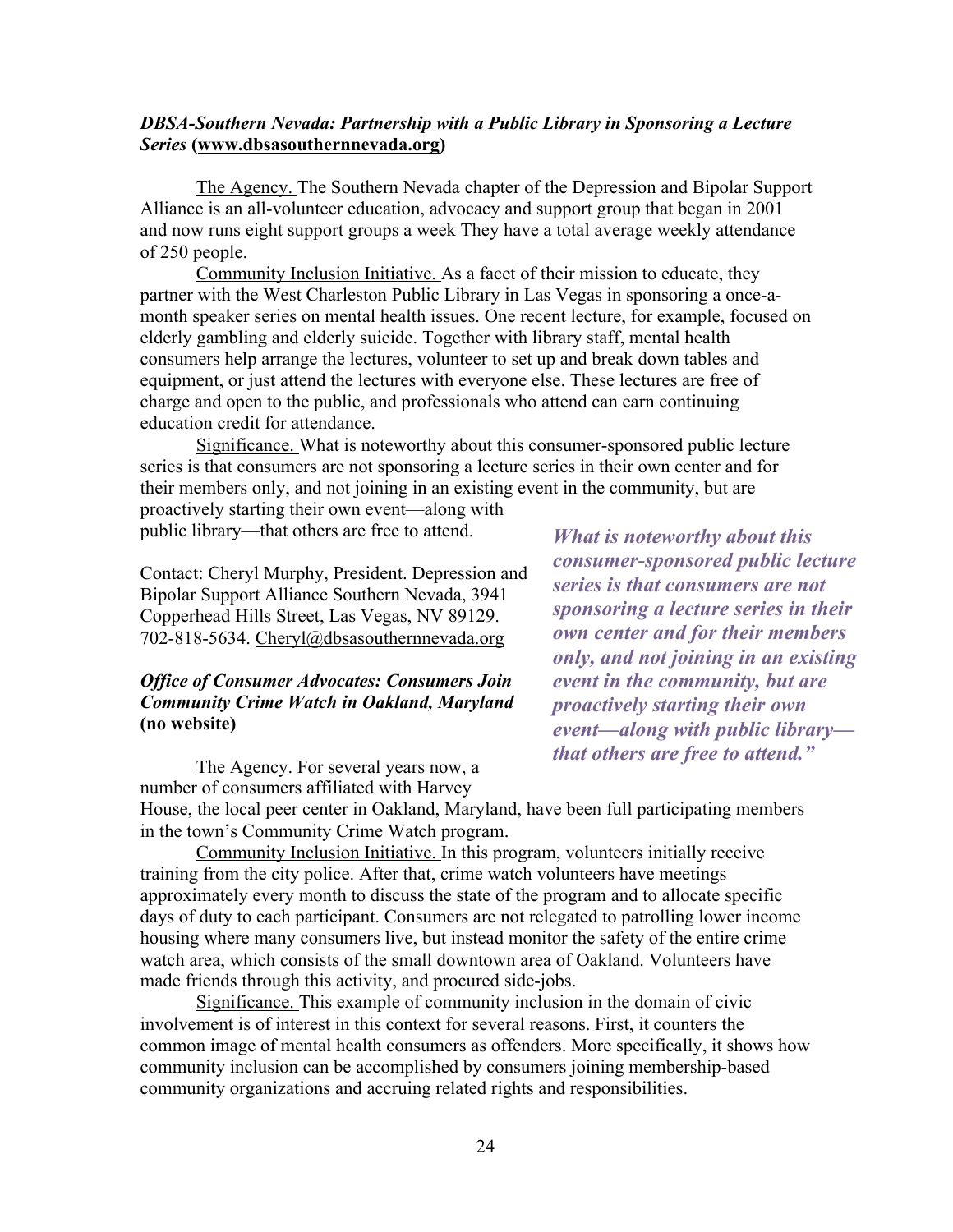Contact: Ethel Nemcek, Office of Consumer Advocates. See above.

#### **Health Care**

#### *Amarillo Area Mental Health Consumers: Referrals to Medical and Other Care* **(no website)**

The Agency. Amarillo Area Mental Health Consumers – mentioned previously in regard to the assistance it offers consumers in pursuing an education – also routinely refer consumers to lower cost health care facilities in the area and to group classes at area hospitals that focus on particular health problems.

Community Inclusion Initiative. They have referred individuals to the Federally Funded Health Clinic's dentist (despite a four month waiting list), and to

*"It is important to understand the role of referrals to mainstream programs – to educational opportunities or health care facilities, for example - in the integration of people with psychiatric disabilities into community life. Once a consumer organization has been in existence for a number of years, its staff and members will have learned the avenues that are open to consumers in the broader community."*

the J. O. Wyatt Clinic and Texas Tech for persons who qualify based on low income. The Northwest Texas Health Clinic has smoking cessation classes and a diabetic care group that they refer to instead of offering in-house classes. Further, the organization has also referred members to an on-going grieving group and a hospice education group at Baptist St. Anthony's, another regional hospital. They have helped people access trauma counseling through the Family Support Services, another non-profit agency. In addition to medical referrals, they have encouraged consumers who are seniors to begin going to a senior center rather than continuing to identify only as mental health consumers. Not necessarily health related, the group formerly worked with a lawyer at West Texas Legal Services who came to the Center once a month to assist consumers with problems with rentals, contracts, divorces, and so on. Yet the lawyer was so swarmed with consumers seeking advice, that she stopped coming there, and instead the organization refers people to her office, where she continues to assist them.

Significance. It is important to understand the role of *referrals* to mainstream programs – to educational opportunities or health care facilities, for example - in the inclusion of people with psychiatric disabilities into community life. Once a consumer organization has been in existence for a number of years, its staff and members will have learned the avenues that are open to consumers in the broader community. A new member might have an interest in finding a diabetes care class, but not have the knowledge of where to find such a class. The practice of referring such clients on a repeated basis becomes a pattern of referral. This pattern of referral itself can become a programmatic collaboration then, by which the consumer organization establishes itself, as well as individual consumers, as visible members of the larger community.

Contact: Carli Scales, Executive Director. Amarillo Area Mental Health Consumers, P.O. Box 44, Amarillo, TX79105. 806-373-9730. carli.scales@yahoo.com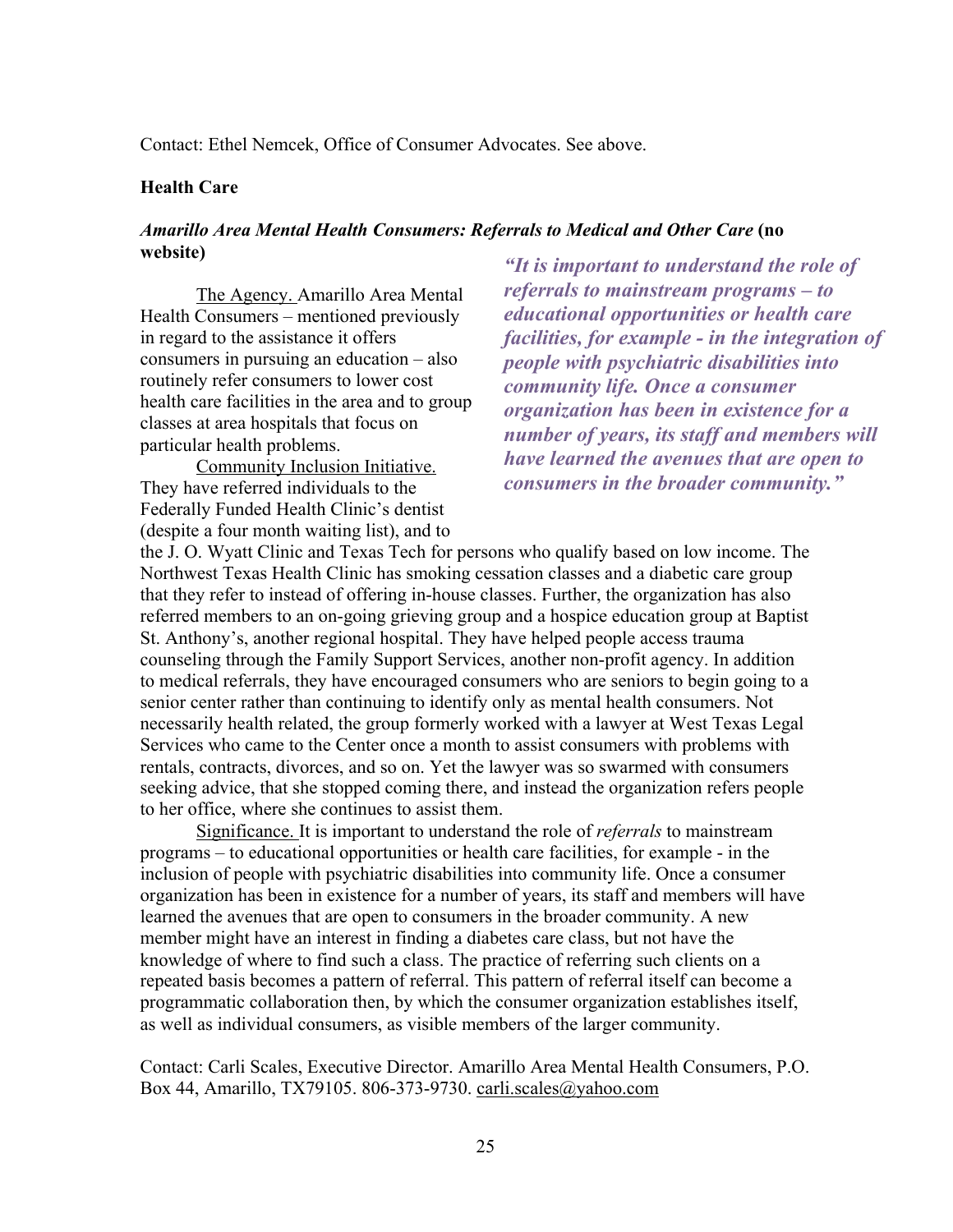## *DBSA-Southern Nevada: Consumer Group Joins in Health Fair Circuit* **(www.dbsasouthernnevada.org)**

The Agency. The previously mentioned Southern Nevada chapter of the Depression and Bipolar Support Alliance is an all-volunteer education, advocacy and support group that began in 2001.

Community Inclusion Initiative. As part of their advocacy mission, they participate in many of the large, public, health fairs that different organizations in the Las Vegas area sponsor every year, setting up a booth, making contacts and passing out their literature. The group attends the health fairs, for example, of the Clark County school counselors, the police department, and several local hospitals, setting up their own booth, distributing their literature, and talking to the public. In addition, they sponsor their own outdoor health fair that other health care providers attend and distribute their literature. Other than health care booths, the fairs have art displays, a car wash, and sometimes basic health screenings.

Significance. What is interesting about this consumer organization's involvement in public health fairs is that such participation is based on reciprocity. Civic organizations that put on a health fair invite other health care organizations to sponsor booths. In return, the host organization of one fair often has a booth at other groups' fairs. Such patterned reciprocity is a principle of community life. When consumers and consumer organizations participate in such reciprocal actions, they are integrating themselves into community life.

Contact: Cheryl Murphy, President. Depression and Bipolar Support Alliance Southern Nevada. See above.

#### **Finances**

# *Capital Clubhous***e:** *Partnering with a Business Training Non-Profit to Teach Financial Management* **(http://www.enterpriseforequity.org)**

The Agency. The previously mentioned Capital Clubhouse in Olympia, Washington collaborates with another non-profit agency in Olympia called "Enterprise for Equity" in teaching mental health consumers how to start a small business.

Community Inclusion Initiative. Enterprise for Equity offers the sixty-hour course on financial management, asset building, and how to develop a business plan for a wide range of people with limited incomes, including mental health consumers. This organization is an independent community non-profit that was started by volunteers from a number of area agencies in 1999, and that helps low income people operate their own businesses.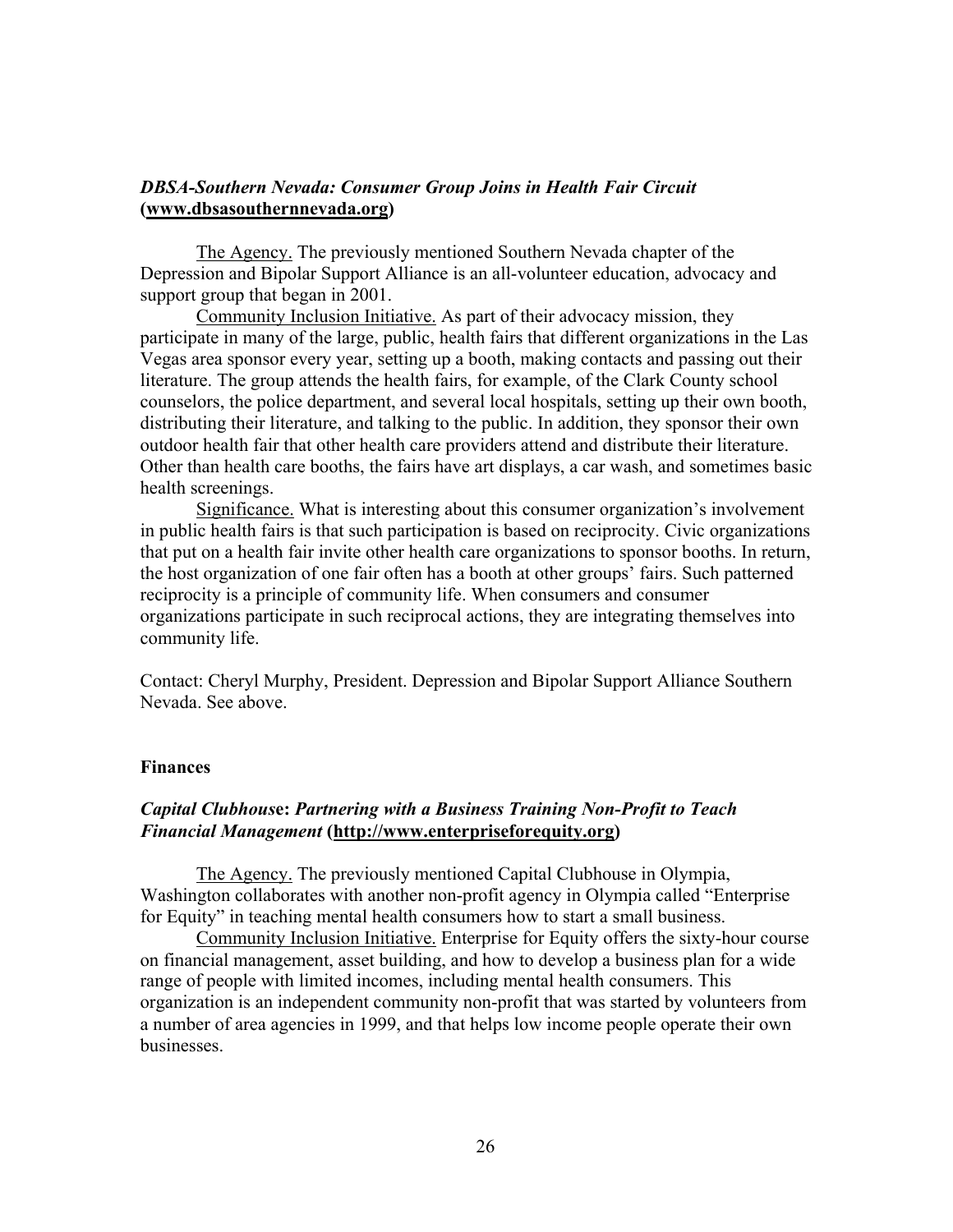Significance. Rather than attempt to duplicate a service already offered in the community, Capital Clubhouse directs its members to this community non-profit to help with financial management.

Contact: Susan Allen, Executive Director.  $6187<sup>th</sup>$  Avenue SE, Olympia, Washington 98501. 360-357-2582. opportunities@capitalclubhouse.org

#### **Agency-wide Community Inclusion Initiatives**.

#### *Voices of the Heart: Peer Advocacy* **(www.voicesoftheheart.net)**

*"Peer mentoring programs that focus on community connections can offer assistance in community living tailored to the individual consumer's interests."*

The Agency. Voices of the Heart began as the food pantry division of a larger human service provider. The food pantry volunteers spun themselves off a number of years ago to become a peer-run drop-in center and independent non-profit. After that, they developed self-help support groups and community education projects. Today, VOH also trains current consumers affiliated with the organization as peer advocates, who have major responsibility for mediating between individual consumers and the community - in what they sometimes call "case management-lite." According to staff, there are about eight to ten volunteer advocates and forty people receiving services.

Community Inclusion Initiative. Much of what the peer advocates do is community linkage. Rather than hiring their own employment coach, for example, they will link the individual to the workforce development center at the local community college. They have also linked consumers to legal services or to the local Family Services Association (http://mysite.verizon.net/bizwncfa/familyserviceassociation/index.html), for such things as emergency dental care, or aid for children. Further, they have many ties to the local business community, who provide financial support and occasionally hire consumers. Counselors and peer advocates have even been able to find community help to pay the deposit on a new apartment or to locate churches that can help a consumer to move her personal effects when moving between apartments. This emphasis on community linkage is what makes their program significant as a holistic program promoting community inclusion across many domains.

Significance. Voices of the Heart is not alone as a consumer-operated service provider that fosters community inclusion through its peer mentoring program. Vermont Psychiatric Survivors (http://www.vermontrecovery.com/vps.html) has developed a peerto-peer mentoring program that works in this way, and the Austin Area Mental Health Consumers (www.austinmhc.org) in Austin, Texas, also report a peer mentoring program working across many domains. Peer mentoring programs that focus on community connections can offer assistance in community living tailored to the individual consumer's interests.

Contact: Tom Miller. Voices of the Heart, 3042 State Rte. #4, Suite #2, Glens Falls, New York, 12801. 518-747-8404. vohwebmaster@albany.twcbc.com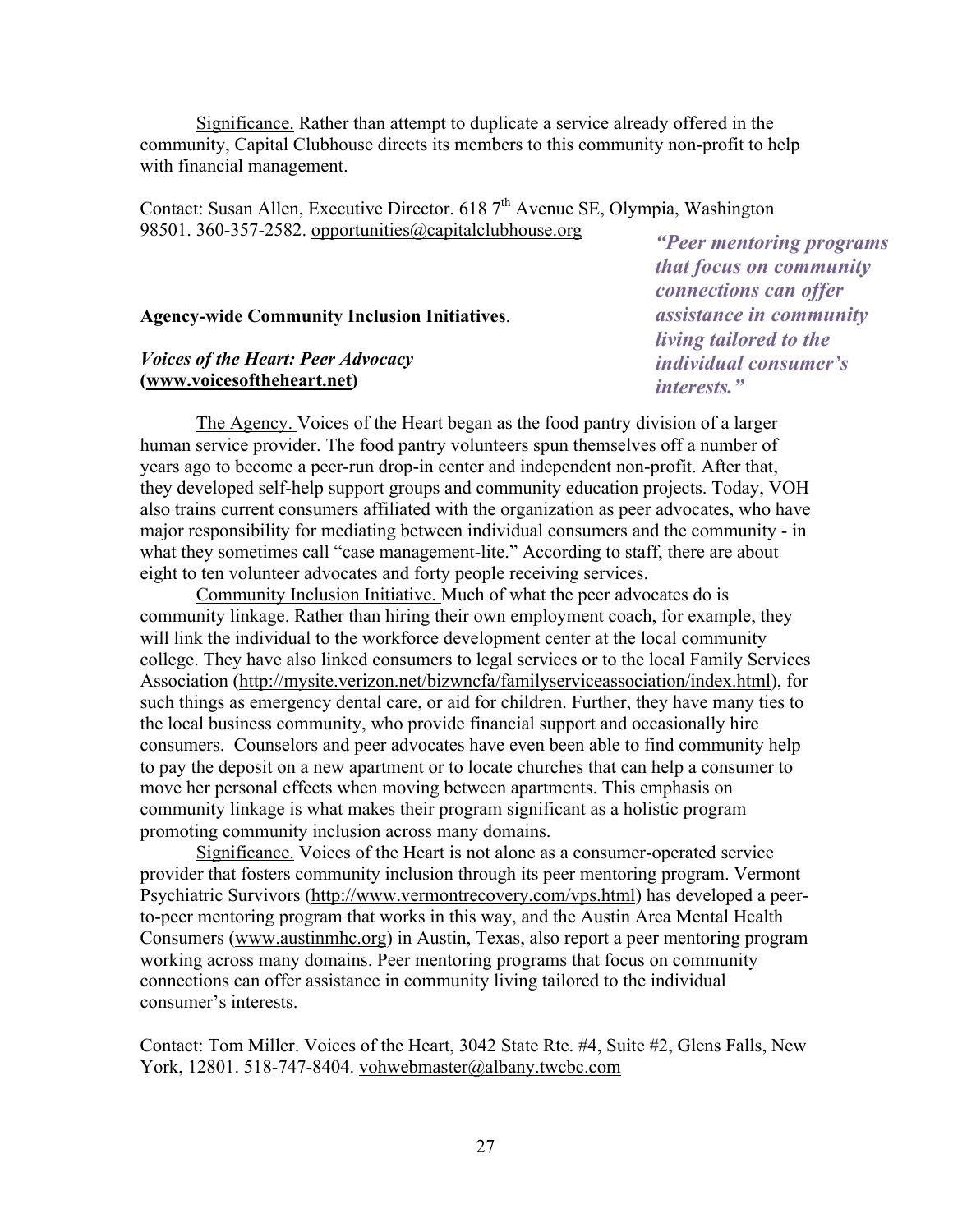## *Dodge City Peaceful Tribe: Inclusion for Consumers in Small Town America* **(no website)**

The Agency. We have written previously about this group's initiative to find housing in the community for mental health consumers, and also about their collaboration with local police in educating residents of Dodge City about how bicyclists and motorists should interact on the roads. Yet their strategies for integrating consumers into the life of this small city can not be pigeon-holed as pertaining to one domain or another, as they provide many examples of integrative initiatives.

Community Inclusion Initiative. Members of Dodge City Peaceful Tribe, for example, also work in the community not only as recipients of charity, but as volunteers for a faith-based organization that delivers food boxes to people in need of charity. Members of the Dodge City Peaceful Tribe participate as volunteers in a social ministry of their different churches in which participants check-in on other church members who have been hospitalized and may have unmet needs. Also, about ten members of the group volunteer as "Senior Companions," which is a volunteer adjunct to the program "Senior Corps."

Significance. Dodge City Peaceful Tribe has been able to use the close knit social networks often seen as characteristic of small town life to find opportunities for consumers across many aspects of community life.

Contact: Diann Brosch, Executive Director. Dodge City Peaceful Tribe, P.O. Box 1111, Dodge City, Kansas, 67801. 620-623-2034. dodgecity peaceful tribe 06@yahoo.com).

# *Capital Clubhouse: Multiple Organizational Collaborations for the Benefit of Lowincome People Regardless of Mental Health Status*  **(http://www.enterpriseforequity.org**)

The Agency. In addition to the Ready to Rent program and the collaboration with the local non-profit organization that instructs low-income people about financial management, this clubhouse runs numerous programs in which they collaborate with other area institutions or businesses and which are open to low income people, whether mental health consumers or not.

Community Inclusion Initiative. The Clubhouse wants to be part of the community, and to be of service to community members, regardless of disability status. For example, rather than having their own in-house washers and driers for consumers to wash their clothes, they provide vouchers for people in need to use a local laundromat to wash clothes. Similarly they provide vouchers to applicants in need, whether mental health consumers or not, to be able to shower at the local YMCA. They offer scholarships to the local YMCA for low-income individuals to participate in activities there, be it yoga, swimming or basketball. For education, they send people to the local community college for GED classes, rather than trying to run their own classes. Finally, they have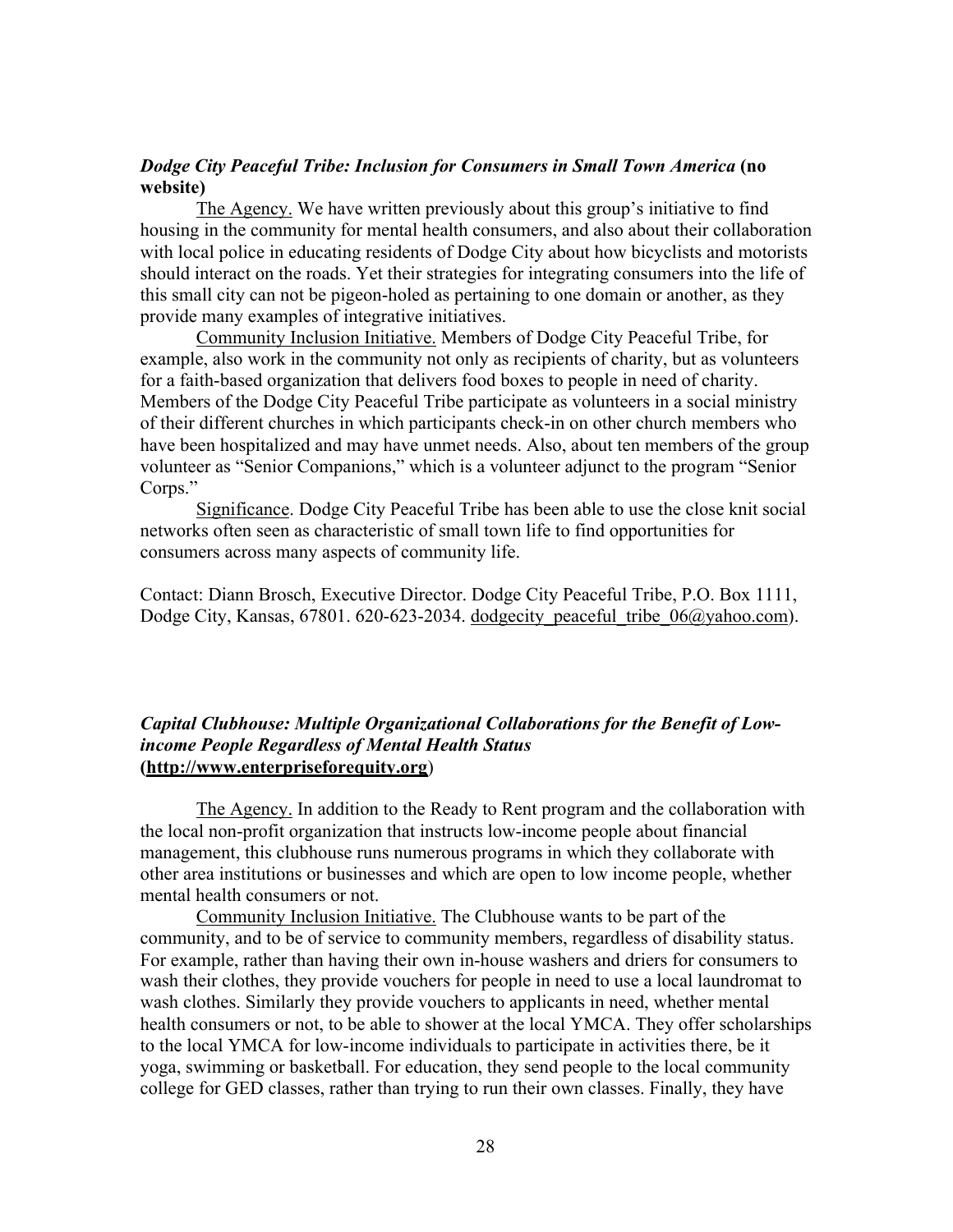started a website (www.nwseedsofchange.org) with other organizations in Washington State for consumers, providers, families and their larger support systems to interact.

Significance. Of interest in this example is the way that the staff have moved the clubhouse in the direction of providing services for people in need—including but not limited to consumers—in multiple ways.

Contact: Susan Allen, Executive Director.  $6187<sup>th</sup>$  Avenue SE, Olympia, Washington 98501. 360-357-2582. opportunities@capitalclubhouse.org

#### *Office of Consumer Advocates: A Multi-site, Multifaceted Focus* **(no website)**

The Agency. The Office of Consumer Advocates, headquartered in Hagerstown, Maryland has been sited four times previously in this document. Yet they merit further mention.

*…"these initiatives are often quite simple: that is, they are initiatives that can be replicated by consumer operated programs across the country."* 

Community Inclusion Initiative. Members of the large Mennonite communities in Garrett County have helped consumers to learn how to do cleaning and other home skills when they are having trouble perhaps with the local housing authority that oversees the housing units in which they live. The Mennonite groups have invited consumers to their annual picnics, and have invited them into their churches. Some consumers have become

members of these local churches. Further, they have worked at locating inexpensive opportunities for healthcare for consumers in the counties in which it operates. They have been able to find one dentist in the area who will work with mental health consumers for minimal cost. They also have a working relationship with a free medical clinic in town where doctors volunteer their time, and where patients can sometimes get medications free of charge. They have also located small medical practice, called Tri-state Medical, which will care for mental health consumers for a reduced fee.

Significance. This organization is sited here because their effort to locate community resources for individuals they serve is rather comprehensive and cannot be confined to one domain or another.

Contact: Ethel Nemcek, Office of Consumer Advocates. See above

Some of the projects discussed here are small in scope. Yet what they all share is 1) a determination to ensure that consumers of mental health services become part of the larger civil society, and 2) a determination to achieve this community inclusion by partnerships with community organizations. Furthermore, these initiatives are often quite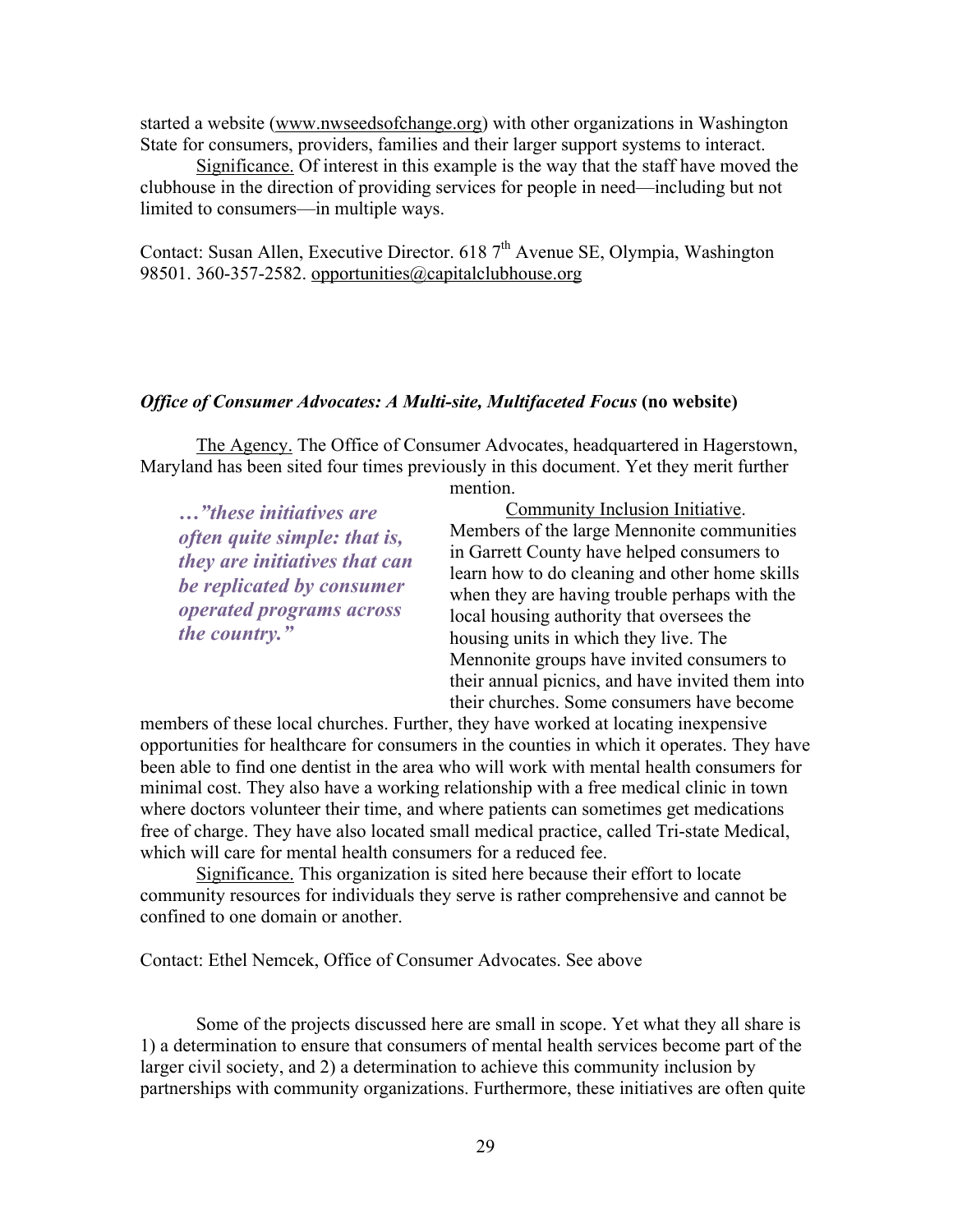simple: that is, they are initiatives that can be replicated by consumer operated programs across the country in ways that will foster greater consumer participation in society. In the process everyone's lives will be improved, and we will create a more robust civil society from which everyone will benefit.

# **II. Recommendations**

This year-long effort to identify consumer-run programs providing community inclusion supports has proved useful in two ways. First, it is clear that there are many consumerrun programs across the country that have moved beyond sponsoring drop-in centers or scheduling educational opportunities in-house: many have begun to work directly or indirectly with mainstream community agencies and to provide the supports consumers need to re-connect to their communities – thrusting consumers "into the thick of things."

Second, however, it is also clear that many consumer-run programs have not yet moved very far in this direction. With few funds and inexperienced staff, they stick to the basics, even while they have the unrealized potential to reach out to their surrounding communities and build supports for consumers who do indeed wish to move beyond the world of psychiatric disabilities and back to the world of valued – and rewarding - social roles.

To help consumer-run programs move more decisively in the direction of community inclusion, we offer a few recommendations for action. There is very little in these recommendations that are likely to surprise you. In one sense, they are the most fundamental of planning steps for any new initiative. In another sense, they are just plain common sense – with a community inclusion emphasis! But they can be useful in thinking through how a consumer-run program can better meet the needs of its consumers in building more meaningful and more satisfying lives. It's as basic as  $A - E - I - O - U$ .

Assess consumer needs and staff interests – then prioritize. Most new initiatives begin with an assessment of consumer needs (in this instance, in what areas would consumers like to be re-connected to their communities?) and staff capacities (in this instance, how much do staff know about the array of community resources available?). Here are some ideas to do both – and then to prioritize which actions you can take: the process begins with asking consumers about their current connections to community life, and in what areas they would like to be more connected. Consider the following options:

> . put together a list of 'community life domains' (like the ones used here – housing, employment, spiritual life, etc.) and develop a written or interview survey to be taken by consumers that asks how often they participate in activities in the community *and* whether they would like to do so more often;

. pull together one or more 'focus groups' of consumers – 8- 12 people at a time – and ask people to talk about their level of satisfaction with their participation in community activities, what they would like to do more of, and what barriers they think exist to achieving greater community inclusion; and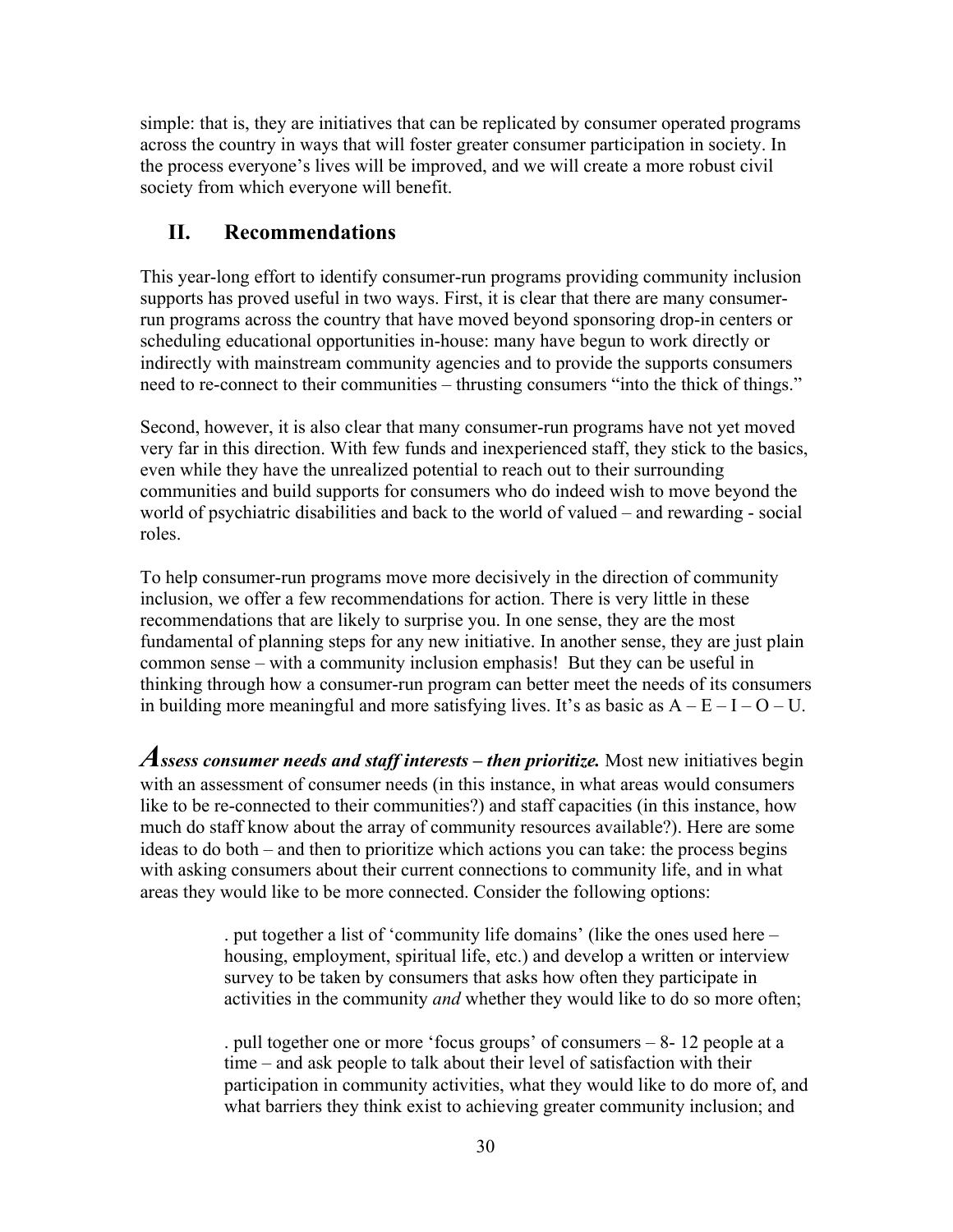. ask staff in the consumer-run program how often they have helped consumers to connect to community life, and what supports exist for doing so and what barriers to doing so have they faced: check to see whether staff think greater community inclusion is a good idea, or not.

With a better sense of what consumers and staff are thinking, the consumer-run program can begin to prioritize – that is, pick one or two areas at a time to work on. There are so many aspects of life and so many community organizations, that it would be simple for a program to feel overwhelmed by multiple responsibilities to multiple consumers. To make sure at least one or two community inclusion initiatives move forward effectively, pick one or two areas (e.g., building up volunteering opportunities in the community, developing relationships with local employers, connecting to area churches and synagogues and mosques) and develop a consensus – among both staff and consumers – that for now your emphasis is in those areas only.

*Educate yourselves about community opportunities.* Mental health agencies – both traditional programs and consumer-run services – often do not know very much about the opportunities that exist in the surrounding community (where are the recreation centers? how many church groups are targeted to seniors? what types of job training programs are there?) – and neither do many consumers. Once you have a priority or two, start researching what actually exists in the community around you, and how you can access those resources – who is eligible, how much does it cost, etc. Here are some approaches:

*"Staff can certainly take responsibility for identifying community resources, beginning to develop a catalogue of the opportunities available, and making sure that for each listing there is also information on eligibility and costs."*

. staff can certainly take responsibility for identifying community resources, beginning to develop a catalogue of the opportunities available, and making sure that for each listing there is also information on eligibility and costs – as well as the resources consumers can draw upon to participate (e.g., scholarships, etc.);

. consumers can do a great deal of the work: form a committee of consumers with a particular focus (e.g., list all of the colleges, community colleges, career colleges, vo-tech programs and GED courses) in the area. It will help if consumers can call each resource to gather details they need for a

useful listing; and

. consumer-run programs may want to go further and begin contacting each of the resources in these new listings to begin discussions – with a college admissions officer or the director of a local recreation center, or a pastor – to begin to open doors to consumers who want to participate in their activities.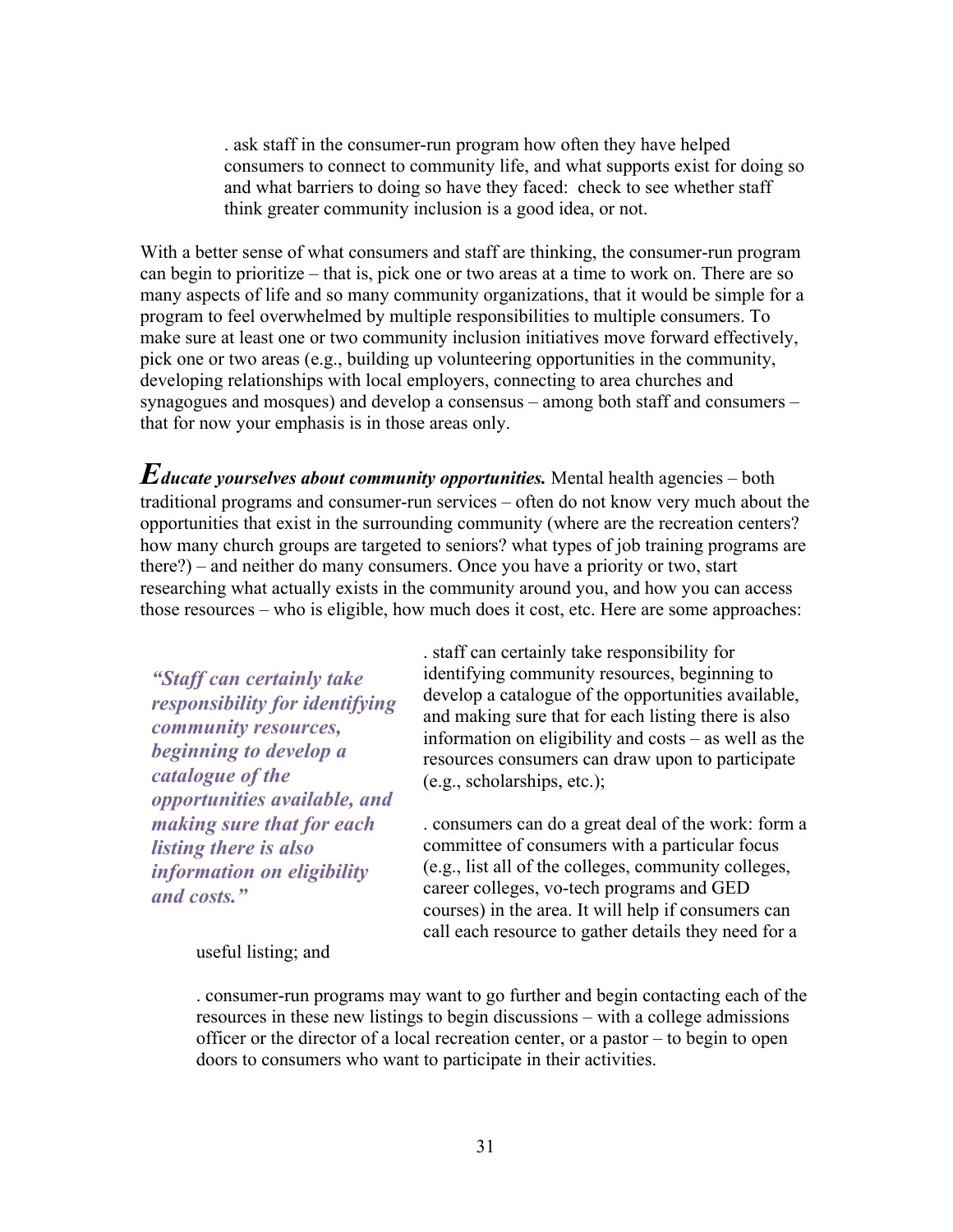With a better sense of the range and costs and complexities of opportunities for consumer involvement in the community, consumer-run programs and the consumers they serve can then begin to work on strategies for identifying barriers and building supports for participation. You may find yourselves surprised at the wealth of opportunities and the willingness of community organizations to provide some assistance – but you will never know how far you can go without this initial educational initiative.

*Identify organizational barriers and plan a strategy to overcome them.* Community inclusion isn't as easy as just showing up: the isolation of individuals with mental illnesses is in part a reflection of the prejudice, poverty, and protectiveness that consumers have experienced for many years. Consumer-run programs are in the perfect position to challenge these and other organizational barriers so that consumers have every opportunity to participate in the world around them. It is not necessarily easy, but it can be a vital and vibrant part of the consumer-run organization's mission. Try to address:

. prejudice: while some community organizations may be welcoming of people with mental health challenges, many will be wary or downright hostile. No one wants to thrust consumers into unwelcoming situations, and so consumer-run programs will sometimes need to take the lead in working with local organizations, educating and challenging them for change;

. poverty: community inclusion can often strain consumers' budgets. Joining the baseball league, setting up an apartment of one's own, going on dates, participating in community fairs, paying tuition – all of these are challenges to limited budgets. Agencies can seek scholarships and develop specialized budgets to meet these costs; and

 . protectiveness: we tend to be protective of consumers, and worry about the risks of helping people move 'into the thick of things.' What if they are rejected or are unsuccessful, what if they get lost or confused – what then? Consumer-run programs can do a great deal to anticipate problems, but must believe in the 'dignity of risk.'

Strategies to confront organizational barriers, then, require an awareness that some of the problems are internal (e.g., how wary are staff and consumers alike of engagement in the community?), and some are external (e.g., how unwelcoming is a community organization, and what practical hurdles must be overcome?) Faced by community and staff and consumer hesitancy, the tendency is to turn away from the challenge of community inclusion: yet, the programs in this compendium argue that those challenges can be met creatively.

*Organize individual supports to help assure success.* While consumer-run programs tackle organizational barriers, they must also pay attention to the supports that individual consumers may need to succeed in their new efforts to connect to their communities. While some consumers will be just fine on their own – comfortable with their identity and skilled in their social interactions – others will need a good deal of support. But supports for community inclusion are best offered *in the community itself,* rather than in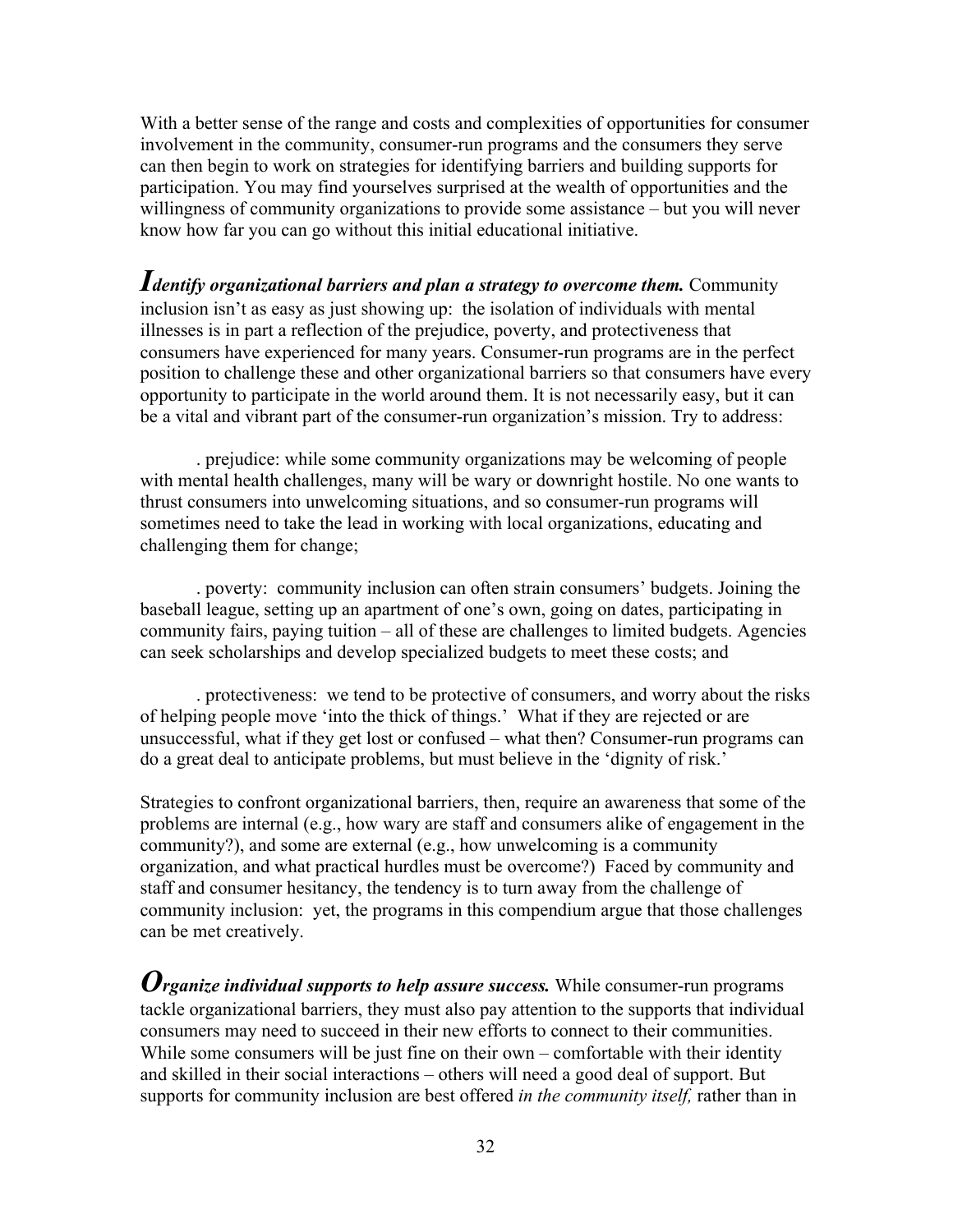the cloistered setting of the consumer-run program: that is, consumer-run program staff ought to be working in the community as well. You might want to try:

. staff assistance. Some consumers may benefit from having staff members of the consumer-run program accompany them to community events – attend a church service with them, help them look at apartments to rent, go to the bowling league – for at least a few times until the consumer is more comfortable on his or her own;

. peer support. Other consumers may want to support each other: one consumer comfortable in social settings can help another; those who are already a member of a local congregation can invite another consumer along. Consumer-run programs can help to organize consumer-to-consumer supports that promote community inclusion; and

. community mentoring. Some community organizations may be willing to offer the support of their own staff or their own members to provide consumers with someone they can count on in a new setting to provide them with guidance and companionship – a way for community organizations to extend their own mission.

While some aspects of community inclusion do indeed pose some risks, using staff, consumers, and community organizations to help consumers anticipate those risks and have someone to turn to for help in times of stress or doubt can be invaluable. In that way there will be every opportunity for the consumer to be successful – and to know that there is someone there to help if things go wrong.

*Update the plan: add new goals as time goes by.* The advantage

of taking on one or two challenges at a time is that it allows consumers and consumer-run programs to succeed and then return to the planning process at a later date to re-assess. In some cases, consumers may experience tremendous success in rejoining one aspect of community life, and will be ready to take on another. In some cases, the effort will prove to be unsuccessful – but returning to the planning stage allows everyone to choose a new priority, develop new strategies, and try again. Over time, the consumer-run program with a strong and continuing commitment to community inclusion may find itself with a multitude of organizational and individual connections to community life that will serve the agency and its consumers well, returning people back into the web of community life.

*"Over time, the consumer-run program with a strong and continuing commitment to community integration may find itself with a multitude of organizational and individual connections to community life that will serve the agency and* 

> *"The advantage of taking on one or two challenges at a time is that it allows consumers and consumerrun programs to succeed and then return to the planning process at a later date to re-assess."*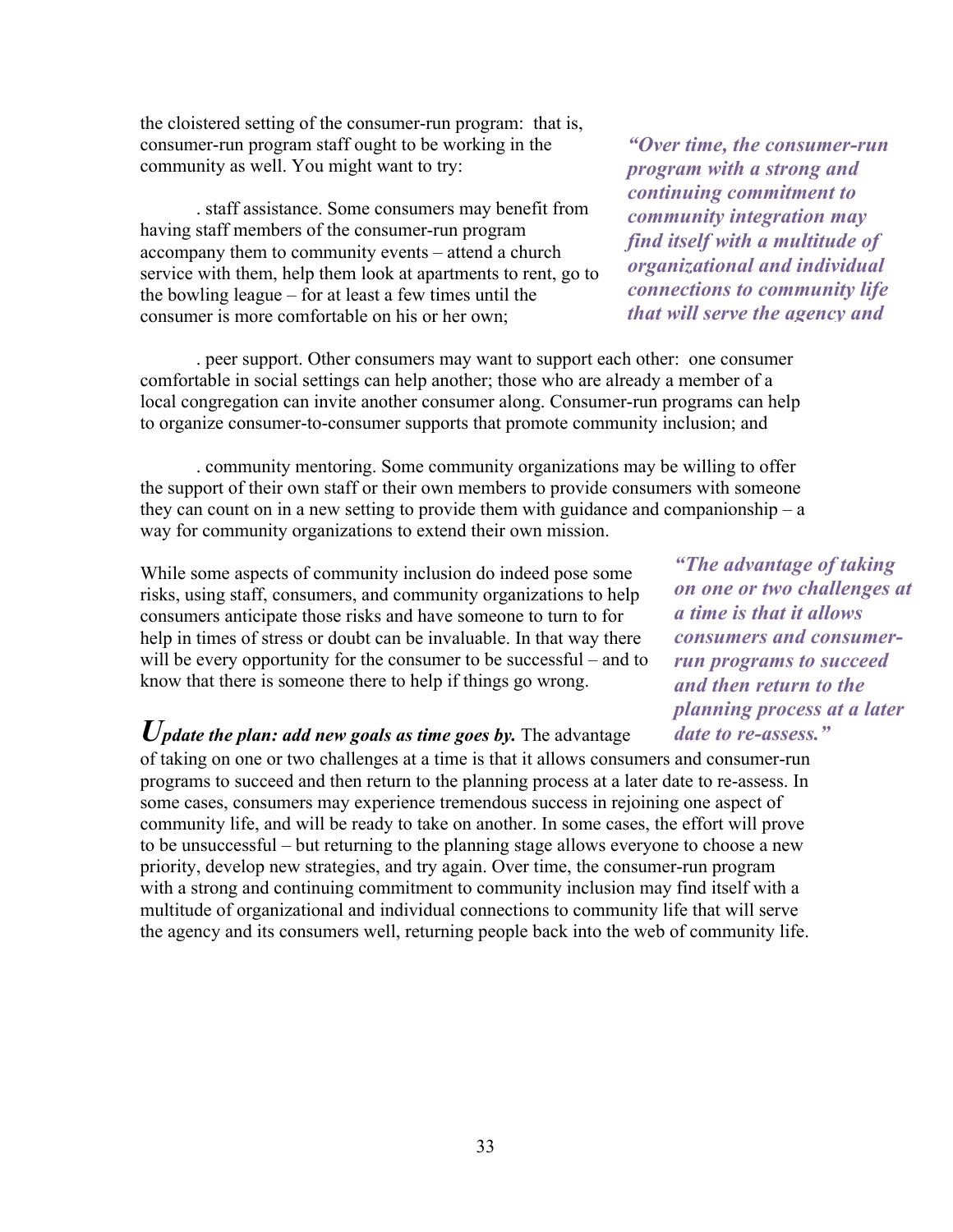# **Appendix I**

# **A Summary of Supports Provided by Survey Respondents, and a List of Collaborating Community Organizations**

In response to our request for information, a number of consumer-operated service providers reported having developed a broad range of supports for designed to help consumers to participate in community life. Many describe the supports they develop as intended to fill in the gaps left after a consumer's basic needs have been met by professional service providers. We think of these supports as vital, but not necessarily the kinds of initiatives that we have wanted to highlight in this particular document, which emphasizes a series of direct connections between consumer-run agencies and mainstream community organizations. Nonetheless, the diversity of these supports and the ingenuity of consumer providers in developing them merit recognition: readers may find a glimmer of an idea here they may want to develop in their own settings.

#### **Housing**

- Consumer-run agencies in Spokane, Washington (Passages) and Glen Falls, NewYork (Voices of the Heart) provide consumers escrow money to make advance payments on apartments.
- Voices of the Heart respondents mentioned also that they have been able to locate community resources--such as church vans--to help consumers move from one apartment to another when they are otherwise lacking in transportation, and use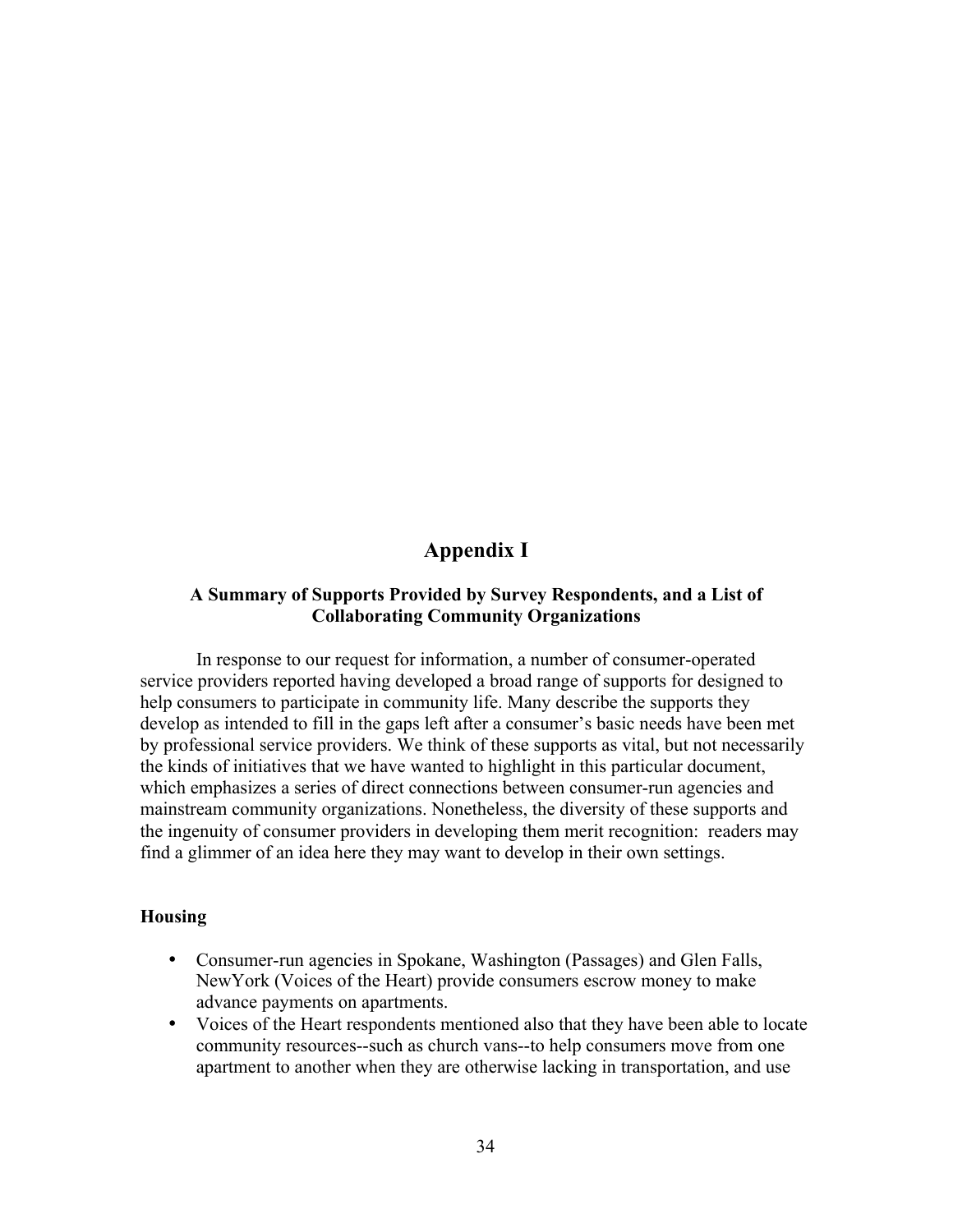peer advocates to help consumers learn rights and responsibilities of both landlords and tenants.

- Paradise Center (Fort Worth, Texas) and On Our Own (St. Mary's Ct., Maryland) have been able to help consumers complete applications for apartments, procure furniture, household supplies, and find help in paying for utilities.
- Familylinks Outreach Center in Washington D.C. has provided workshops to consumers on how to interact with housing managers. The Wellness Shack in Wisconsin reported having an "advocacy group" that helps consumers resolve issues with landlords. Recovery Empowerment Network in Phoenix, Arizona has employed peer advocates who advocate for consumers in landlord/tenant court. The Ida Mae Campbell Foundation in Washington D.C. and Cheers in Phoenix, Arizona provide mediation with landlords.
- On Our Own, in Anne Arundel County, Maryland reports writing letters to landlords on behalf of consumers when landlords do not respond to repair requests, and Chestnut Clubhouse in Philadelphia Pennsylvania has an advocacy group that has helped work with landlords when the member has been denied housing because of past convictions.
- The Saint Louis Empowerment Center helps consumers save to pay for rent.
- CSPNJ participates in an Individual Development Account program that matches consumer savings to help consumers save to buy a home. Main Street Housing buys properties, renovates them and rents solely to persons with psychiatric disabilities.
- Several groups, such as Feed His Sheep in Clayton, North Carolina and Horizon House in Wilmington, Delaware, provide consumers with housing referrals or contact information. The Open Door, in Arkansas City, Kansas, accompanies consumers when shopping, and provides transportation.

# **Employment**

- Center for Career Freedom in White Plains, New York is run by consumers who have business experience: they have developed a program to train consumers at their own pace to become Microsoft Office support technicians. When consumers finish their training, some go on to work in the field in independent, nonsupported employment. Some of their graduates have formed a team of technicians who are contracted by outside agencies to provide support to the MS Office applications. Their service contracts, however, are only within the local mental health system. When a consumer who attends the Center finds a job, she/he receives a *work start up kit* of a radio alarm clock, a watch, suitable business clothing, a bus pass, and sometimes a calendar. These items are procured through private contributions.
- The Recovery Center run by Vermont Psychiatric Survivors operates a soup kitchen, and some of the individuals who work in the soup kitchen have begun their own catering service that caters in-house functions.
- Shining Reflections in Ohio teaches consumers skills needed to seek jobs.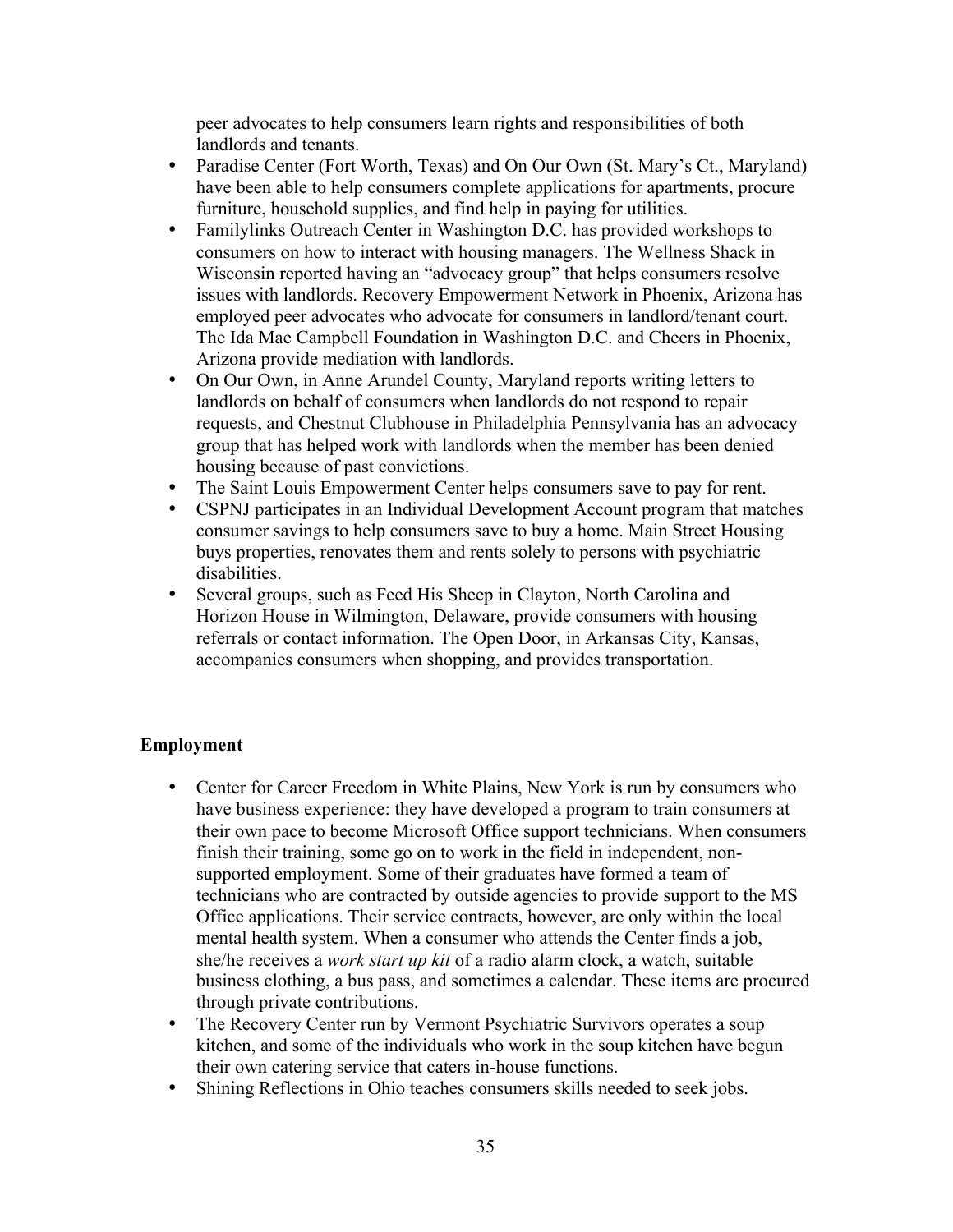Respondents from On Our Own, St. Mary's Wellness and Recovery Center, in St. Mary's County, Maryland report that they assist with job hunting, with writing resumes, and with transportation when needed. They will also advocate for a consumer with possible employers.

• CSPNJ (Collaborative Support Programs of New Jersey) report that they have developed a job coaching department that helps people address barriers to employment. Chestnut Street Clubhouse helps transition consumers from supported employment to independent employment. Ida Mae Campbell Foundation offers assistance in paying for ID cards and birth certificates, which are needed to get employment in the US. The St. Louis Empowerment Center offers a support group focused on keeping employment, especially focusing on anger management.

# **Education**

- The Chestnut Clubhouse in Philadelphia, Pennsylvania sends members to GED classes run by the City of Philadelphia. Catholic Charities at Step-by-Step Clubhouse in upstate New York helps with enrollment for mainstream GED classes, and at Cayuga Community College. Many others also refer individual consumers to community colleges.
- Shining Reflections in Ohio has an education center of its own, and the County in Ohio where they are located offers all of its adult education classes and GED classes there. Shining Reflections also has an educational curriculum on mental illness, taught by consumers for family and friends of people with mental illnesses.
- Amarillo Area Mental Health Consumers Association and the Recovery
- The Recovery Empowerment Network in Phoenix provides consumers information about scholarships and educational grants. Consumer Support Project of New Jersey maintains a coaching department that helps consumers address their barriers to getting an education.

# **Family Life**

- Saint Louis's Empowerment Center uses the local Salvation Army's on-line family location program to help reunite consumers with family members with whom they have lost contact. Yet this program is an on-line service, and does not therefore really bring consumers into greater face-to-face inclusion with others in society outside of the peer center. Similarly, On Our Own, St. Mary's Wellness and Recovery Center, in St. Mary's Ct., helps consumers find family and relatives using the internet.
- The Wellness Shack, in Eau Clair, Wisconsin mentioned that they co-sponsor a parenting group with Public Schools' Head Start program for parents with mental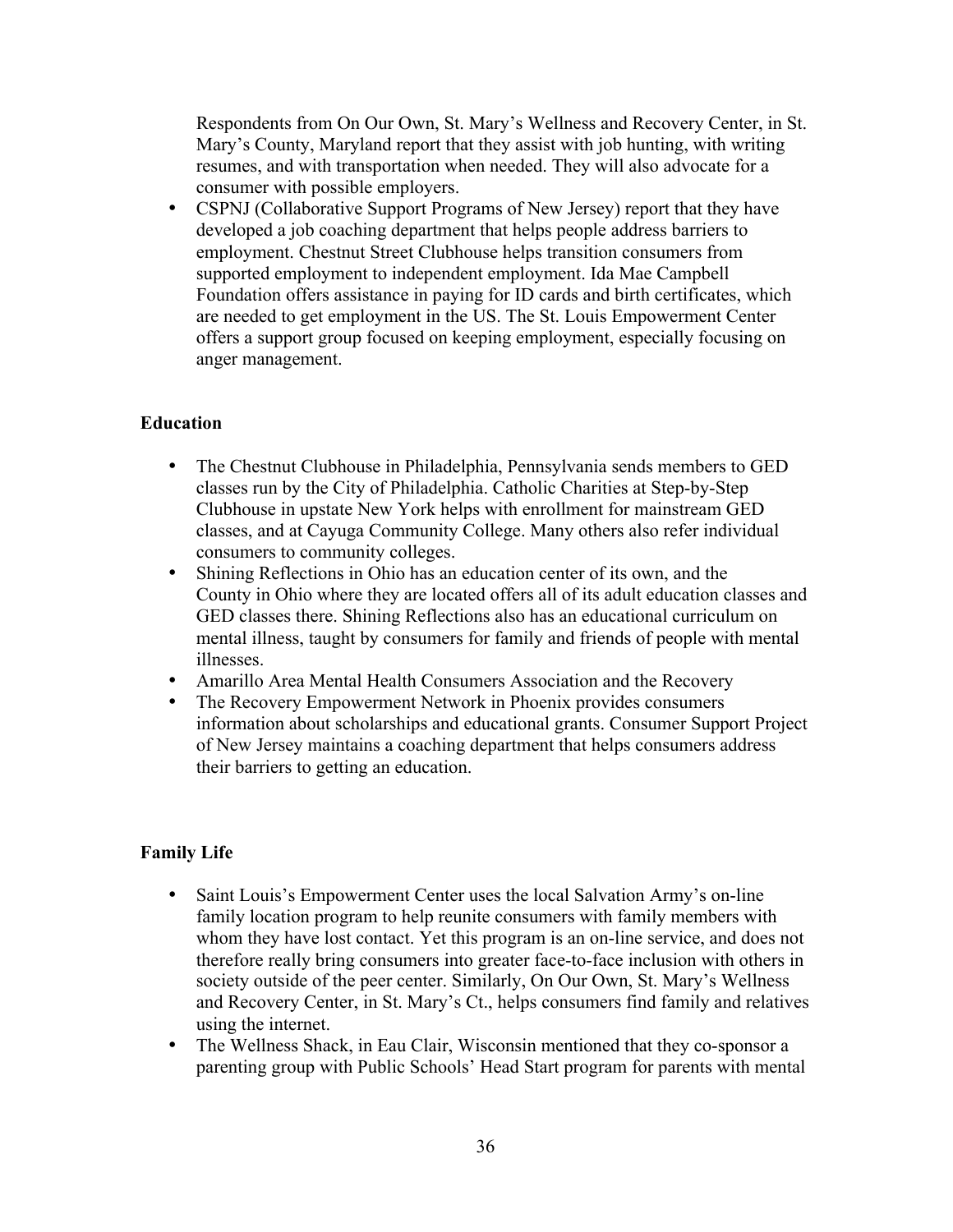illnesses. This group is limited to parents with mental illnesses, rather than being offered to all, and the group classes are held in the peer resource center itself.

• Peer specialists at the St. Louis Empowerment Center make a point of being available to meet estranged family members and help consumers re-unite for the first time. DBSA Southern Nevada holds three weekly support groups for family members at the same time that consumers are holding their meetings in a different room; they report that this helps to re-engage consumers and their families. The Amarillo Area Mental Health Consumers helps mediate between consumers and their families, and some, such as the Dodge City Peaceful Tribe, sponsor a family night.

# **Religion and Spiritual Life**

- Feed His Sheep, in Clayton, North Carolina writes that most of its members attend services at local churches.
- St. Louis Empowerment Center works with local churches whose members bring food to consumers in the Center, invite consumers to church social activities, and encourage those interested to join the church. Chestnut Clubhouse mentioned that two consumers there volunteer as American Sign Language interpreters at a local church.
- Vermont Psychiatric Survivors accompanies individuals to religious groups of their choice, and stays with them until becoming established in the group. Only then would the companion withdraw and let the consumer interact with her or his religious community on her/his own. The Recovery Empowerment Network of Phoenix, Arizona refers consumers to local faith communities.

#### **Leisure and Recreational Activity**

- St Louis Empowerment Center directs its members to the free programs at the local YMCA. The aforementioned Office of Consumer Affairs directs consumers to the local YMCA and its morning of free events for people with disabilities.
- Hope, Inc., of Phoenix, Arizona, has a monthly bowling night to which it takes some members. A few members have taken advantage of this opportunity to connect to local bowling leagues, and to join one of them on their own.
- On Our Own, of Anne Arundel County, Maryland gives consumers info about upcoming local events that are open to the general public. Members of the Pink and Blues of Philadelphia organized a game night at that city's William Way Center, the LGBTQI community center. The Chestnut Clubhouse in Philadelphia has several members who attend evening and weekend activities at local libraries, engaged in activities such as chess and scrabble. Shining Reflections in Ohio has an 'information and referral' section on where to go for fun. Amarillo Area Mental Health Consumers has encouraged consumers who are seniors to go to the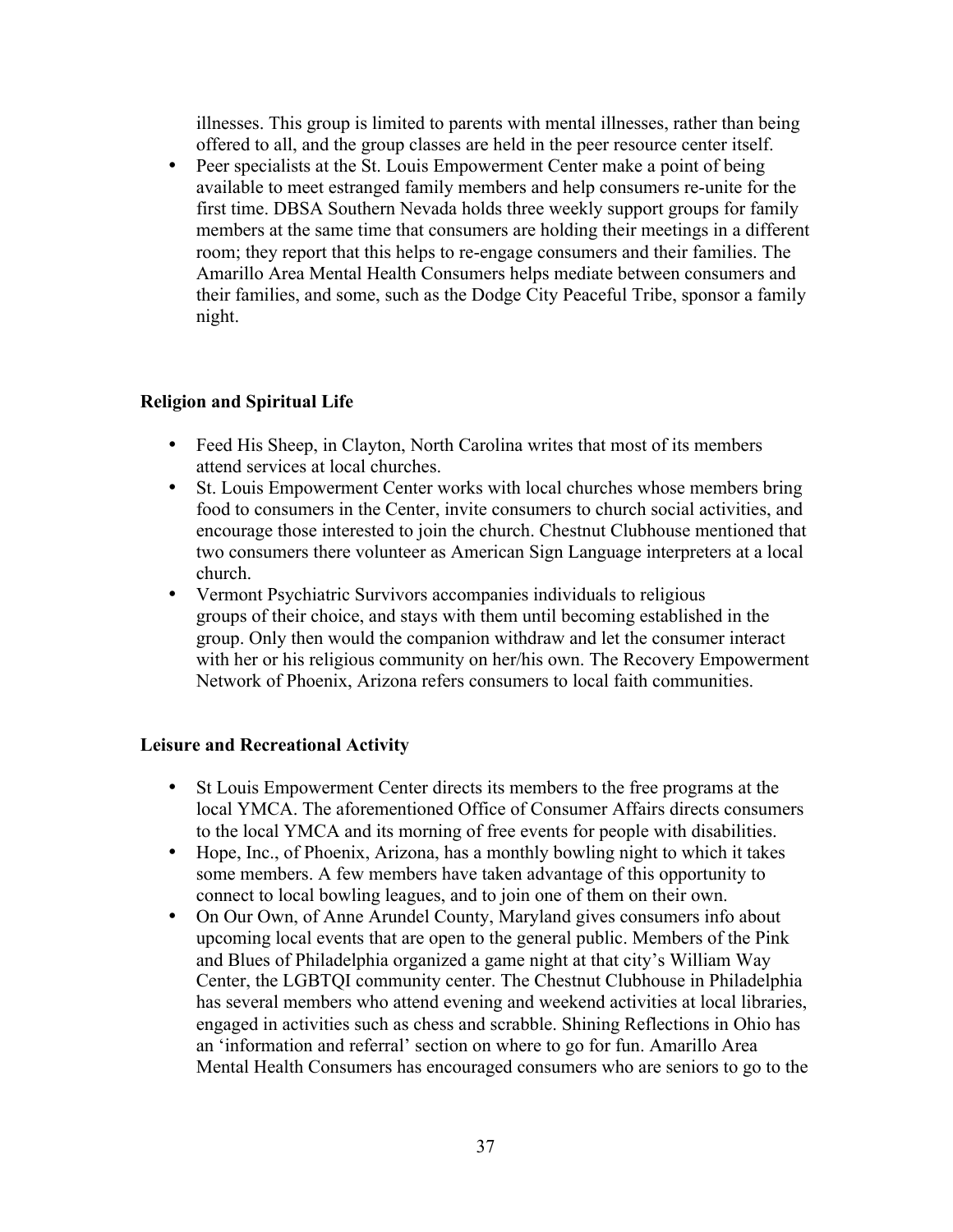seniors' center, and on occasion, directed another to a ham radio group, accompanying them there if necessary.

• Vermont Psychiatric Survivors links consumers to social, recreational and religious groups of their interests. Passages, in Spokane, Washington, has peer specialists help consumers identify interests and help connect them to appropriate groups based on interests. Austin Area Mental Health Consumers has an application form that asks consumers their interests, and peer mentors help them to connect to resources that can help them develop those interests.

# **Civic Life / Volunteering**

- Career Paths to Recovery, the back-to-work curriculum developed by the Grassroots Empowerment Project of Wisconsin, brings in representatives of local volunteer organizations such as the Madison TimeBank to encourage participants to volunteer.
- Recovery Empowerment Network works in a coalition called "Protecting Arizona's Families Coalition" with other non-mental health agencies on legislative advocacy for social service funding, and their members are encouraged to participate in these advocacy efforts. Pink and Blues in Philadelphia is a support group that supports civic engagement of members with the civic institutions of the LGBTQI communities, including Liberty City Democratic Group and the Log Cabin Republicans.
- Helping Others through Empowerment, a peer resource center in East Baltimore with a large homeless population has a Community Ambassador Program which gives their members an opportunity to go into the community and hand out pamphlets to educate people about homelessness and homeless people with mental illnesses. The concept of a peer center having a community ambassador - designating one agency member as community ambassador to forge ties with civic, religious, neighborhood associations, as well as businesses and non-profits - could help individual consumers to broaden their ties to their neighborhoods, and help the organization itself broaden its ties to the community.
- Feed His Sheep in Clayton North Carolina, has volunteers in local schools, at Habitat for Humanity, and they support Voter Registration Drives whenever they can.

# **Health Care**

- DBSA-Southern Nevada hands out referral lists to local physicians. Paradise Center in Fort Worth, Texas provides referrals to doctors and provides rides to doctor's appointments.
- Collaborative Support Programs of New Jersey has created an "Institute for Wellness and Recovery" that provides wellness coaches, who assist consumers in any aspect of recovery. The wellness coaches help consumers to advocate for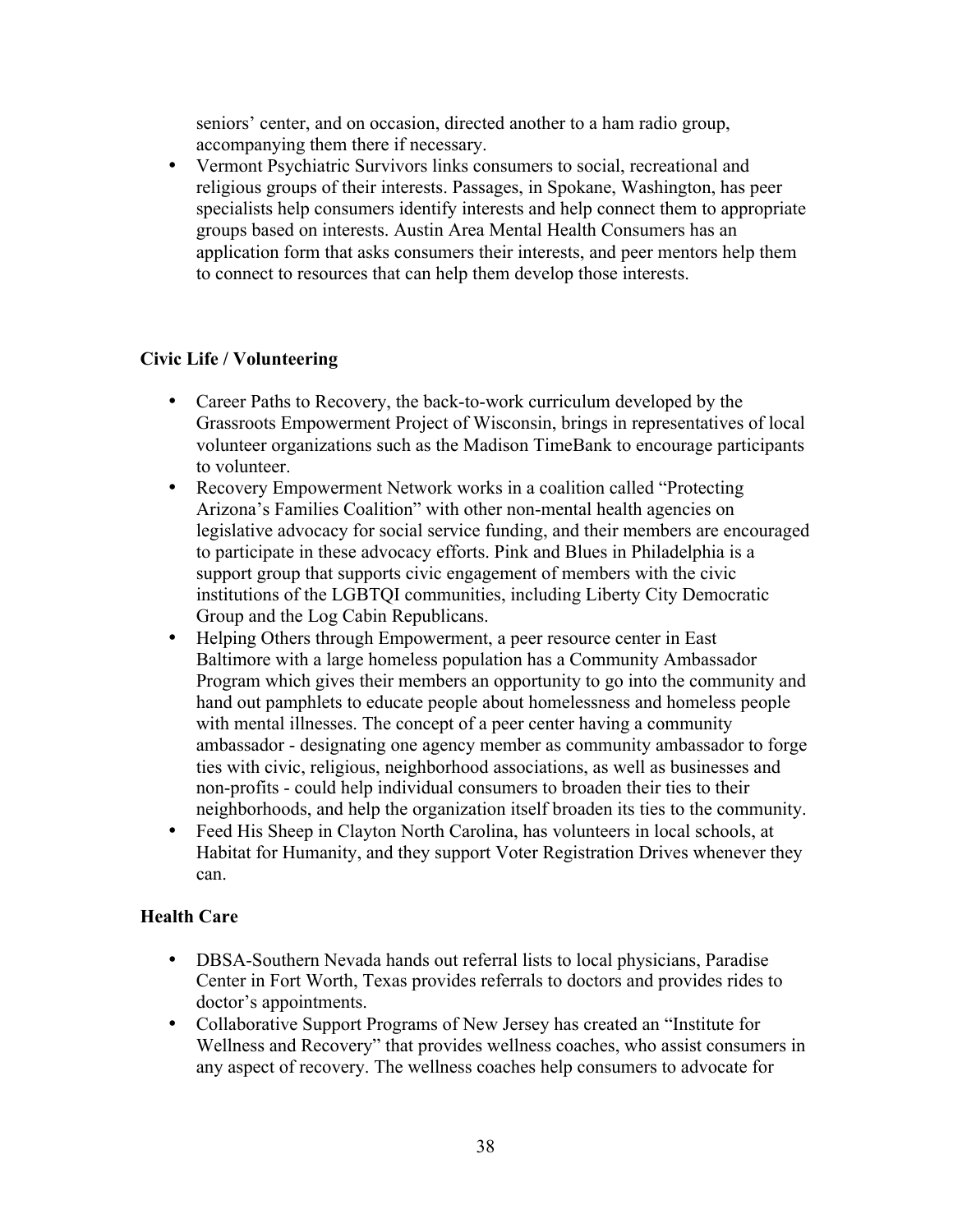themsleves with their medical providers. CSPNJ also offers screenings for metabolic syndrome and provides consumers health education.

- Capital Clubhouse does in house trainings on healthy living, smoking cessation, diabetes care, stress reduction, and exercise. Also, they assist in finding physicians, medical screenings and mental health services. Chestnut Clubhouse in Philadelphia has offered onsite screenings from the University of Pennsylvania Dental School, and Medical School, and the Pennsylvania School of Optometry.
- Mental Health Consumer Advocates of RI has had Health and Wellness Support Groups. On Our Own Anne Arundel County, Maryland assists consumers getting medical and dental help, making calls, setting up appointment. They also will accompany consumers to appointments, and sometimes provide transportation.
- On Our Own, St. Mary's Wellness and Recovery Center, in St. Mary's Ct. accompanies consumers to doctors, provides transportation to pharmacies, and provides transportation when consumers are sick and can't get out on their own. Importantly, they also help advocate with the local health department to get temporary meds until consumers can get doctors' appointments.
- Feed His Sheep (North Carolina) has volunteers in local Health Fairs.

#### **Finances**:

- On Our Own offers members classes in budgeting as part of their supports for consumers returning to work. Shining Reflections, in eastern Ohio has a budgeting class in its "job seeking skills training." Amarillo Area Mental Health Consumers, Familylinks in Washington D.C., and the Office of Consumer Affairs in Maryland also offer classes on budgeting.
- CSPNJ has supported financial services that help consumers pay rent and bills in a timely fashion. On Our Own, St. Mary's Wellness and Recovery Center, in St. Mary's County, Maryland, has monthly budget days to assist in budgeting, but are also available to assist with budgeting and planning as needed. The Saint Louis Empowerment Center helps consumers save for rent.
- The Amarillo Area Mental Health Consumers writes that they advocate for consumers that have problems with their banks. HOPE, Inc., of Phoenix, Arizona teaches simple budgeting and runs a token economy that has helped some consumers become their own payees, instead of relying on another.
- Collaborative Support Programs of New Jersey reports that they have instituted a program of Individual Development Accounts in which consumer savings are matched with federal dollars and CSPNJ's own money for consumers to pay for education, or to purchase their own houses. Collaborative Support Programs of New Jersey also offers two-hour to two-day trainings around the state on financial management for consumers, basing the curricula on that entitled "Building Wealth" developed by the Federal Reserve Bank in Dallas, and "Money Smarts," developed by the FDIC.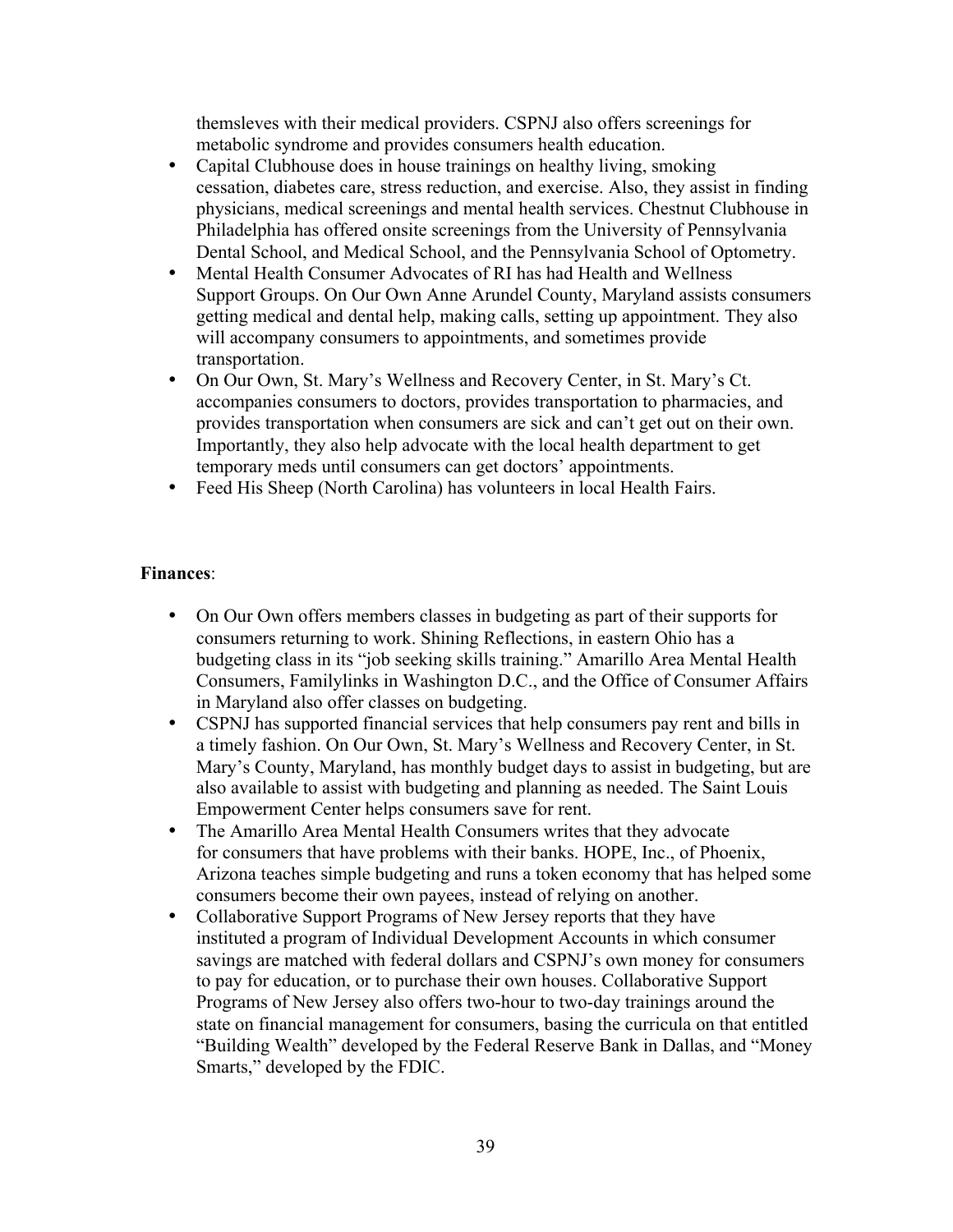# **Collaborating Organizations: A Listing of Mainstream Community Agencies and Organizations Collaborating with Consumer-Run Program To Promote Expanded Community Inclusion Opportunities**

The YMCA; Consumer Credit Counseling. The Dane County Time Bank (Dane County, Wisconsin); Pace University (New York City); The Salvation Army Missing Persons Program, Eau Claire County Head Start (Wisconsin) Hagerstown Community College (Hagerstown, Maryland); Neighborhood Town Watch of Garrett County, Maryland; William Way LGBTQI Community Center, (Philadelphia, Pennsylvania); West Charleston Public Library (Las Vegas, Nevada);. Federal Reserve Bank in Dallas; Wahiawa-Whitmore Community Neighborhood Board, (Oahu, Hawaii); Surfing the Nations, (Oahu, Hawaii); Affordable Housing and Homeless Alliance (Oahu, Hawaii); Family Services Alliance (Glens Falls, New York); Hawaii Community Access Cable Television, Log Cabin LGBT Republican Club , Liberty City Democratic Club (Philadelphia, Pennsylvania), City of Brotherly Love Softball League (Philadelphia, Pennsylvania), Habitat for Humanity, St. Mark's Bookstore (New York City); New York Center for Book Arts, Audre Lorde Center (New York City), Chamber of Commerce, Catholic Charities, Senior Link, Community College of Philadelphia, Cayuga County Community College (Ohio), University of Pennsylvania Medical School (Philadelphia, Pennsylvania); University of Pennsylvania Dental School (Philadelphia, Pennsylvania), Philadelphia School of Optometry (Philadelphia, Pa.), Treatment Instead of Prison (Eau Claire Ct, Wisconsin), Joining Our Neighbors Advancing Hope (Eau Claire Ct, Wisconsin), Protecting Arizona's Families Coalition (Phoenix, Arizona); Martin's Supermarkets (Hagerstown, Maryland). City Gates Ministries (Olympia, Washington); Drexel House (a Catholic transitional Housing Center, Olympia, Washington); Bread and Roses Women's Housing Project (Olympia, Washington); the Family Support Center (Olympia, Washington); Out of the Woods (a family shelter in Olympia, Washington), SUNY Manhattan Educational Opportunities Center (New York City); Eli Lily Foundation; West Texas A & M University (Canyon, Texas); Texas Tech (Amarillo; Texas) Amarillo College (Amarillo, Texas); the Handicapped Student Alliance of Amarillo College (Amarillo, Texas); Dodge City Police Department (Kansas); Wahiawa General Hospital (Oahu, Hawaii); Angel Ministries (Dodge City, Kansas); Hess and Wyatt Clinic for the Indigent (Amarillo, Texas); The Northwest Texas Health Clinic (Amarillo, Texas); West Texas Legal Services (Amarillo, Texas); Tri-state Medical (Washington County, Maryland); Enterprise for Equity (Olympia, Washington); Senior Corps (Dodge City, Kansas); American Association of Retired Persons (Phoenix, Arizona); a host of churches around the country; Places for People (St. Louis, Missouri); the Veterans' Center (St.Louis, Mo.); Arizona State University (Tempe, Arizona); Arizona Department of Fish and Game (Prescott, Arizona); Arizona Community Action Association (Prescott, Arizona); Leavenworth County Human Service Council (Leavenworth, Kansas); Lutheran Social Services (Wisconsin); Town Council of Clayton, North Carolina;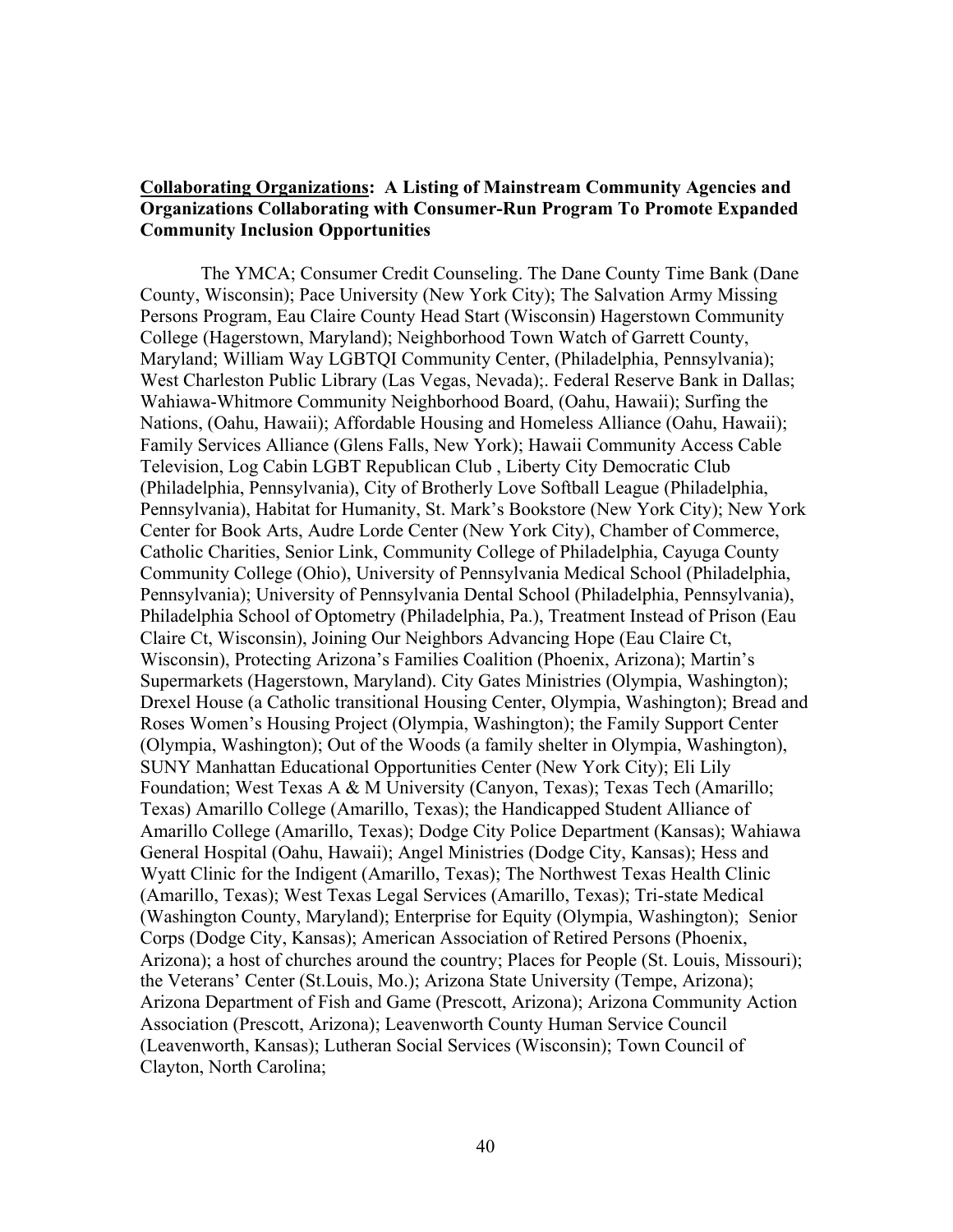# **Appendix II Contact Information for Organization Cited in this Document**

Amarillo Area Mental Health Consumers P.O. Box 44 Amarillo, TX 79105 Telephone: 806-373-9730 Email: carli.scales@yahoo.com

Austin Area Mental Health Consumers 3205 South 1st Street Austin, TX 78749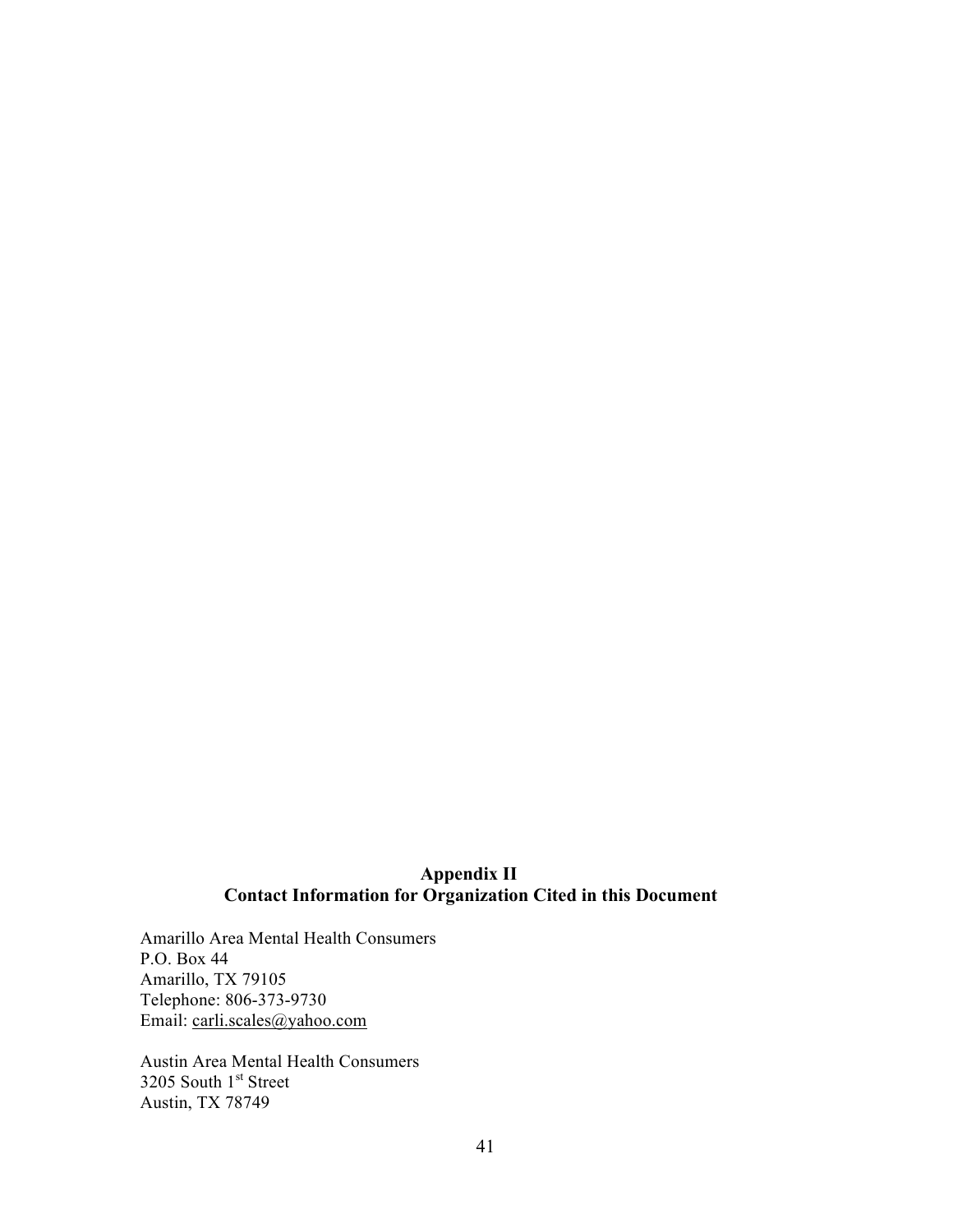Telephone: 512-442-3366 Email scarr@austinmhc.org Website www.austinmhc.org

Capital Clubhouse  $618$  7<sup>th</sup> Avenue SE Olympia, WA 98501 Telephone: 360-357-2582 Email: opportunities@capitalclubhouse.org Website: www.capitalclubhouse.org

Career Paths to Recovery 2814 Lakeland Avenue #3 Madiston, WI 53704 Telephone 608-245-1072 kmilstein@gmail.com (no website)

Catholic Charities 160 S.  $3<sup>rd</sup>$  Street Fulton NY 13069 315-598-2252 Email" svanslyke@ccoswego.com Website: http://www.freewebs.com/sbsclubhouse/

Center for Career Freedom One East Post Rd White Plains, NY 10601 Telephone: 914-288-9763 Email: donfitch@freecenter.org Website: http://www.freecenter.org/

Collaborative Support Programs of New Jersey 11 Spring Street Freehold, NJ 07728 Telephone: 732-625-0516 Email: pawarbrick@cspnj.org Website: www.cspnj.org

Chestnut Place Clubhouse 4044 Chestnut Steet Philadelphia, PA 19104 Telephone: 215-596-6200 Email: marvinelias@chestnutplace.org Website: www.chestnutplace.org

Cheers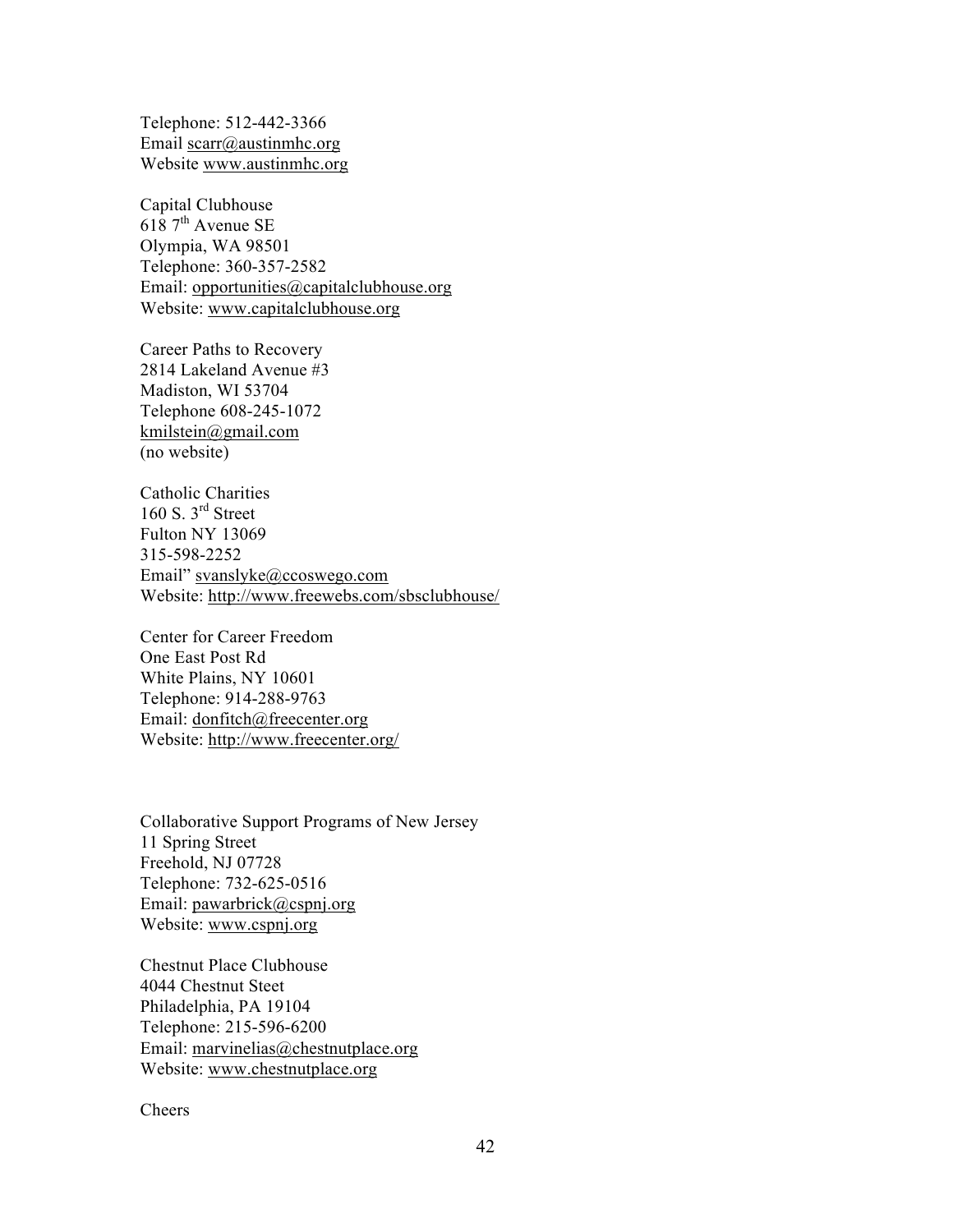1950 West Heatherbrae Drive, Suite #5 Phoenix, AZ 85008 Telephone: 602-246-7607 Email: donnelm51@gmail.com

DBSA—Southern Nevada 3941 Copperhear Hills St. Las Vegas, NV 89129 Telephone: 702-818-5634 Email: Cheryl@dbsasouthernnevada.org Website: www.dbsasouthernnevada.org

Dodge City Peaceful Tribe P.O. Box 1111 Dodge City KS 67801 Telephone: 620-623-2034 Email: dodgecity peaceful tribe  $06@yahoo.com$ 

Familylinks Outreach 3649 New Hampshire Avenue, NW Washington DC 20010-1559 Telephone: 202-291-4979 Email: velvaspriggs@gmail.com

Feed His Sheep/Stellar Peer Recovery Center P.O. Box 214 Clayton, North Carolina 27528 Telephone: 919-359-9276 Email: fhsmoneal@aol.com

Helping Others through Empowerment 1426 E. Fairmount Avenue Baltimore, MD 21231 Telephone: 410-327-5830 Email: thickshope@verizon.net

HOPE Impact 1623 Nakula Street Wahiawa, HI 96786 Telephone: 808-429-9804 Email: sunnyalgoso@yahoo.com

Hope, Inc. 236 S. Tuscon Blvd. Tucson, AZ 85716 Telephone: 520-770-1197 Email: ronschmidt@hopetucson.org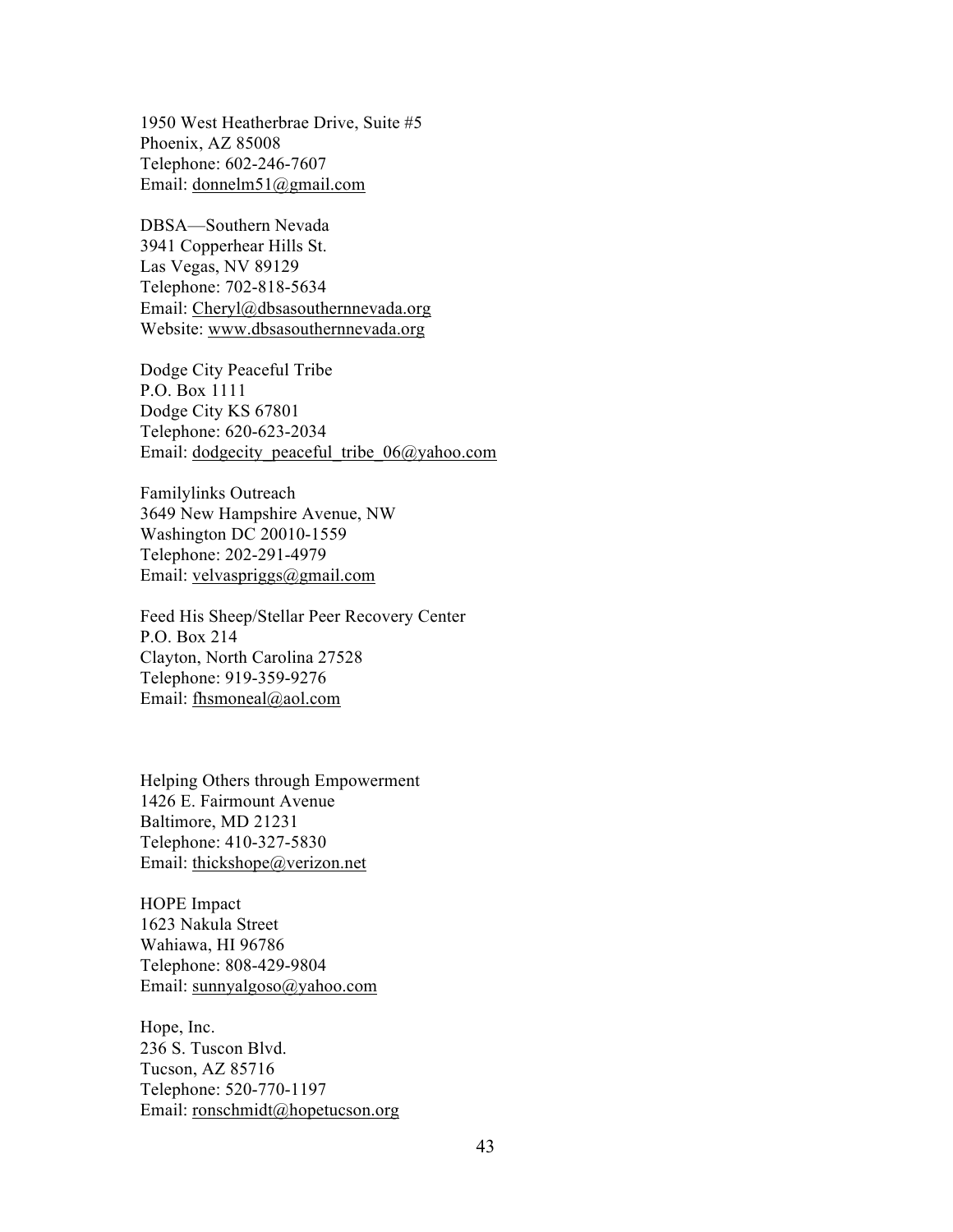Website: www.hopetucson.org

Horizon House (Wilmington) 1902A Maryland Avenue Wilmington, DE. 19805 Telephone: 302-655-7108 Email: jo.beck@hhinc.org Website: www.hhinc.org

Howie the Harp Peer Advocacy and Training Center Community Access 2090 Adam Clayton Powell Jr. Boulevard, 12<sup>th</sup> Floor New York, NY 10027 Telephone: 212-865-0775 Email: dmayes@communityaccess.org Website: www.communityaccess.org

Ida Mae Campbell Foundation 1338 North Capital Street NW, Suite 101 Washington D.C. 20002 Telephone: 202-684-7015 Email: idenmccollum@gmail.com

Main Street Housing 1521 S. Edgewood Street, Suite C Baltimore, Maryland 21227 Telephone: 410-646-7840 Email: ken@onourownmd.org Website: www.onourownmd.org

Mental Health Consumer Advocates of Rhode Island Email: Charlesfeldman@verizon.net

Office of Consumer Advocates 265 Mill Street, Suite 200 Hagerstown, MD 21740 Telephone: 301-790-5054 Email: madjack@atlanticbb.net

On Our Own, Anne Arundel County 134 Holiday Court, Suite 304 Annapolis, MD 21401 Telephone: 410-224-0116 Email: onourownaa@verizon.net

On Our Own of St. Mary's County, Inc. Wellenss and Recovery Center 41660 Park Avenue P.O. Box 1245 Leonardtown, Maryland 20650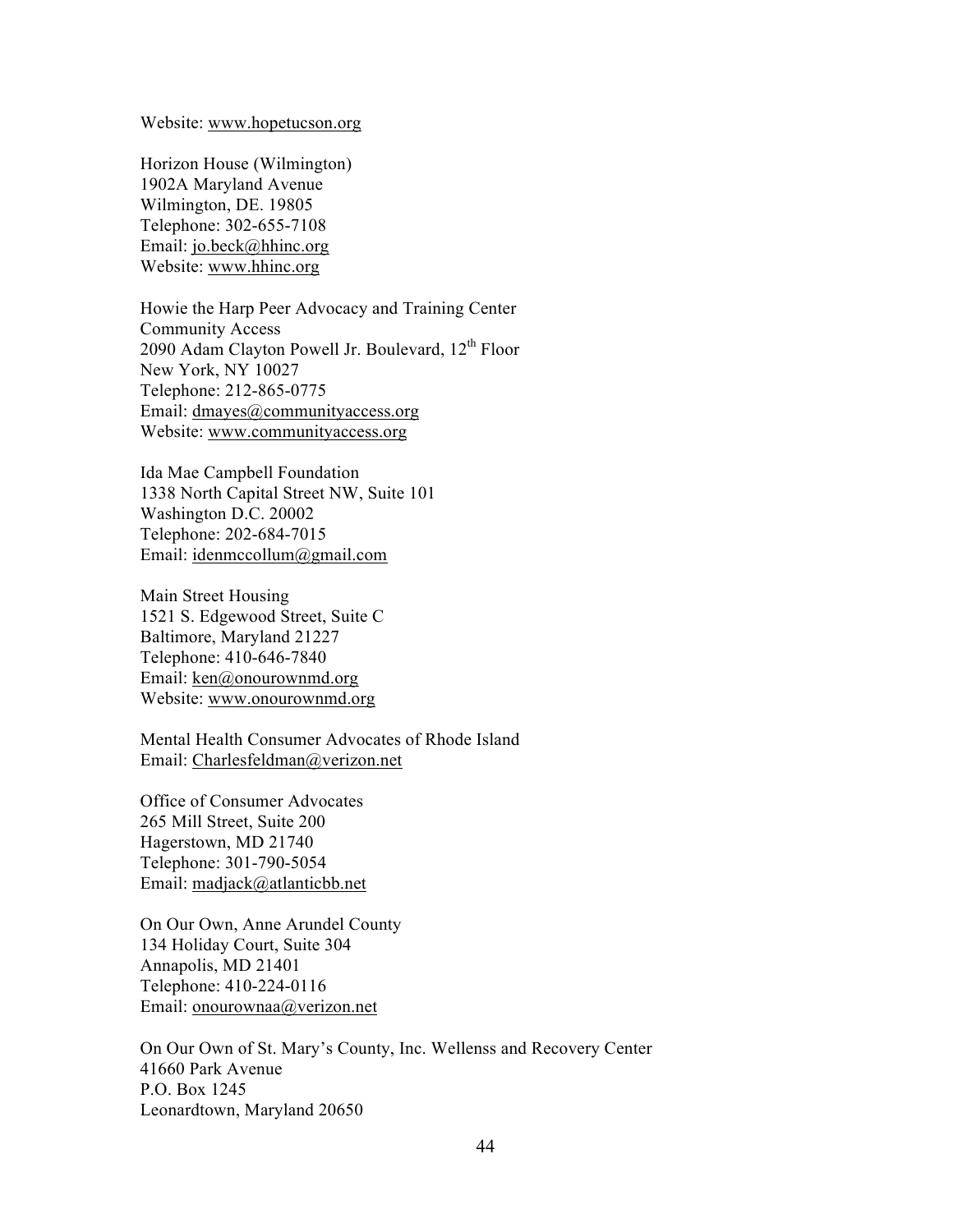Telephone: 301-997-1066 Email: oooinsmc@verizon.net

The Open Door 1224 South 3<sup>rd</sup> Street Arkansas City, KS 67005 Telephone: 620-229-0415 Email: hicks8029@yahoo.com

Paradise Center, Inc 505 S. Jennings Avenue Fort Worth, TX 76104 Telephone: 817-332-5868 Email: paradisefwtx@yahoo.com

Passages 525 W.  $2<sup>nd</sup>$  Ave Spokane, WA 99201 Telephone: 509-892-9241 or 509-688-1124 Email: bbates@voaspokane.org

Pink and Blues Philadelphia 709 S. American Street Philadelphia, PA Email: madpride@ymail.com

Recovery Empowerment Network 10 E. Mitchell Phoenix AZ 85012 Telephone: 602-248-0368 Email: arider@recoveryempowermentnetwork.net Website: www.recoveryempowermentnetwork.net

Serenity Steps 567 Main Street Berlin, NH 03570 Telephone: 603-752-8111 Email: serenitystepspsc@gmail.com

Shining Reflections 509 Market Street East Liverpool, Ohio 43920 Telephone: 330-385-7000 Email: srvtp@sbcglobal.net

Saint Louis Empowerment Center 3024 Locust